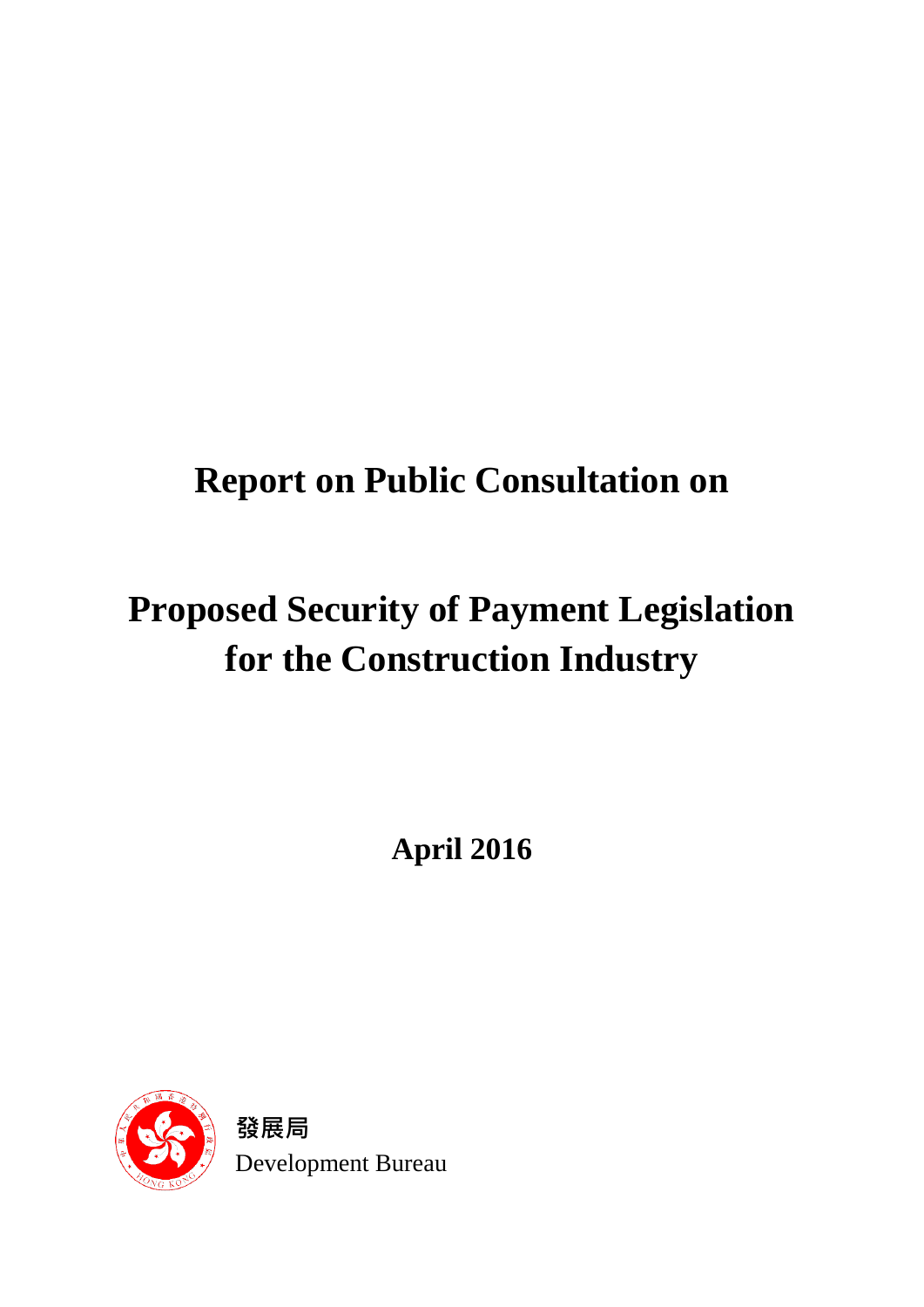# **C O N T E N T S**

# **Chapter Contents Page** Chapter 1 The Consultation and this Report 1 1 Chapter 2 Views on Scope 6 Chapter 3 Views on Payment 19 Chapter 4 Views on Prohibition of "Pay When Paid" and Conditional Payment 29 Chapter 5 Views on Suspension for Non-payment 34 Chapter 6 Views on Adjudication and Enforcement 41 Chapter 7 Conclusion 59

### **Annexes**

|         | Annex A Membership of Working Group on Security of Payment<br>for the Construction Industry |                                                                     |  |  |  |     |
|---------|---------------------------------------------------------------------------------------------|---------------------------------------------------------------------|--|--|--|-----|
|         | Annex B List of Consultation Forums and Meetings                                            |                                                                     |  |  |  |     |
|         | Annex C Summary of Consultation Responses                                                   |                                                                     |  |  |  |     |
| Annex D |                                                                                             | Specified Statutory and/or Public Bodies<br>Corporations under SOPL |  |  |  | and |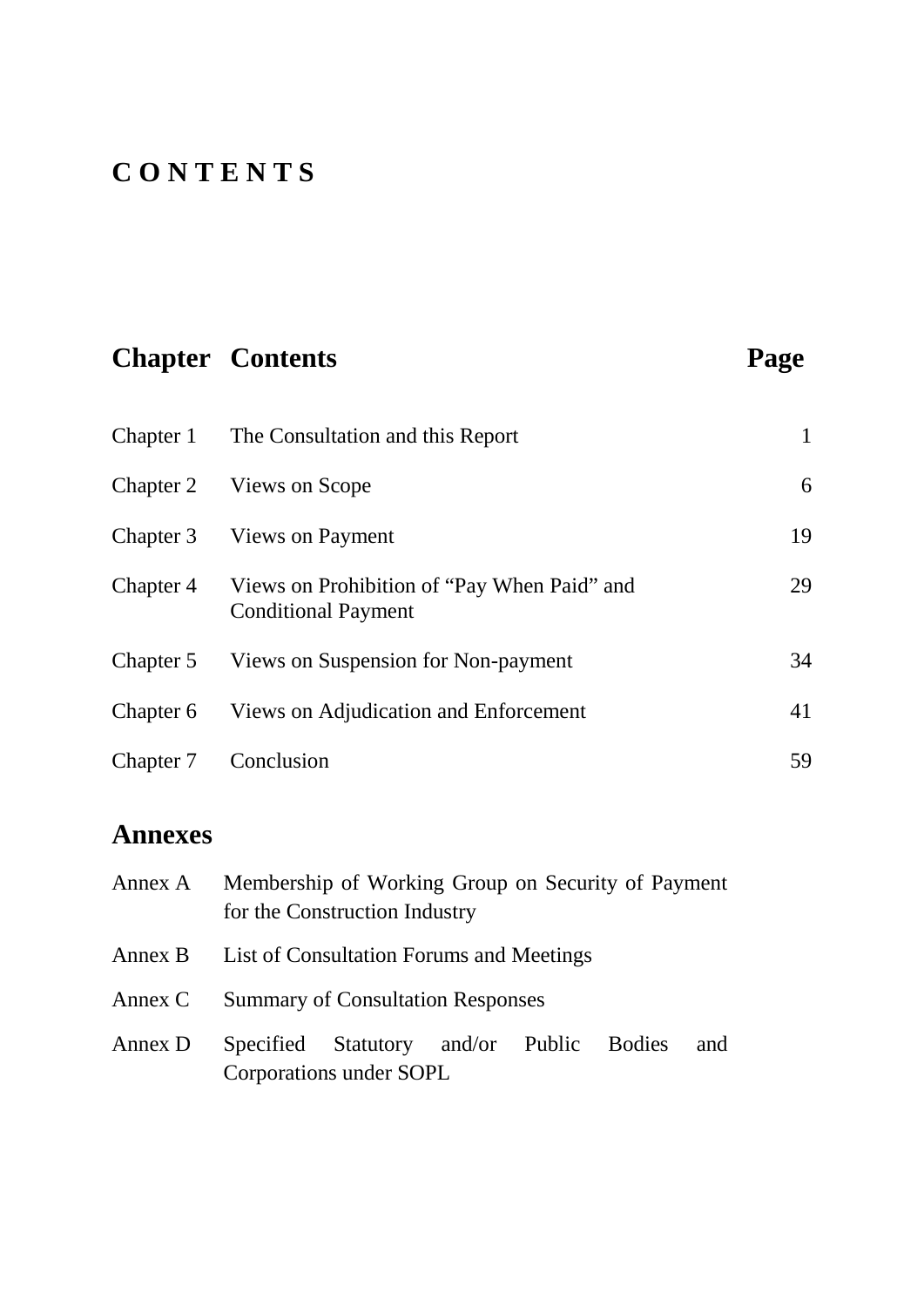### **Chapter 1: The Consultation and this Report**

#### **The Consultation and this Report**

- 1. The Development Bureau ("**DEVB"**) of the Hong Kong Special Administrative Region Government ("**Government**") is committed to supporting and encouraging best practice in the construction industry.
- 2. Payment delays, disputes and unfair contract terms adversely affect many in the construction industry as confirmed by a comprehensive survey undertaken by the Government in 2011. A number of other jurisdictions, with common law legal systems similar to Hong Kong, including the United Kingdom, Australia, New Zealand, Singapore and Malaysia have enacted Security of Payment legislation ("**SOPL**") to address similar problems in their own construction industries.
- 3. The Government believes that an efficient and competitive industry benefits the wider Hong Kong community as well as those whose livelihoods depend on it. When industry participants are distracted or starved of funding by disputes or late payments, hardship can result and projects can suffer delays and falling standards.
- 4. In late 2012 DEVB brought together a Working Group on Security of Payment for the Construction Industry ("**Working Group**") comprising representatives of key construction industry stakeholders (the member list is set out in Annex A) in Hong Kong and solicited their views and comments on the essential elements and framework for SOPL for Hong Kong. To provide points of reference for the Working Group they were referred to the different approaches to SOPL taken in those jurisdictions where it is already enacted.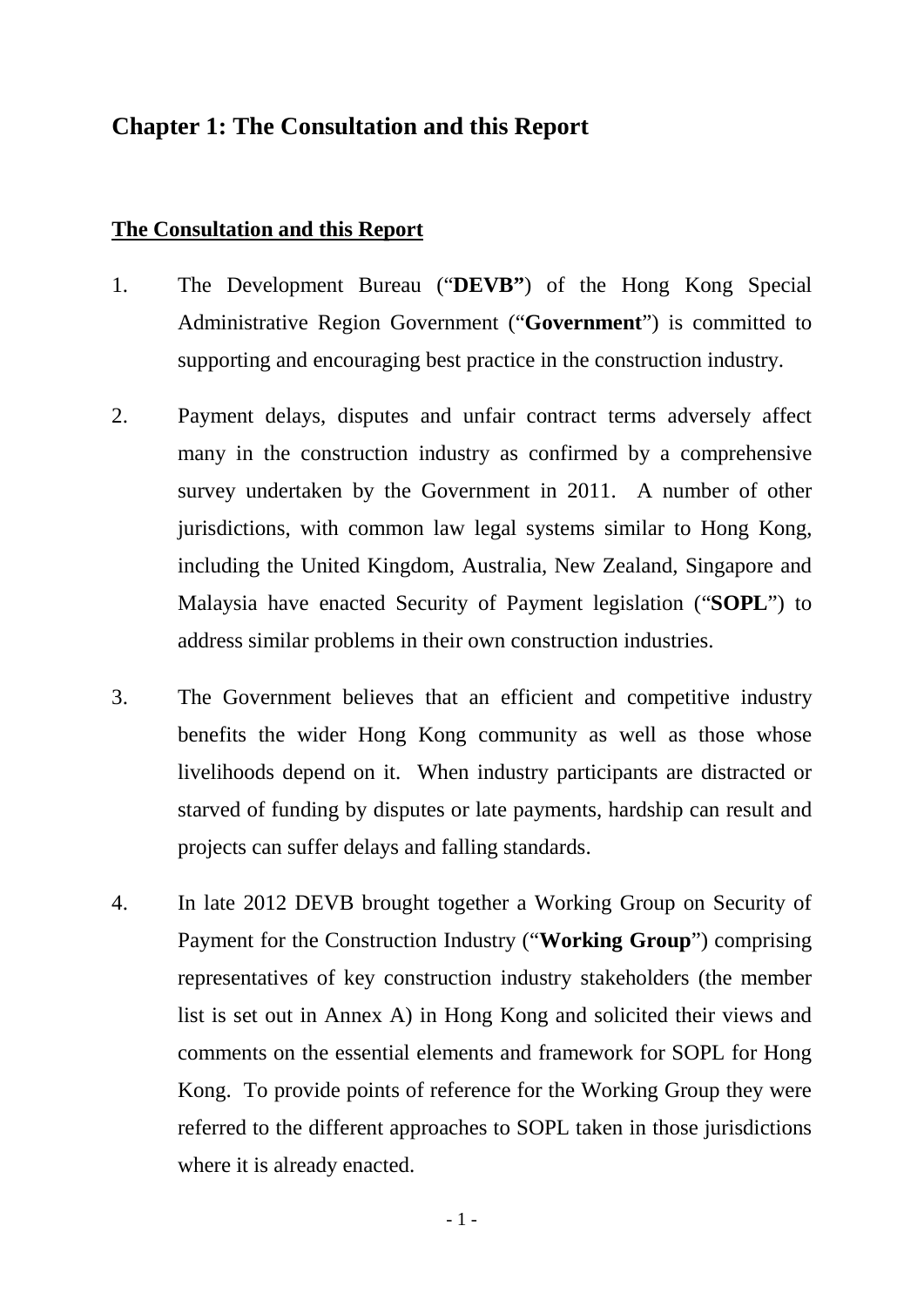- 5. After thorough studies and making reference to overseas practices, the Working Group recommended to legislate on security of payment in the construction industry. On 1 June 2015 DEVB issued a Consultation Document entitled *"Proposed Security of Payment Legislation for the Construction Industry"* and embarked on a three-month public consultation. The Consultation Document sought views by putting forward a series of questions asking respondents to tick whether they agreed or disagreed with each individual question. In addition, respondents were, of course, able to make whatever written submissions they wished whether in relation to the specific questions or otherwise. The public consultation exercises ended on 31 August 2015.
- 6. Soft copies of the bilingual Consultation Document, leaflets, summary and guide and posters together with radio and TV announcements of public interests (API) were uploaded onto the website of DEVB whereas hard copies were available from the Public Enquiry Centres of the District Offices, public libraries and the said documents were also mailed to stakeholders by post. Two stakeholder and two public forums, conducted in Cantonese with one with simultaneous interpretation into English, were also held on 11, 18 and 25 July 2015 and 1 August 2015 and were attended by over 260 people. DEVB also met directly with 10 professional institutions and industry and trade associations to explain and discuss the proposed SOPL and listen to their views. A list of the forums and meetings attended is at Annex B. A discussion topic on SOPL was also opened at the Public Affairs Forum website of the Home Affairs Bureau (httu://www.forum.gov.hk) and promulgated through the Trade and Industry Department's SME e-newsletter.
- 7. A total of 1 116 responses to the Consultation Document were received by way of email, facsimile or post. Some responses comprised only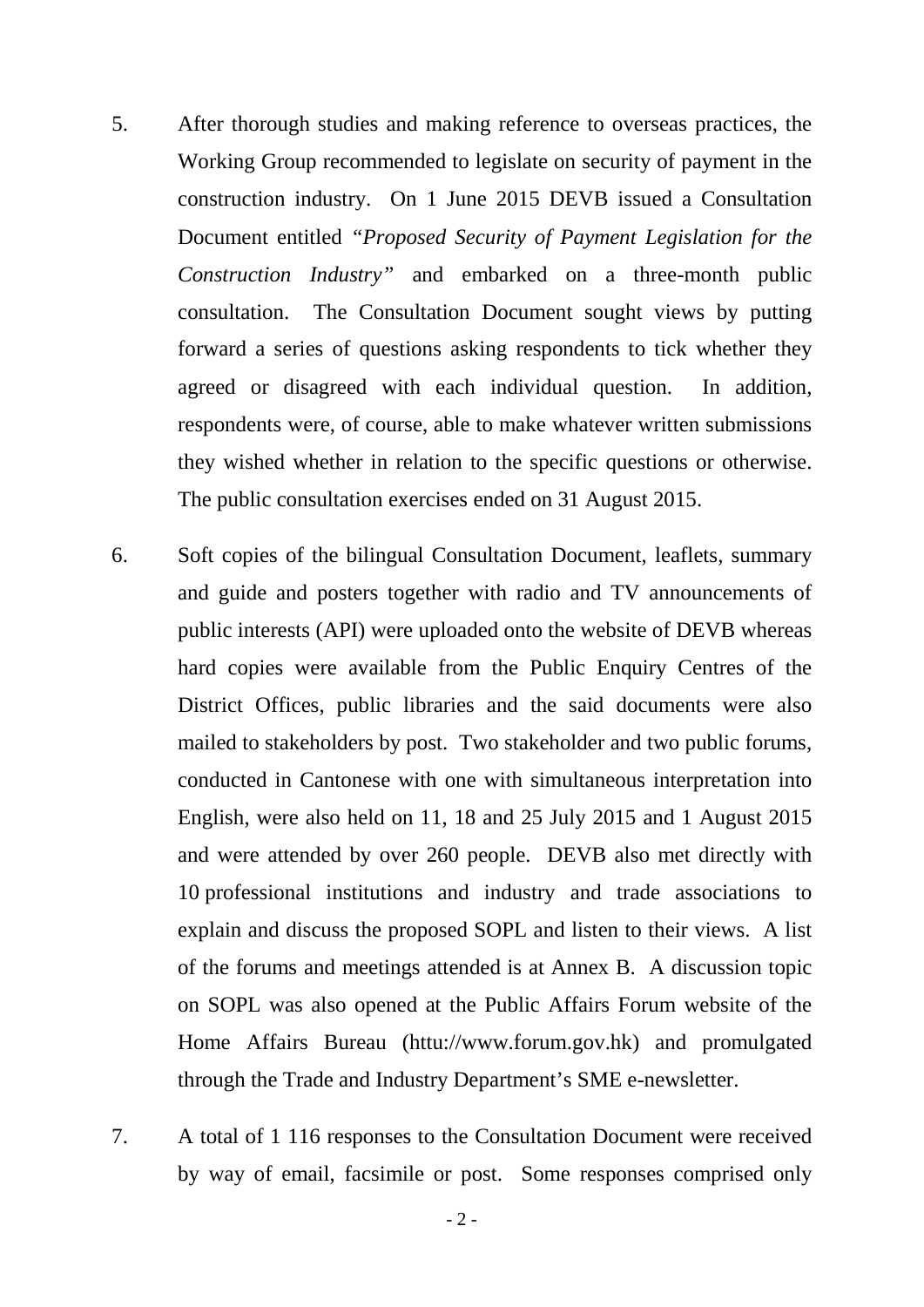ticking of agreement or disagreement to all or some of the questions. Other responses comprised written comments with many respondents choosing to tick agreement or disagreement to questions but also supplementing with comments in relation to particular questions.

- 8. This report sets out the views expressed during the public consultation exercise and the analysis of them. Chapters 2 to 6 summarize respondents' views on issues discussed in or related to the Consultation Document. Chapter 7 sets out the final observations on a number of prominent issues, having regard to the responses and comments received during the public consultation exercise.
- 9. As respondents were asked to tick agreement or disagreement to individual questions, statistical analysis is provided of the responses to each question before written comments are considered. However, when considering the statistical analysis, account has to be taken of the fact that views from associations, companies and individuals may be different and there were two groups of similar responses indicating that certain organisations had organised members to ensure a large number of "votes" and identical comments were made. Other stakeholder organisations did not take this approach but made single representative replies. In total about 53% of replies were organised by two groups. Note that where reference is made to "associations" in this Report this includes professional institutions as well as trade associations.
- 10. It is stressed that no criticism at all is intended of those bodies which organised member responses. They clearly engaged proactively with their members to highlight the issues which could affect them and encouraged involvement in the consultation. Nonetheless, the figures should be viewed in light of the fact that stakeholder organisations took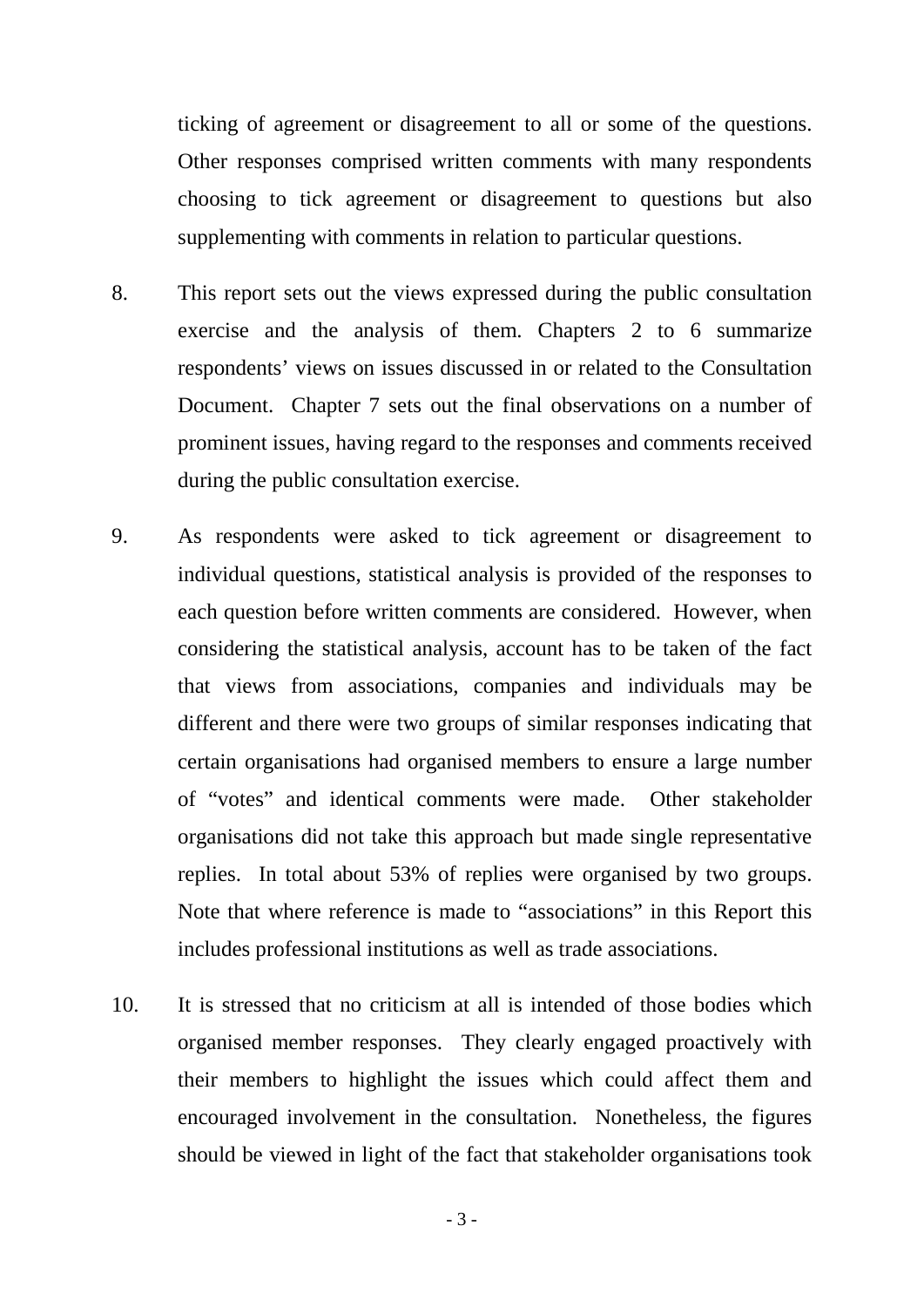different approaches both to responding and engaging with their members. The two groups of similar or identical responses were as follows:

- a) 267 responses (24%) were separately submitted by members of a particular professional institution. The responses comprised letters of similar content. Most of these respondents did not separately answer the majority of the consultation questions. Consequently, it will be seen in the analyses in later sections of this report that for most questions it is reported that around 20% of respondents did not indicate whether they agreed or disagreed with a question. In essence, through the submitted letters, these respondents opposed application of SOPL to consultancy contracts, argued that SOPL should treat construction contracts with certifiers differently so that adjudicators could not open up certificates and also objected to the Hong Kong International Arbitration Centre ("**HKIAC**") being the default nominator of adjudicators.
- b) 327 responses (29%) were submitted collectively by a particular trade association. These respondents were generally supportive of the proposed SOPL but advocated shorter timescales in relation to payment obligations and adjudication.
- 11. The approach taken in Chapters 2 to 6 of this Report when commenting on the responses made to the various Questions in the Consultation Document is not to try and set out and address each individual comment. Instead, a summary of the main points and issues raised is provided. If some respondents feel on reading this report that some of their specific responses have not been considered, this is not the case. All responses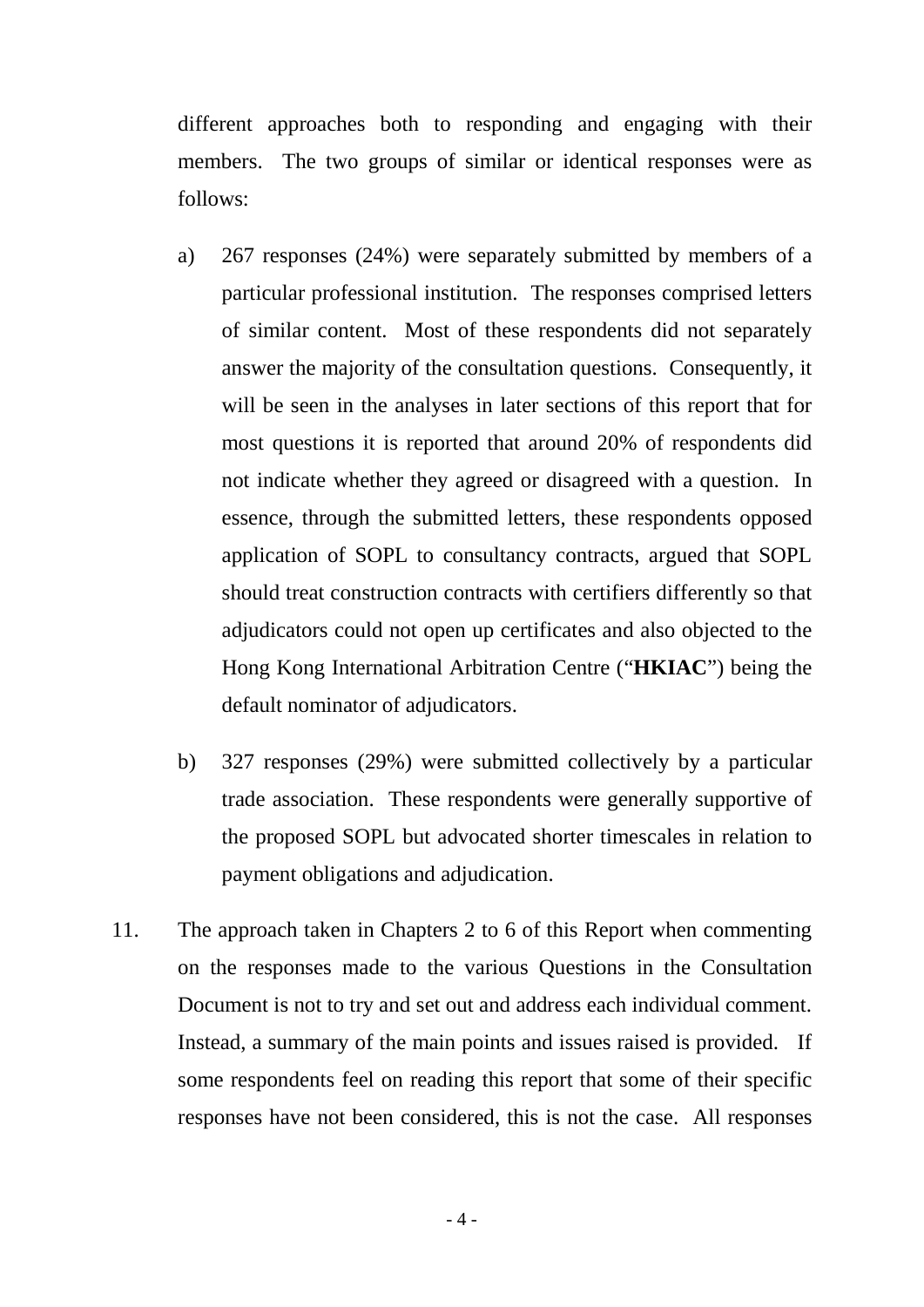have been read and considered but it would make this Report overly long to try and address every individual comment.

12. The overall responses of the associations, companies and individuals, collated as to whether they "agree", "disagree", "not answer" or provide an "other" response for each of questions, are summarized in Annex C.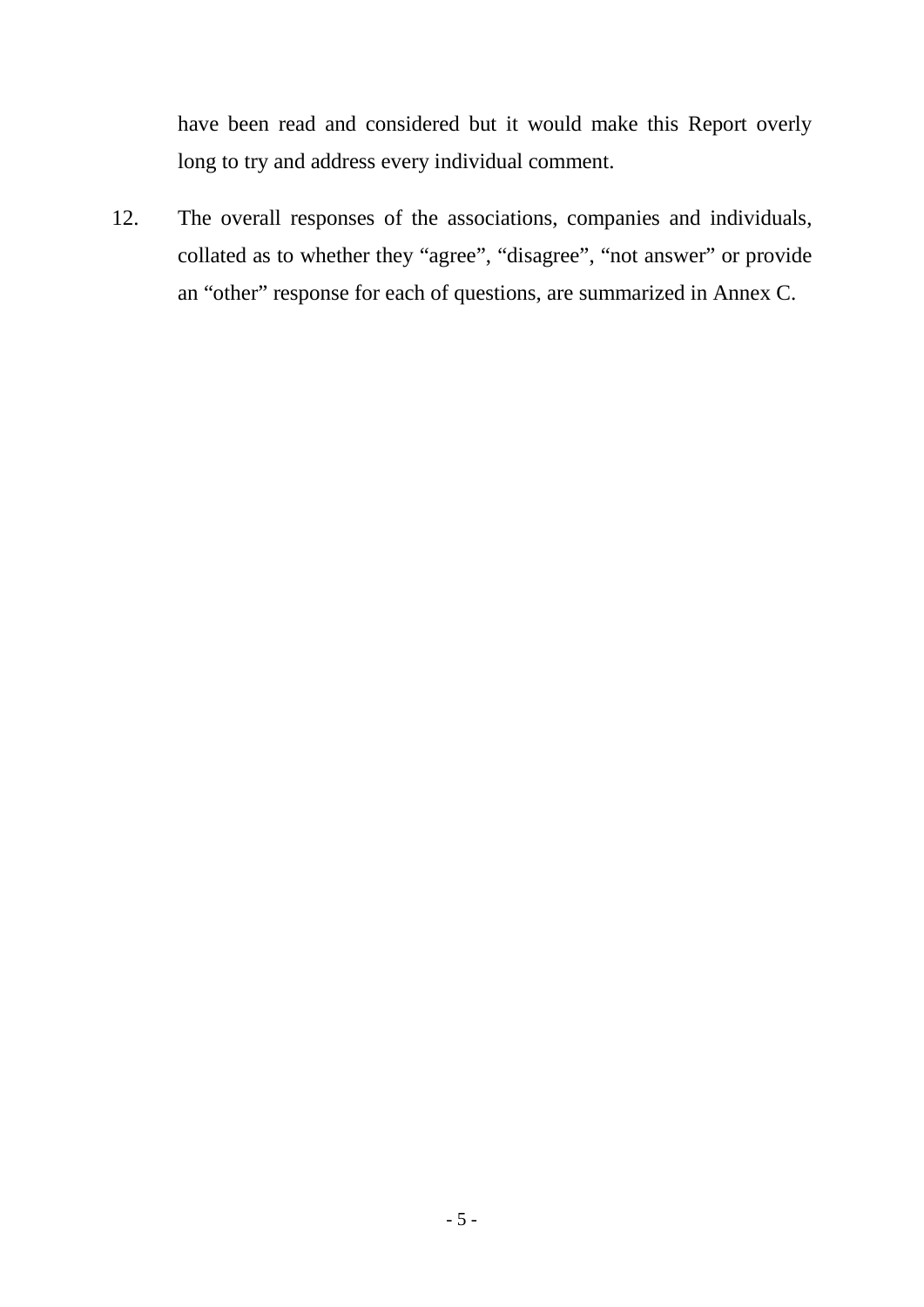### **Chapter 2: Views on Scope**

This chapter is all about the scope of application of the proposed SOPL. It covers contracts entered by the Government (and the specified statutory and/or public bodies and corporations listed in Schedule 1 to Appendix A of the Consultation Document (Annex D)) and private sector contracts.

#### **What We Invited the Public and Stakeholders to Consider**

#### **Question 1:**

#### *Do you agree that Hong Kong's SOPL should apply to:*

- *(1) all contracts entered into by the Government (and the specified statutory and/or public bodies and corporations listed in Schedule 1 to Appendix A of the consultation document) for procurement of construction activities or related services, materials or plant and subcontracts of any tier; and*
- *(2) private sector contracts\* where an employer is procuring construction activities or related services, materials or plant for a "new building" (or "new buildings") as defined in the Buildings Ordinance (Cap 123) and the original contract value is more than HK\$5,000,000 (or HK\$500,000 in the case of professional services and supply only contracts).*

*\* For the purposes of Question 1(2) and this Report, private sector contracts are those contracts not covered by Question 1(1) including contracts entered into by statutory and/or public bodies and corporations which are not listed in Schedule 1 to Appendix A of the consultation document (Annex D).*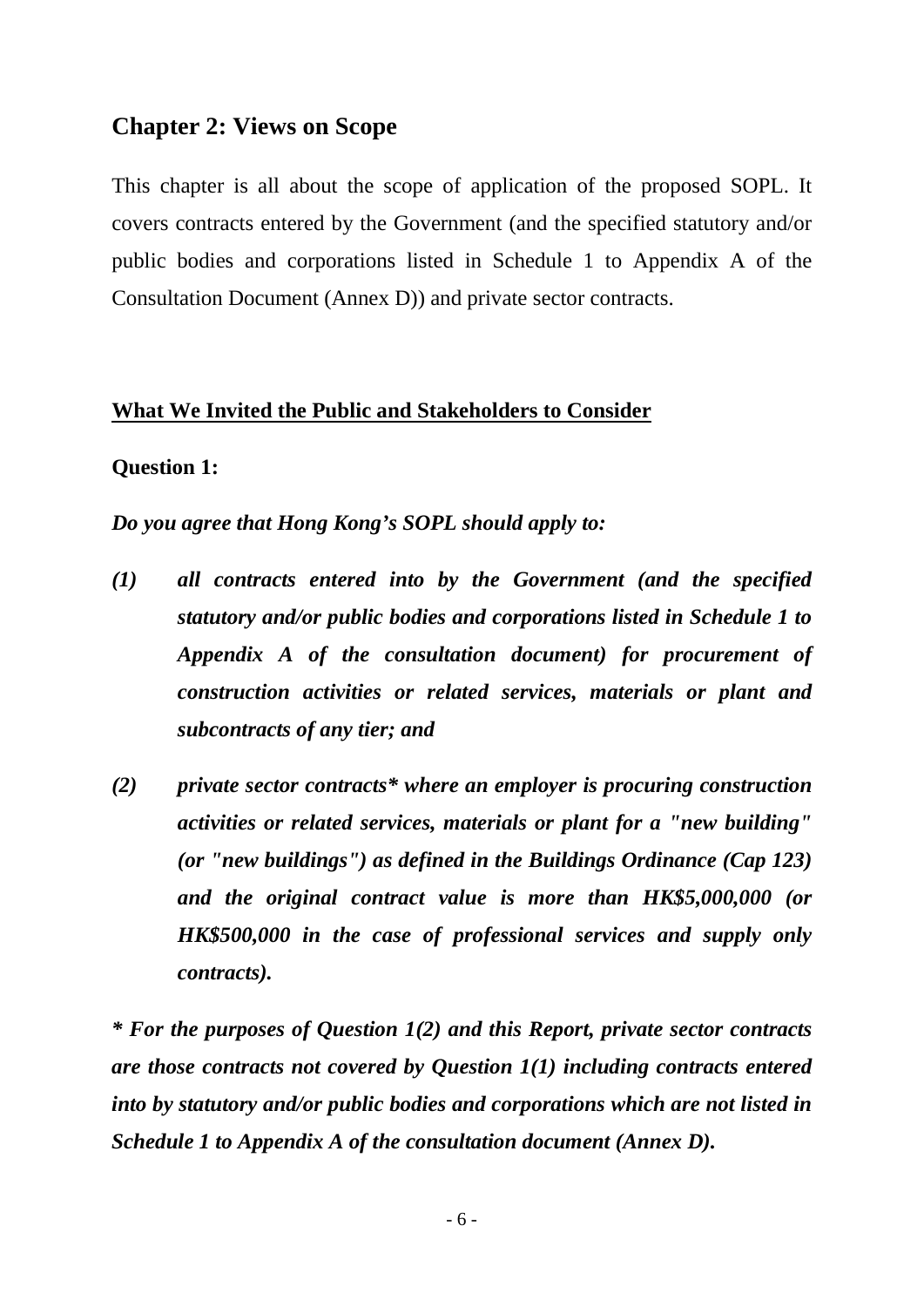# **Responses Received to Question 1(1) – application of SOPL to public sector contracts**

- 13. 76% of respondents agreed with only 2% disagreeing and 22% not answering. The percentages of respondents agreeing were 76%, 93% and 73% for associations, companies and individuals respectively. There is clearly overwhelming support for the SOPL applying to all Government contracts and associated sub-contracts of any tier.
- 14. However, many respondents made separate comments and submissions on scope which are relevant to consider here.
	- a) In relation to the specified statutory and/or public bodies and corporations to be covered by SOPL (identified in Schedule 1 to the SOPL Model in Appendix A of the Consultation Document), it was suggested that provision should be made to add to those bodies in the future if required.
	- b) A number of respondents suggested that Government should trial SOPL contractually before the legislation is finalised or implemented as a practical way of road testing its implications.
	- c) A number of respondents suggested that Government's tendering procedures should be clarified so that adjudicating or using SOPL rights against Government cannot result in a party being disadvantaged in relation to future tenders and opportunities.
	- d) A number of professional institutions, whose members often discharge certification roles or assess claims for payment, urged a more limited role for adjudication on contracts with third party certification. In effect, they urged a much reduced scope of application of the SOPL for such contracts which would include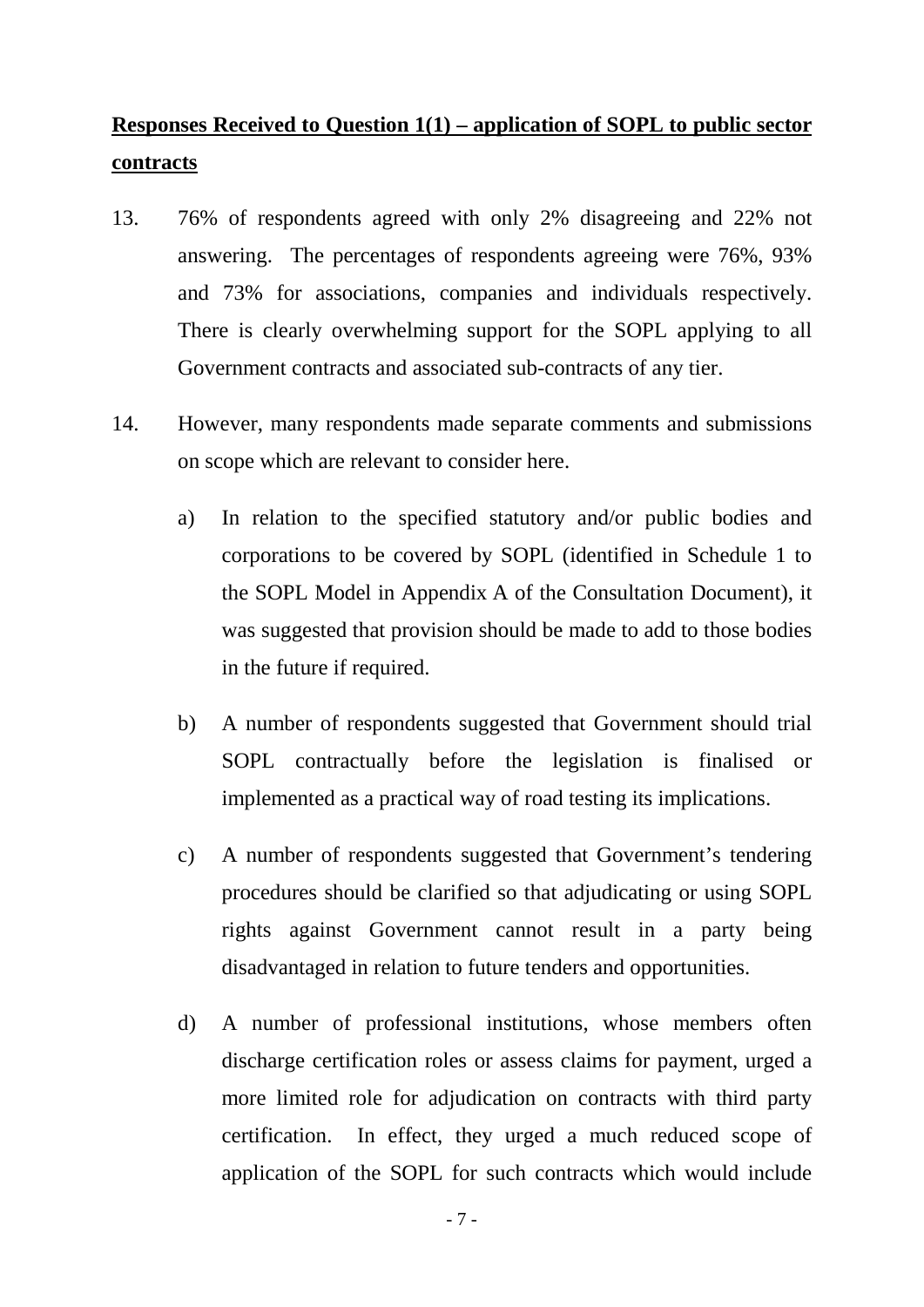many Government and private sector contracts. One of the specified statutory/public bodies/corporation responsible for significant procurement of construction work also advocated this approach.

- e) The rationale advanced by these respondents is founded on the idea that when certifying claims for payment, a certifier is discharging an independent role under which they are already obliged to act fairly and impartially. Certifiers will generally have close knowledge of the on-going works and issues arising and therefore they should be best placed to fairly evaluate claims. It has been said an adjudicator would be unlikely to make a better or fairer decision than a certifier especially given the tight timescales they must work under.
- f) There have been suggestions by some that it would be wrong in principle to impose a statutory regime over contractual arrangements for certification and payment. Also, there have been suggestions it would be wrong in principle for adjudicators to be able to open up what are interim and not final valuations in certificates and that if this happens it will undermine the role of the certifier, damage relationships in the industry and potentially harm the professional practice of the certifier. $<sup>1</sup>$  $<sup>1</sup>$  $<sup>1</sup>$ </sup>
- g) Suggested limitations on the reach of SOPL in contracts with certifiers included:

 $\overline{a}$ 

<span id="page-9-0"></span><sup>1</sup> Some respondents have suggested that in some overseas jurisdictions with SOPL, it is not possibly to rapidly adjudicate certificate and/or that the SOPL does not allow review of certificates which are stated to be final and binding under the contract.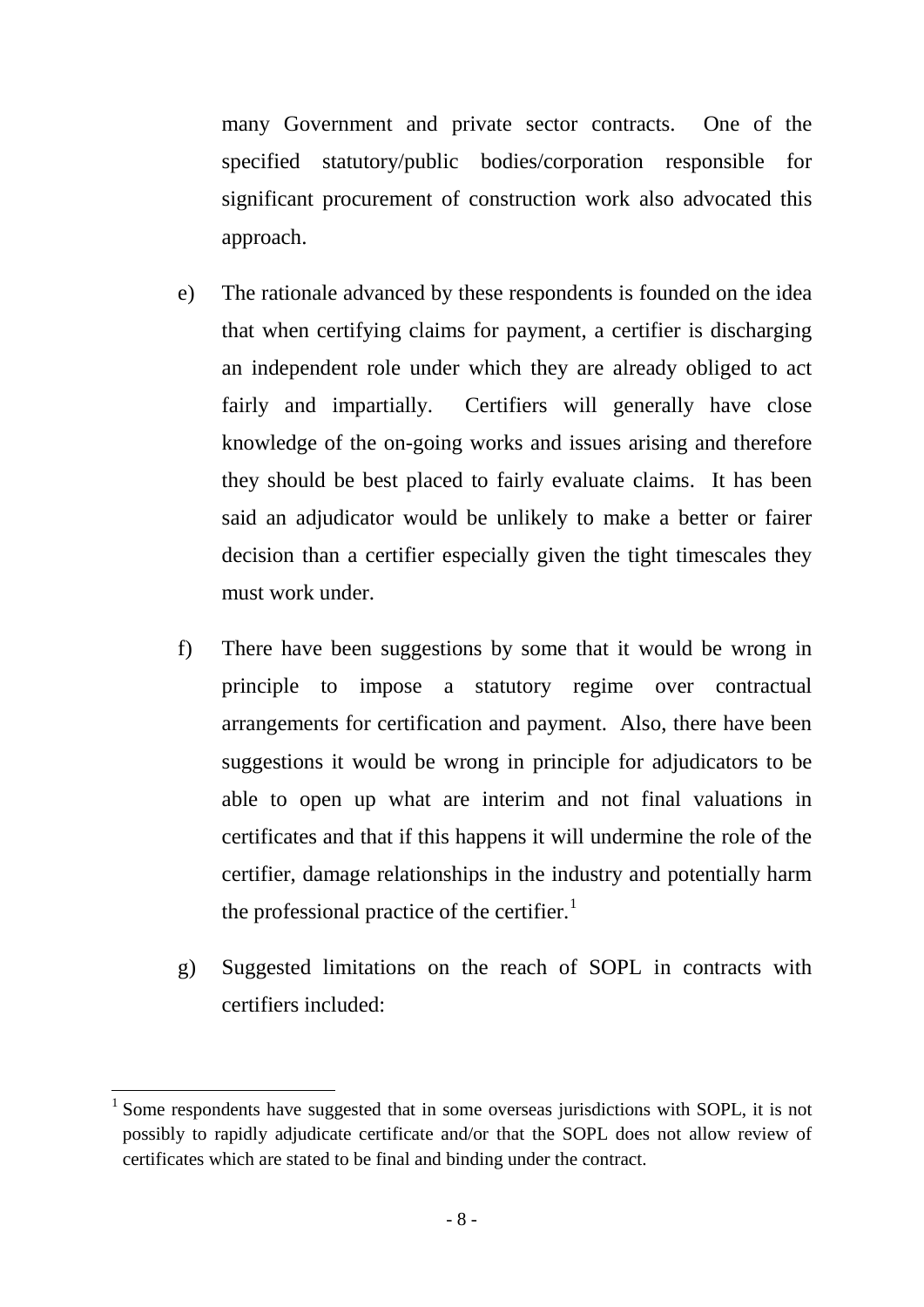- i. The right to adjudicate not applying at all save in relation to non-payment of certified amounts.
- ii. The right to adjudicate only being available after contractual dispute resolution procedures are exhausted. For example, on a typical Hong Kong civil engineering contract this would mean an Engineer's decision must be obtained (or requested but not provided within contractually required timescales) before adjudication could be commenced.
- h) One of the specified bodies responsible for significant procurement of construction work pointed out that it successfully used a Dispute Avoidance and Resolution Advisor ("**DARA**") approach whereby DARAs could often successfully avoid escalation of disputes to formal legal proceedings. They expressed the view that adjudication under SOPL could undermine this successful scheme if used frivolously and submitted that SOPL adjudication should not apply where the DARA system operated.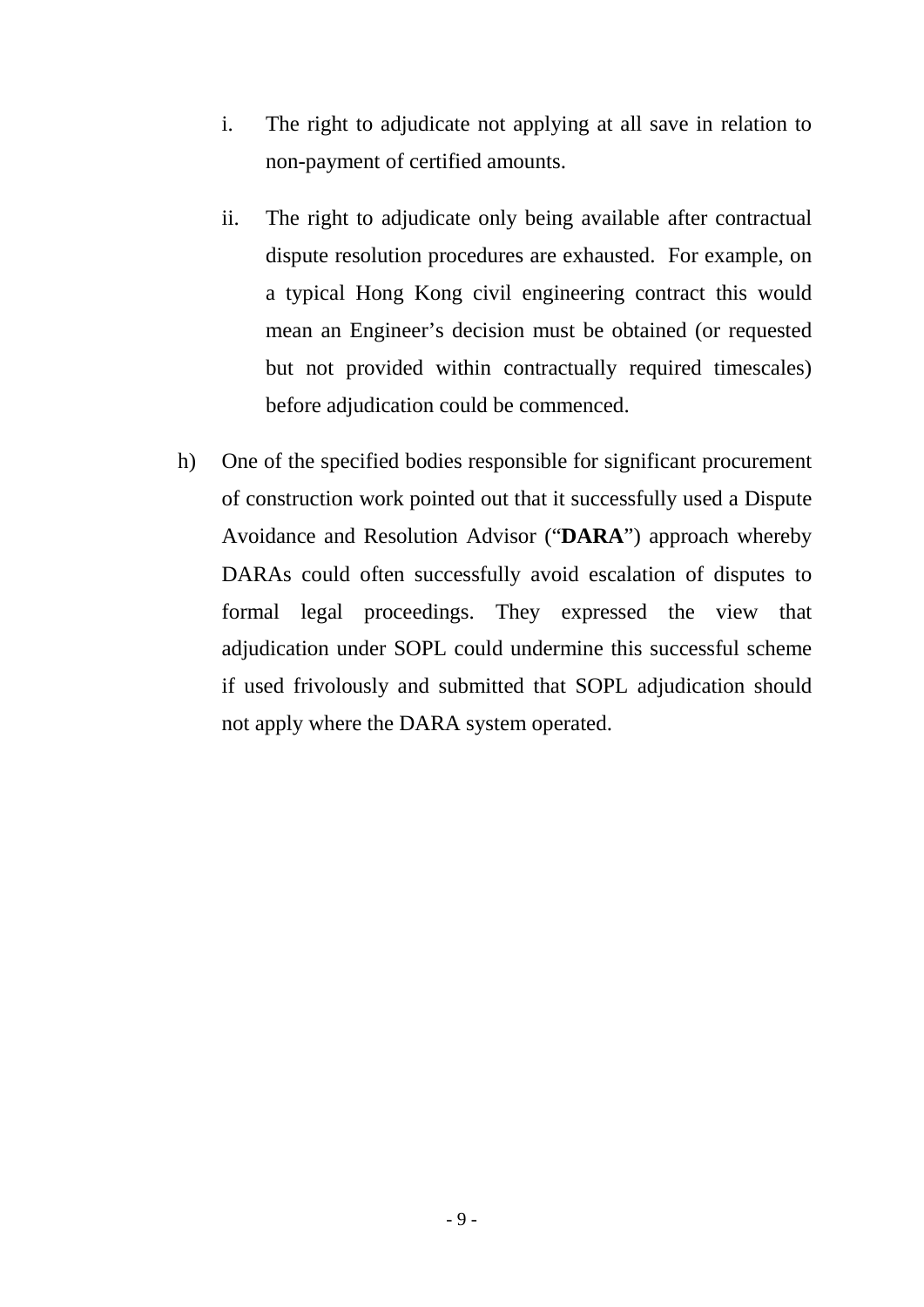## **Responses Received to Question 1(2) – application of SOPL to private sector contracts**

- 15. 47% of respondents agreed with 31% disagreeing and 22% not answering. The respondents from the different sectors who answered this question generally supported the underlying proposal (association respondents: 54% agreed and 22% disagreed, company respondents: 77% agreed and 17% disagreed and individual respondents: 41% agreed and 34% disagreed). There were also many separate comments in relation to this question.
- 16. The comments fell into two broad categories. Firstly, comments advocating a greater scope of private sector coverage. Secondly, comments raising possible practical or procedural difficulties with the question as currently formulated. One professional institution suggested the private sector should be excluded completely until experience and capability had been gained on (generally) better resourced and managed public sector contracts.
- 17. Many of the comments advocating greater (or total) coverage of the private sector pointed out that it was often smaller contractors and subcontractors involved in undertaking lower value new build work and renovation, maintenance, alteration and addition ("**RMAA**") work who would be excluded from the SOPL scope. A number of respondents pointed out that these were the very people SOPL was intended to help. It was also observed that many RMAA contracts in Hong Kong were of high value and were often procured by larger, sophisticated parties or by parties with professional advisors to assist them. One respondent made the observation that *"There should be no exclusions as the law should apply to everyone equally."*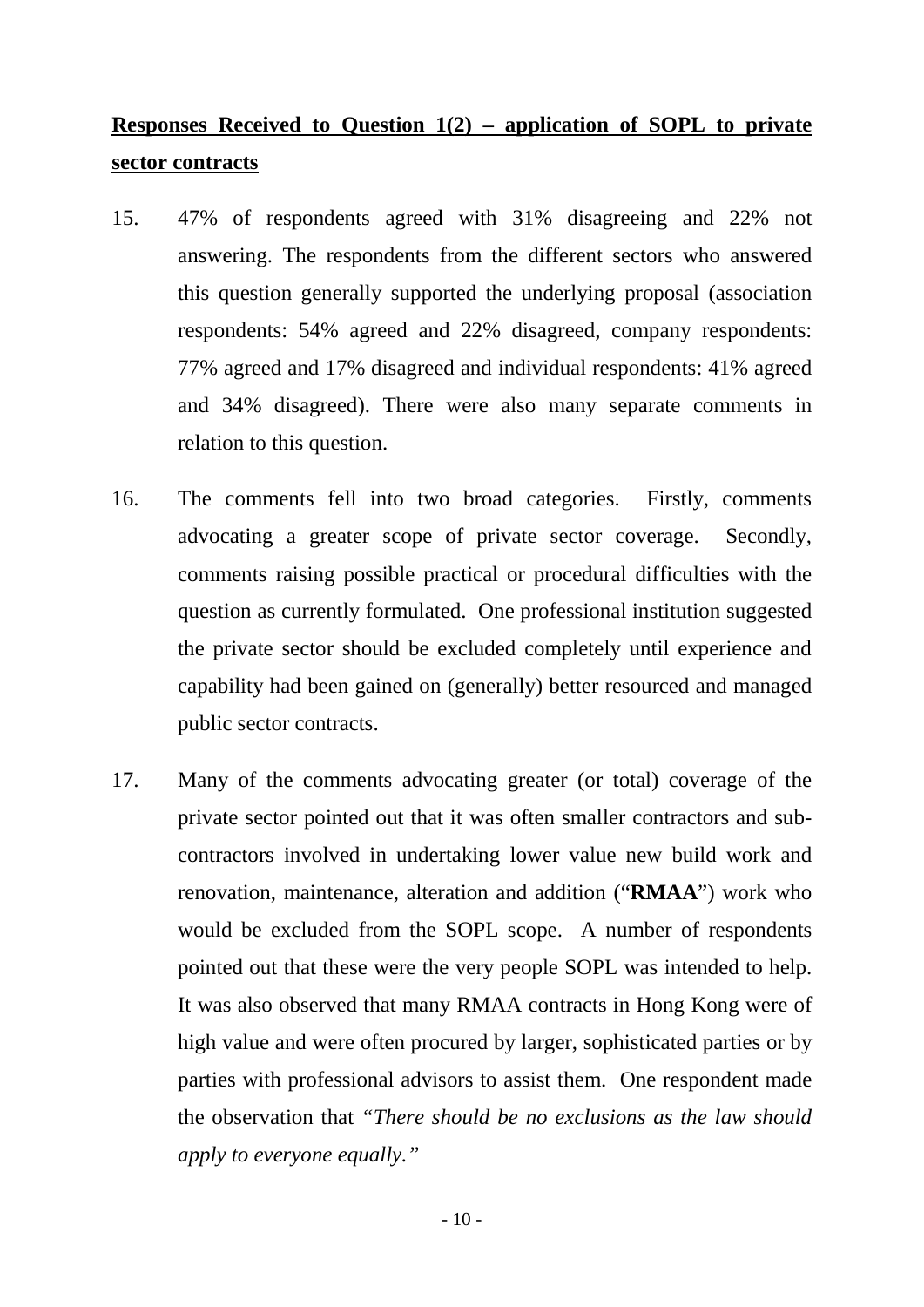- 18. Some respondents advocated covering RMAA contracts with a value in excess of HK\$20 million on the basis that at this value the employer would be likely to have professional advisors. Some suggested coverage of private sector maintenance works with or without a threshold value and others suggested covering all private sector work but subject to different proposed threshold values. A number of responses suggested limiting the exclusion of private sector contracts to contracts where the procurer is a residential occupier.
- 19. Potential practical and procedural issues raised included a number of respondents noting that a mechanism would be needed to keep the proposed financial limits under review. Some wondered whether they would be high enough (or would remain high enough for long) to exclude, for example, new build of a Hong Kong village house.
- 20. Concerns were expressed that referencing the original contract value may cause some employers to split works up into different contracts or instruct work via variations so that the original contract value or values can be kept under the relevant threshold to avoid SOPL. Concerns were also raised about the ease of applying the Buildings Ordinance definition of "new building" and how sub-contractors would be able to verify the original main contract value to identify whether SOPL applied or not.

#### **Question 2:**

*Do you agree that where a private sector main contract is not subject to the SOPL then all lower tier sub-contracts will not be subject to the SOPL and that where a private sector main contract is subject to the SOPL then all lower tier sub-contracts will be subject to the SOPL?* 

- 11 -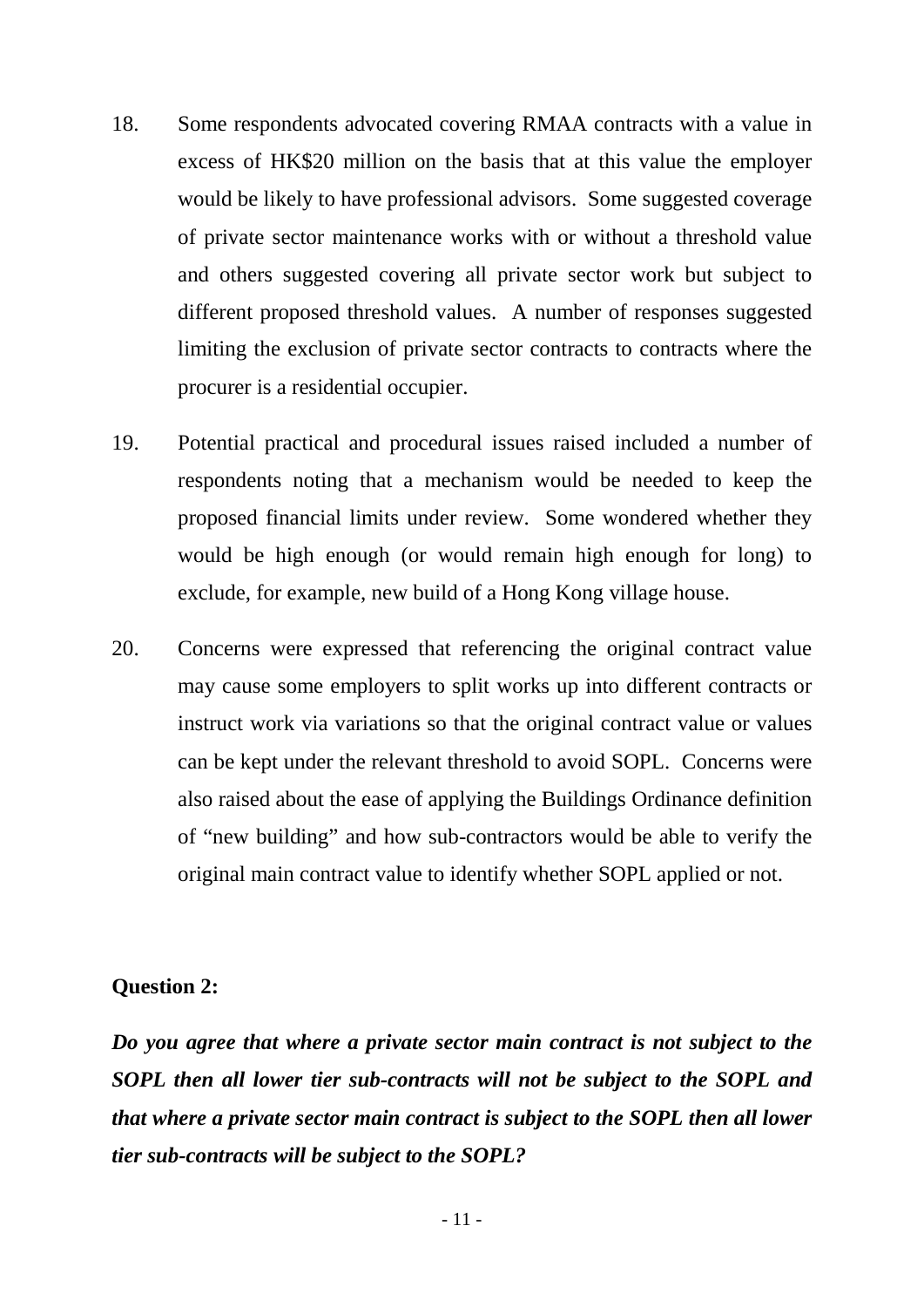#### **Responses Received to Question 2**

21. 75% of respondents agreed with only 3% disagreeing and 22% not answering. This question gained majority support from associations (66% agreed and 2% disagreed), companies (88% agreed and 6% disagreed) and individuals (73% agreed and 1% disagreed). There is clearly overwhelming support for this question notwithstanding the many comments received about the coverage of private sector contracts generally as described in paragraphs 17 and 18 above.

#### **Question 3:**

*Do you agree that Hong Kong's SOPL should only apply to contracts relating to construction activities carried out in Hong Kong and that it should apply even if one or both parties are foreign parties and even if the law of the contract is not Hong Kong law?* 

### **Responses Received to Question 3**

- 22. 76% of respondents agreed with only 2% disagreeing and 22% not answering. Respondents from the associations (68% agreed and 5% disagreed), companies (91% agreed and 2% disagreed) and individuals (73% agreed and 2% disagreed) all gave overwhelming support to the underlying proposal.
- 23. A small number of comments were made. Some suggested that unfairness might arise if foreign parties could pursue claims in adjudication in Hong Kong in circumstances where it might be difficult for Hong Kong parties to pursue the foreign parties and enforce in their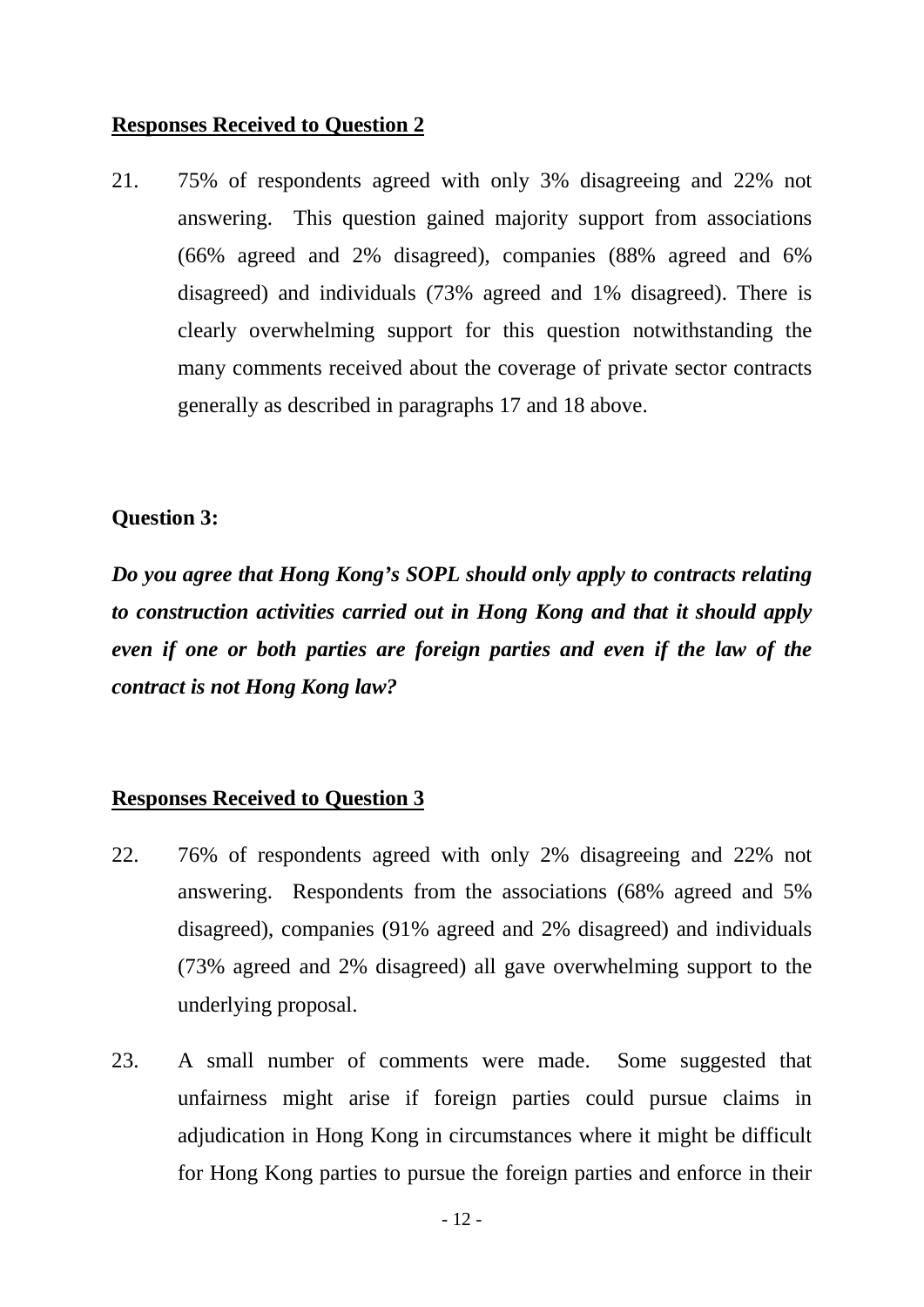foreign jurisdictions. Some noted reciprocal rights to adjudicate would not always be available in foreign jurisdictions and others noted that conflicts could arise between the SOPL and foreign law and enforcement practices in some instances.

24. Notwithstanding the sentiments expressed above, a small number of submissions pointed to the international nature of construction in Hong Kong and the supply of materials into Hong Kong as supporting the rationale for the underlying proposal and necessary to avoid reducing the effect and impact of SOPL.

#### **Question 4:**

*Should Hong Kong's SOPL apply to (A) oral and partly oral contracts as well as written contracts? or (B) only contracts in writing or evidenced in writing?*

#### **Responses Received to Question 4**

- 25. 55% of respondents agreed that Hong Kong's SOPL should apply to oral and partly oral contracts as well as written contracts with 22% disagreeing and 22% not answering. Well in excess of 50% of company respondents (57% agreed and 34% disagreed) and individual respondents (56% agreed and 19% disagreed) agreed with question 4(A) with most opposition coming from associations (37% agreed and 41%) disagreed). A number of comments were made, mostly expressing concern on the inclusion of oral and partly oral contracts.
- 26. The primary objection raised was that disputed oral agreements could be difficult for an adjudicator to resolve in the available time and could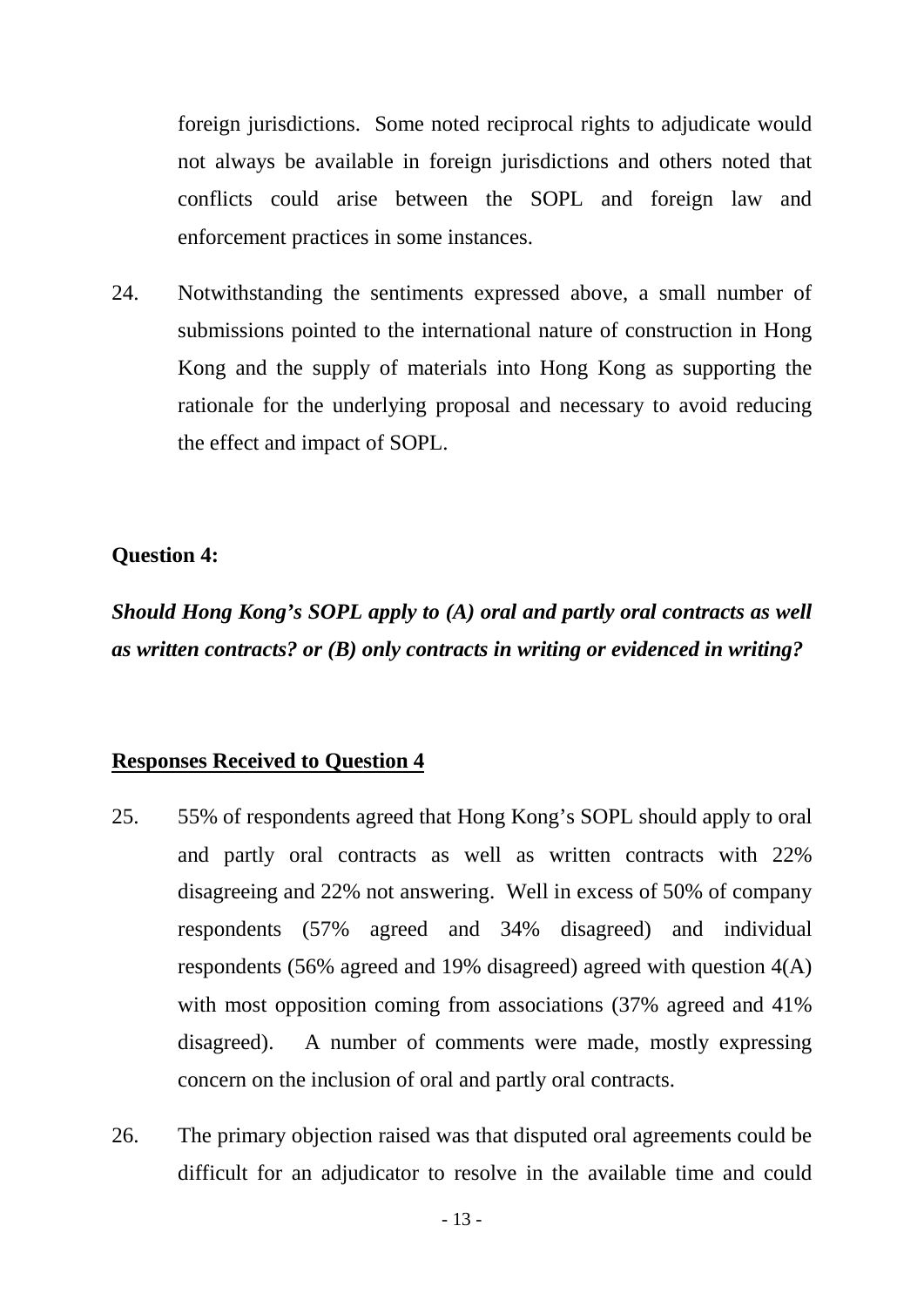give rise to difficult issues of fact and law. It was also pointed out that business in Hong Kong is often bi-lingual. Some observed that if SOPL only applied to contracts in writing it would provide an incentive for parties to enter into written terms therefore encouraging good practice.

- 27. One of the professional institutions suggested implementing the legislation on the basis of application to written contracts only but anticipating considering extending to oral contracts by legislative amendment once adjudicators had gained sufficient experience of SOPL. Another suggestion was that SOPL should not apply to oral contracts but could apply to oral agreements made in the course of execution of a written agreement - it is presumed that this is referring to matters such as oral variations of the terms of a written agreement or oral agreements as to the value of variations or claims.
- 28. There were also written responses expressing support for SOPL applying to oral and partly oral contracts. One professional institution noted that it was important to protect smaller contractors and subcontractors in particular. Another professional institution noted that with proper training, the need to decide disputes arising on oral contracts ought not to add to the burden on adjudicators.

### **Question 5:**

- *(A) Do you agree that professional services contracts which relate directly to planned or actual construction activities in Hong Kong should be covered by the SOPL?*
- *(B) Are there any specific types of professional services contract which you feel should definitely be covered by Hong Kong's SOPL?*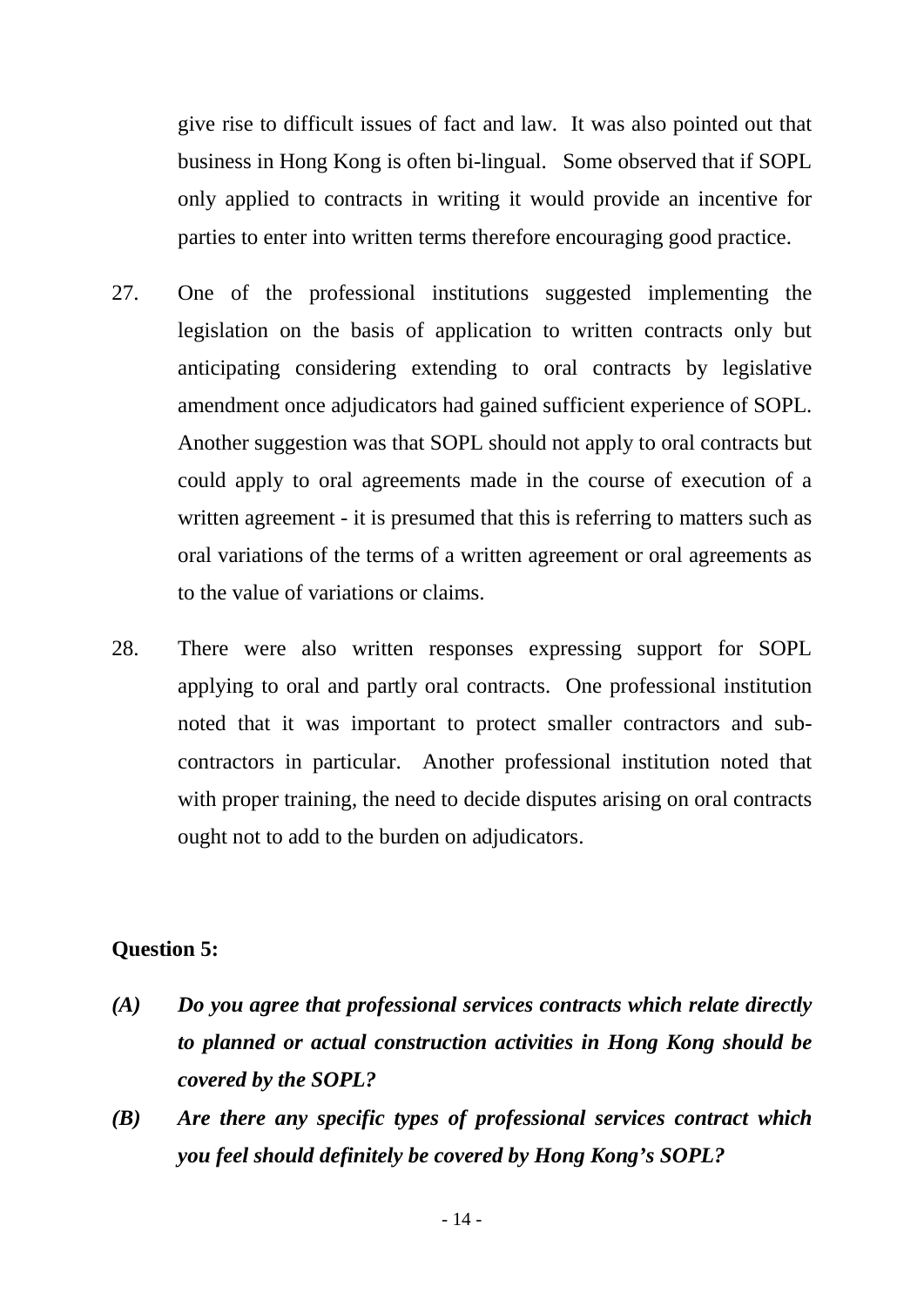*(C) Are there any specific types of professional services contract which you feel should definitely be excluded from Hong Kong's SOPL?* 

#### **Responses Received to Question 5**

- 29. 72% of respondents agreed with 26% disagreeing and 2% not answering. 24% of the disagreeing comments came from members of the professional institution mentioned in Chapter 1. The question had majority support from associations (66% agreed and 5% disagreed), companies (92% agreed and 3% disagreed) and individuals (68% agreed and 31% disagreed). A clear majority of respondents are therefore supportive.
- 30. There were, however, objections to professional services contracts being covered by one professional institution, one trade association of consultants and members of the professional institution mentioned in Chapter 1 who were organised to respond in largely identical terms. Nonetheless, the majority of institutions representing the key construction and engineering industry professional groups and other respondents were supportive.
- 31. The main arguments raised against professional services contracts being covered were that there are fewer disputes involving or between consultants and that many lead consultants would be unlikely for commercial reasons to adjudicate against their employers whereas they would be at risk of adjudications from sub-consultants. Some argued for consultants not to be covered at this stage but accepted that the issue could be considered again assuming the SOPL were to be reviewed and updated after a few years.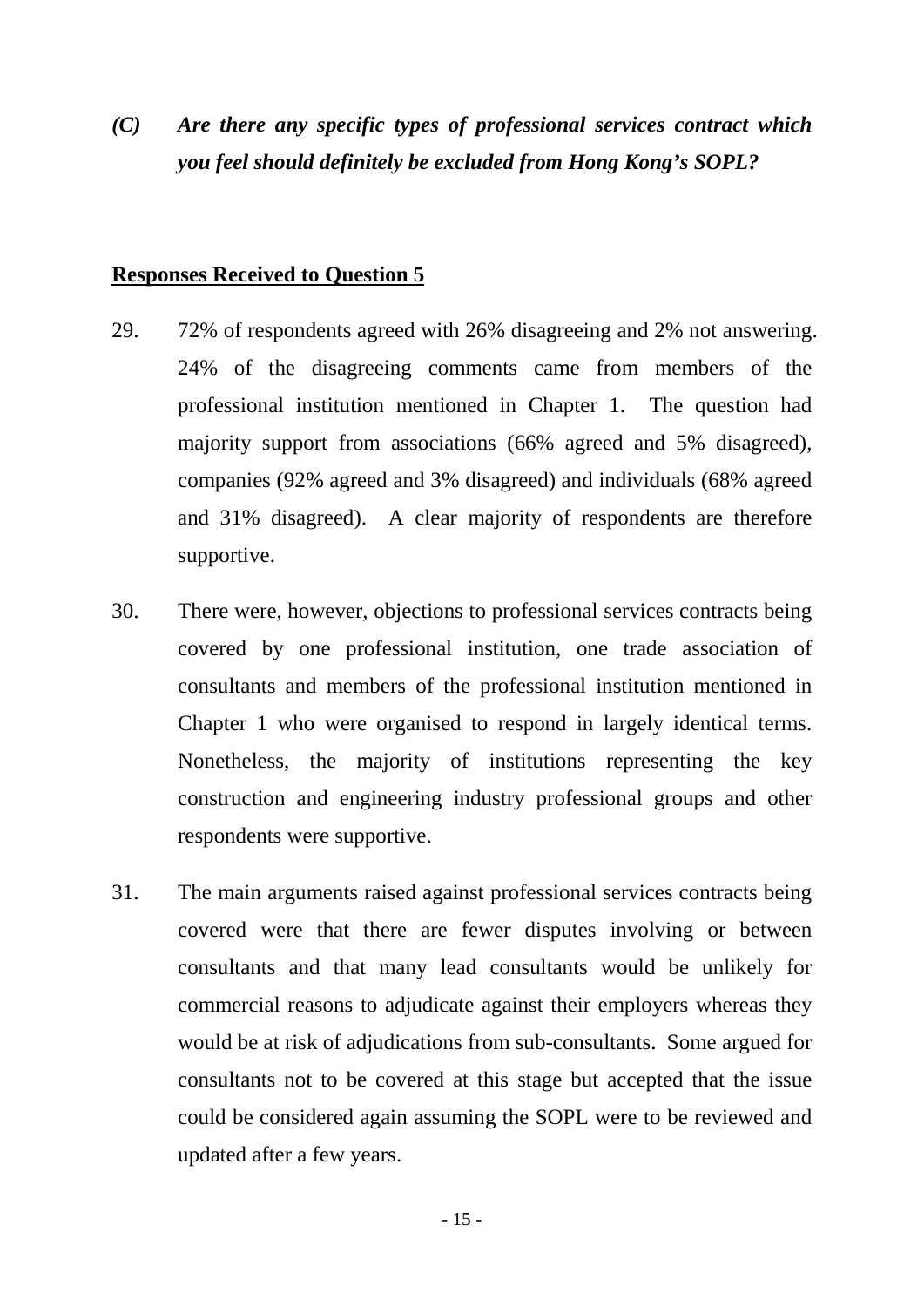- 32. A small number of respondents indicated they were happy to see professional services contracts covered provided that professional negligence claims could not be adjudicated, whether as a claim or counterclaim. The view was expressed that adjudication was unsuitable for determining professional negligence.
- 33. Finally, respondents were given the opportunity to specify any particular types of professional services which they felt should definitely be covered or definitely not be covered. A fair number of responses were received but the vast majority reflected Government's proposal as set out in the proposed SOPL Model at Appendix A to the Consultation Document. For ease of reference, the intended coverage is *"Services contracts relating to construction activities including contracts for the provision of engineering/architectural design, surveying, quantity surveying, project management, landscaping design, interior / exterior design, planning, testing and advisory services including feasibility studies."*
- 34. A number of respondents expressed the view that dispute resolution, legal, claims and financial consultancy type services should be specifically excluded as should public relations work. One respondent suggested that contracts with Dispute Resolution Advisors should be covered but noted this could perhaps be achieved by contractual agreement. Another respondent suggested registered energy assessors, inspectors and qualified persons should be covered and finally a respondent suggested that environmental and safety professionals should be covered.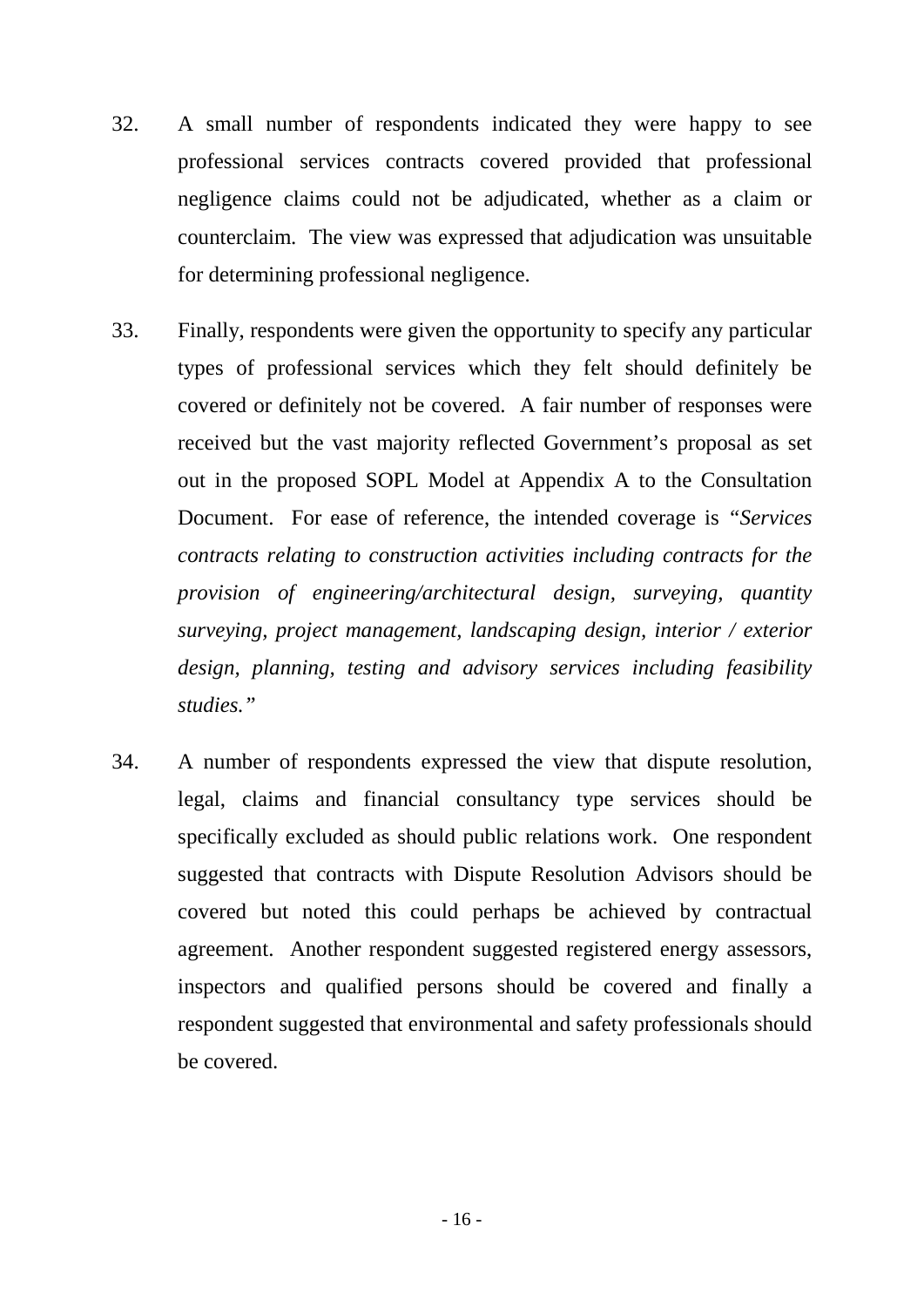#### **Question 6:**

*Do you agree that contracts for the supply of materials or plant (even if they do not include for any installation or operation on site) should be covered by Hong Kong's SOPL?* 

#### **Responses Received to Question 6**

- 35. 67% of respondents agreed with 3% disagreeing, 26% not answering and 4% giving a response other than agreeing or disagreeing. Respondents from the associations (51% agreed and 12% disagreed), companies (76% agreed and 6% disagreed) and individuals (66% agreed and 2% disagreed) showed majority support to the question. There is clearly majority support for this question.
- 36. Many comments were made in response to this question. Many were supportive. A number suggested (in identical terms) an exclusion for private sector contracts but no rationale for this was provided. Some respondents expressed the view that sale of goods contracts did not need protection, were protected by the Sale of Goods Ordinance and typically negotiated by parties of equal bargaining power. One respondent suggested that items such as supply of furniture should be included.

#### **Question 7:**

*Do you agree that contracts of employment, insurance, guarantee and loan should be excluded from the scope of Hong Kong's SOPL as should investment contracts and other contracts where payment is made by reference to something other than the value of the works carried out?*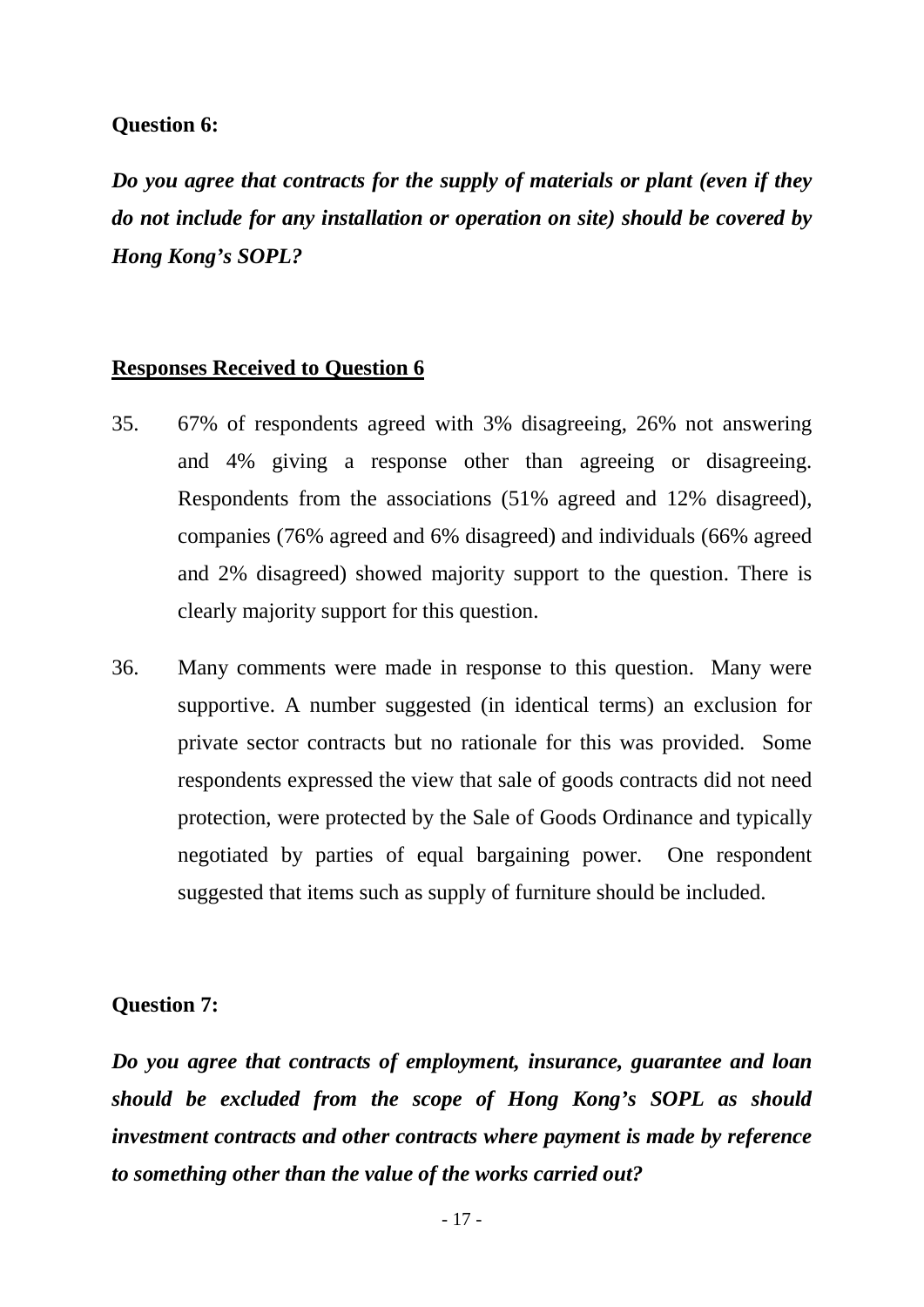### **Responses Received to Question 7**

37. 71% of respondents agreed with only 4% disagreeing and 25% not answering. Respondents from the associations (66% agreed and 5% disagreed), companies (80% agreed and 1% disagreed) and individuals (70% agreed and 4% disagreed) all gave overwhelming support.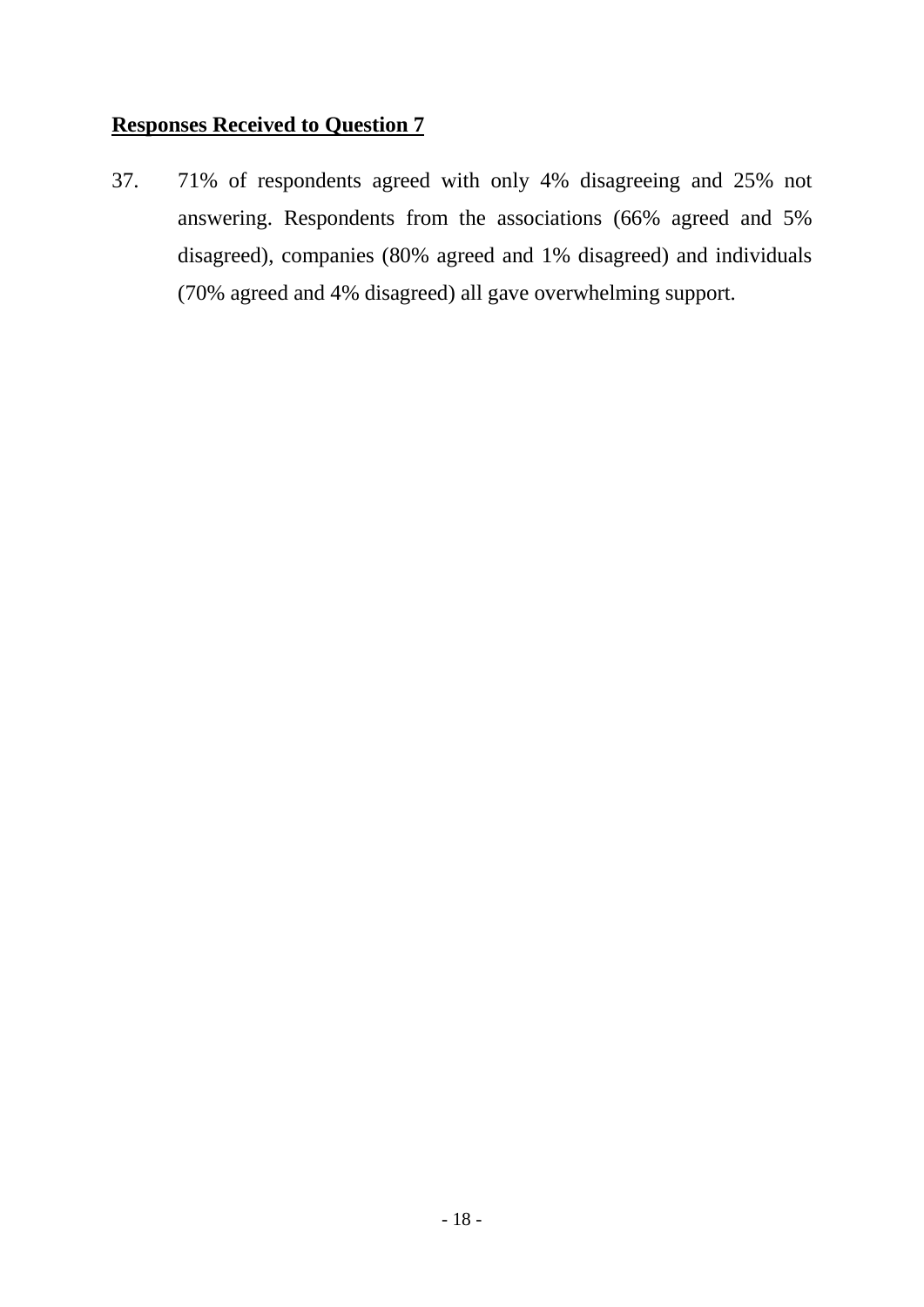#### **Chapter 3: Views on Payment**

This chapter concerns how SOPL will affect the rights of parties to reach agreements as to the timing and valuation of payments. It also concerns proposals to provide parties who are entitled to claim a payment under a contract with a right to claim the payments by means of a statutory "Payment Claims" if they wish. There is an important link with the right to adjudication as it is proposed that the right to adjudicate financial claims will only arise when a Payment Claim has been made and been ignored or disputed.

#### **What We Invited the Public and Stakeholders to Consider**

#### **Question 8:**

*Do you agree that parties undertaking work or providing services, materials or plant under a contract covered by Hong Kong's SOPL should be entitled to Progress Payments but the parties to the contract should be free to agree the number of Progress Payments, when they can be claimed and the basis for calculating amounts due?* 

#### **Responses Received to Question 8**

- 38. 55% of respondents agreed with 23% disagreeing and 22% not answering. The question gained majority support from associations (68%) and companies (85%). In the individual group of respondents 48% agreed, 26% disagreed and 25% did not answer.
- 39. There were a number of comments on this question the majority being supportive including some noting the importance of limiting interference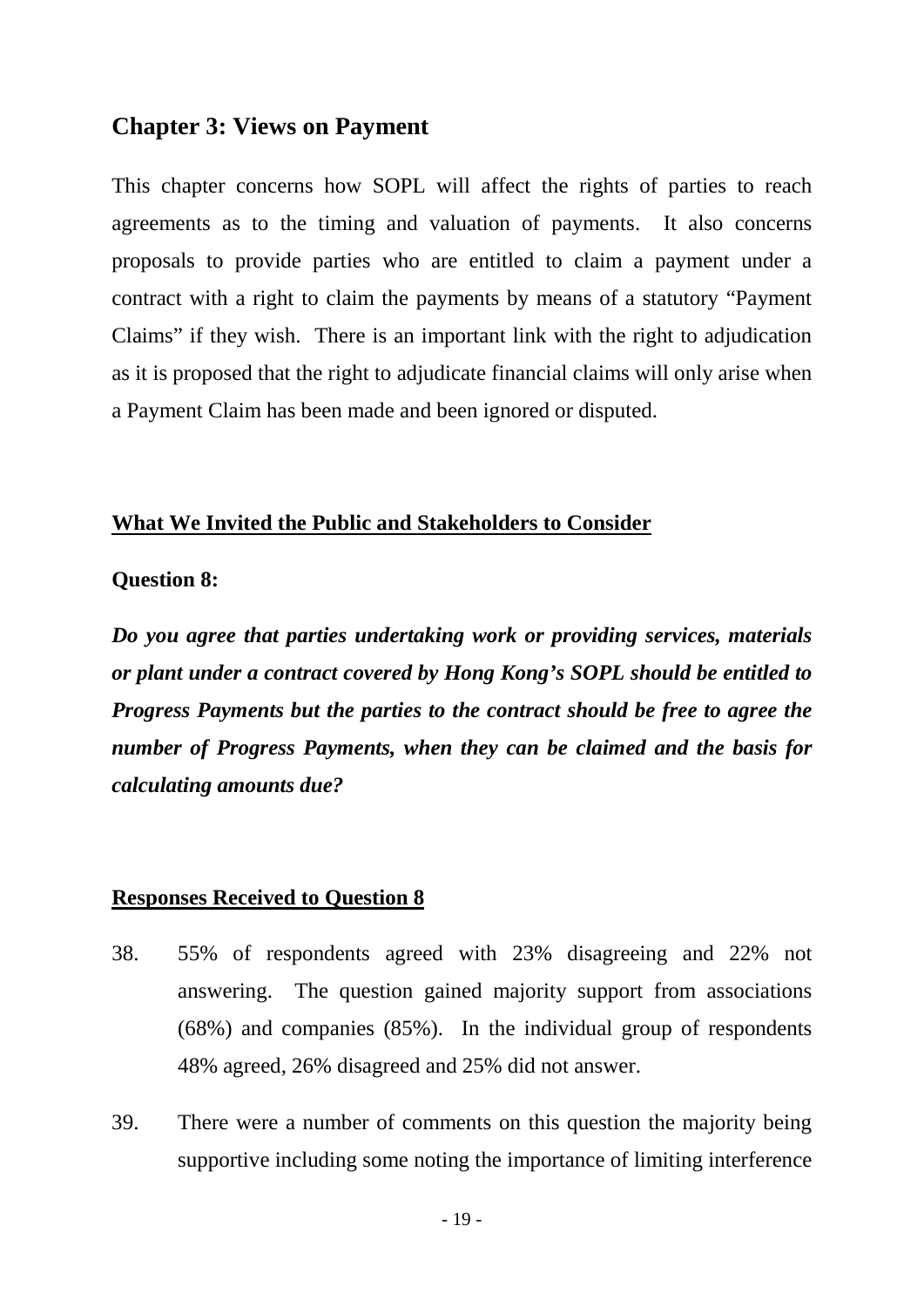with freedom of contract. The main thrust of opposing comments was that Payment Intervals should not be allowed to exceed one month.

#### **Question 9:**

*Do you agree that the maximum Payment Period which can be agreed for payments should be 60 calendar days for interim Progress Payments and 120 calendar days for final Progress Payments?* 

#### **Responses Received to Question 9**

- 40. 26% of respondents agreed with 52% disagreeing and 22% not answering. The respondents from associations (44% agreed, 29% disagreed and 22% did not answer) and companies (52% agreed, 42% disagreed and 6% did not answer) were generally supportive with the majority of individual respondents opposing (55% disagreed).
- 41. Over four hundred written comments were received in largely identical terms and mostly from individuals. In other words this question had been subject to an organised mass response as described in Chapter 1 above. The responses revealed that actually there is widespread support for limiting permissible payment periods with the high level of disagreement relating to what the permissible periods should be. Typically, respondents who expressed a view (most in identical terms) suggested 45 and 90 days respectively for interim and final Progress Payments. A number noted that there was a danger of any period set in SOPL leading to longer payment periods being introduced into contracts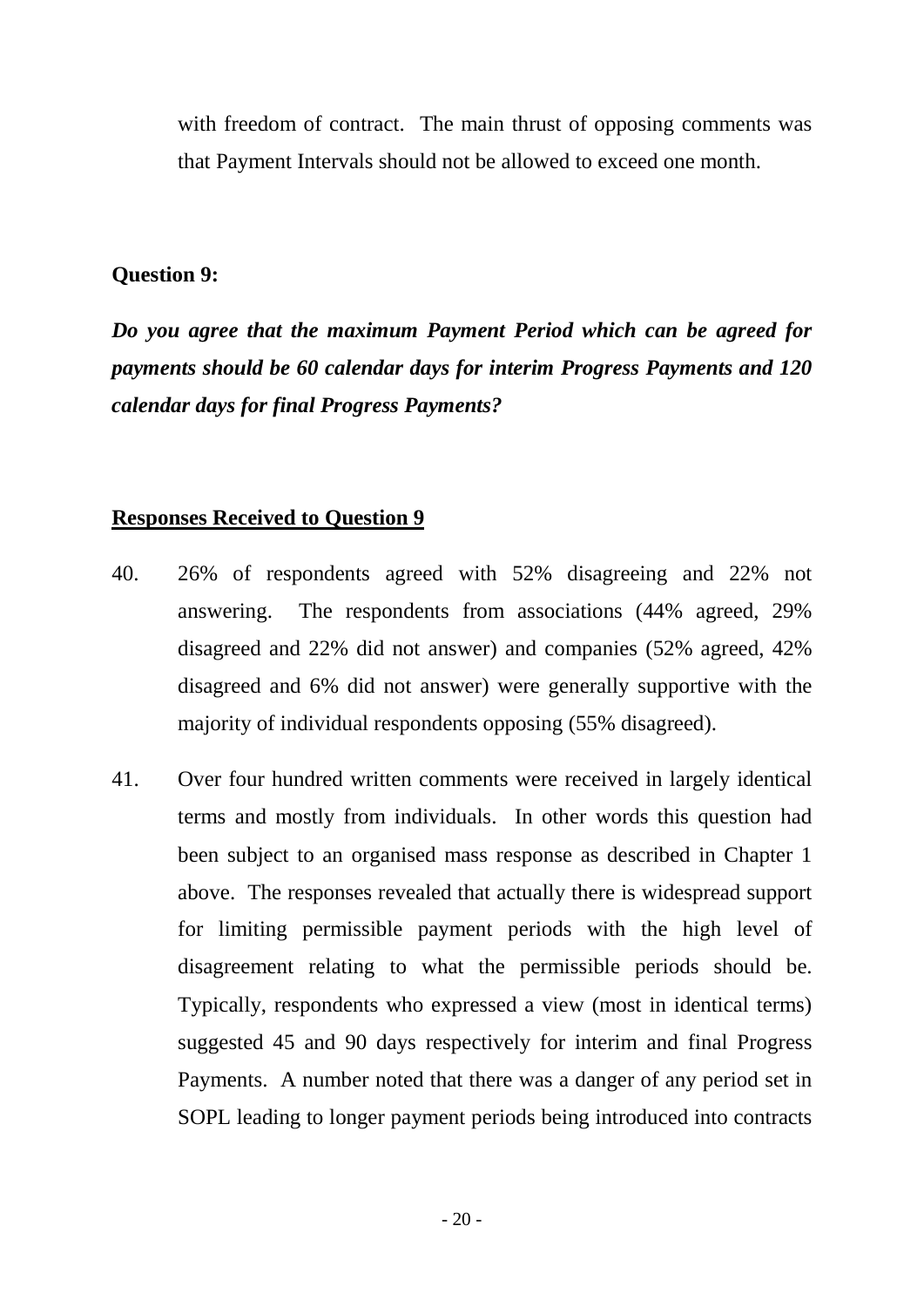where previously employers may have been happy to have shorter periods.

42. Some comments pointed to difficulties in defining what would be the final Progress Payment under a contract and a few suggested that a single maximum payment period should apply whether a Progress Payment is interim or final.

#### **Question 10:**

#### *Do you agree that :*

- *(A) Parties who are entitled to payments under the terms of a contract covered by Hong Kong's SOPL should be entitled (but not obliged) to claim their payments by way of statutory Payment Claims?*
- *(B) Paying parties should be entitled to serve Payment Responses no later than 30 calendar days after receipt of Payment Claims?*

# **Responses Received to Question 10(A) – entitlement to serve Payment Claims**

- 43. 72% of respondents agreed with 1% disagreeing, 22% not answering and 5% giving a response other than agreeing or disagreeing. Respondents from the associations (66% agreed and 5% disagreed), companies (91% agreed and 2% disagreed) and individuals (68% agreed and 1% disagreed) all gave overwhelming support.
- 44. A number of comments were made on this question. Many were supportive but a number of respondents felt that having both a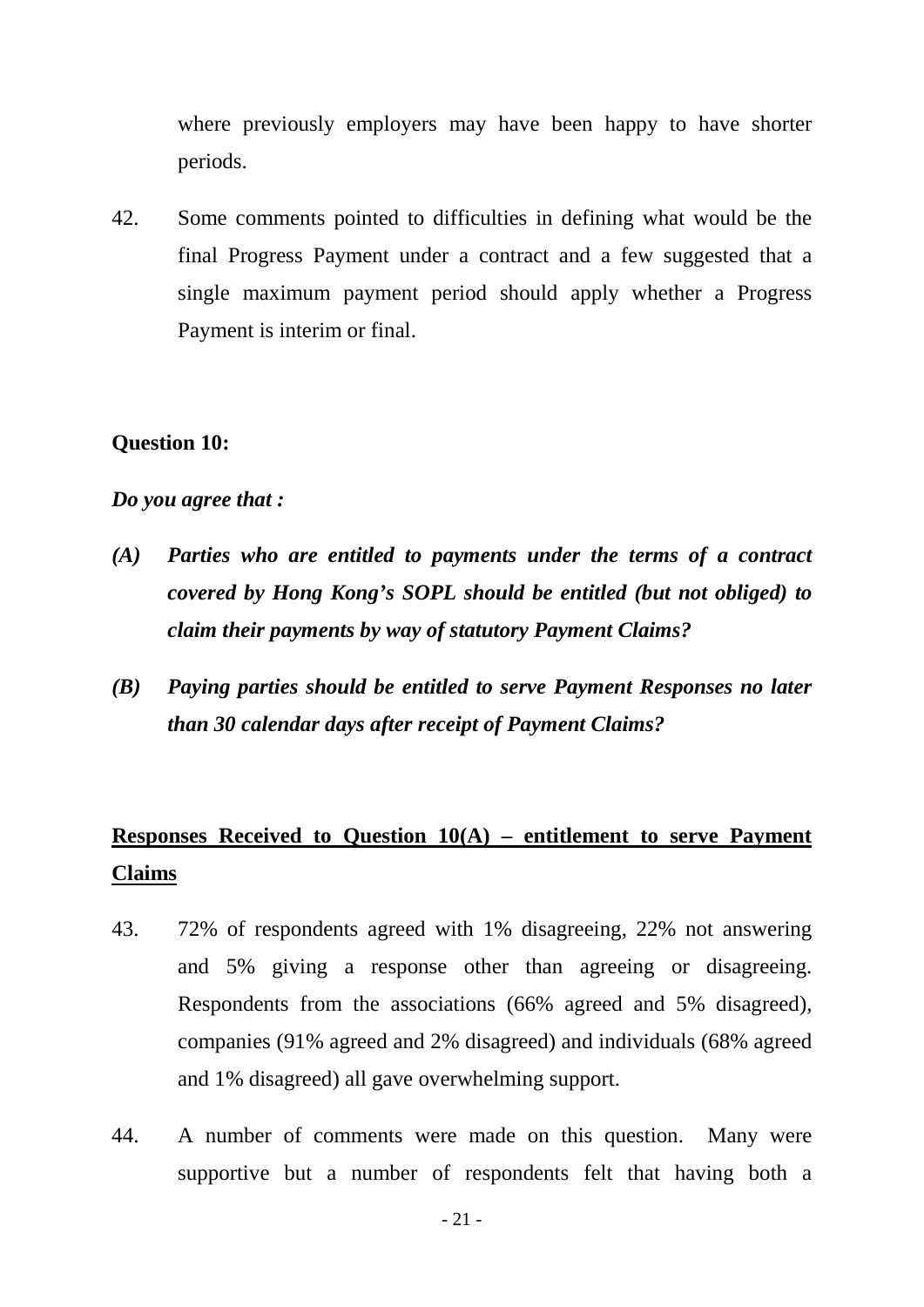contractual framework and a separate statutory framework could cause difficulties and confusion especially if the claiming party can choose between a contractual or statutory route to make a claim.

- 45. Other suggestions included applying SOPL and rights to adjudicate to all types of contractual claims for payment and making it obligatory for claimants to claim all payments using statutory Payment Claims. At least one respondent felt that to be effective Payment Claims should have to state on their face that they are statutory Payment Claims.
- 46. Some respondents were concerned that the statutory Payment Claim route might enable contractual requirements to be sidestepped or might mean, for example, a payment could be claimed for defective work without the ability for an architect to inspect and make adjustments for the same.
- 47. Responses from some of the professional institutions argued that the statutory Payment Claim mechanism should not be available until completion of contractual processes in any event. These comments relate more to the general application and approach of SOPL on contracts with third party certifiers in relation to Question 1(1) above.

## **Responses Received to Question 10(B) – entitlement to serve Payment Responses**

48. 32% of respondents agreed with 46% disagreeing and 22% not answering. Respondents from the associations (54% agreed and 20% disagreed) and companies (53% agreed and 40% disagreed) were supportive but individuals (27% agreed and 48% disagreed) were not.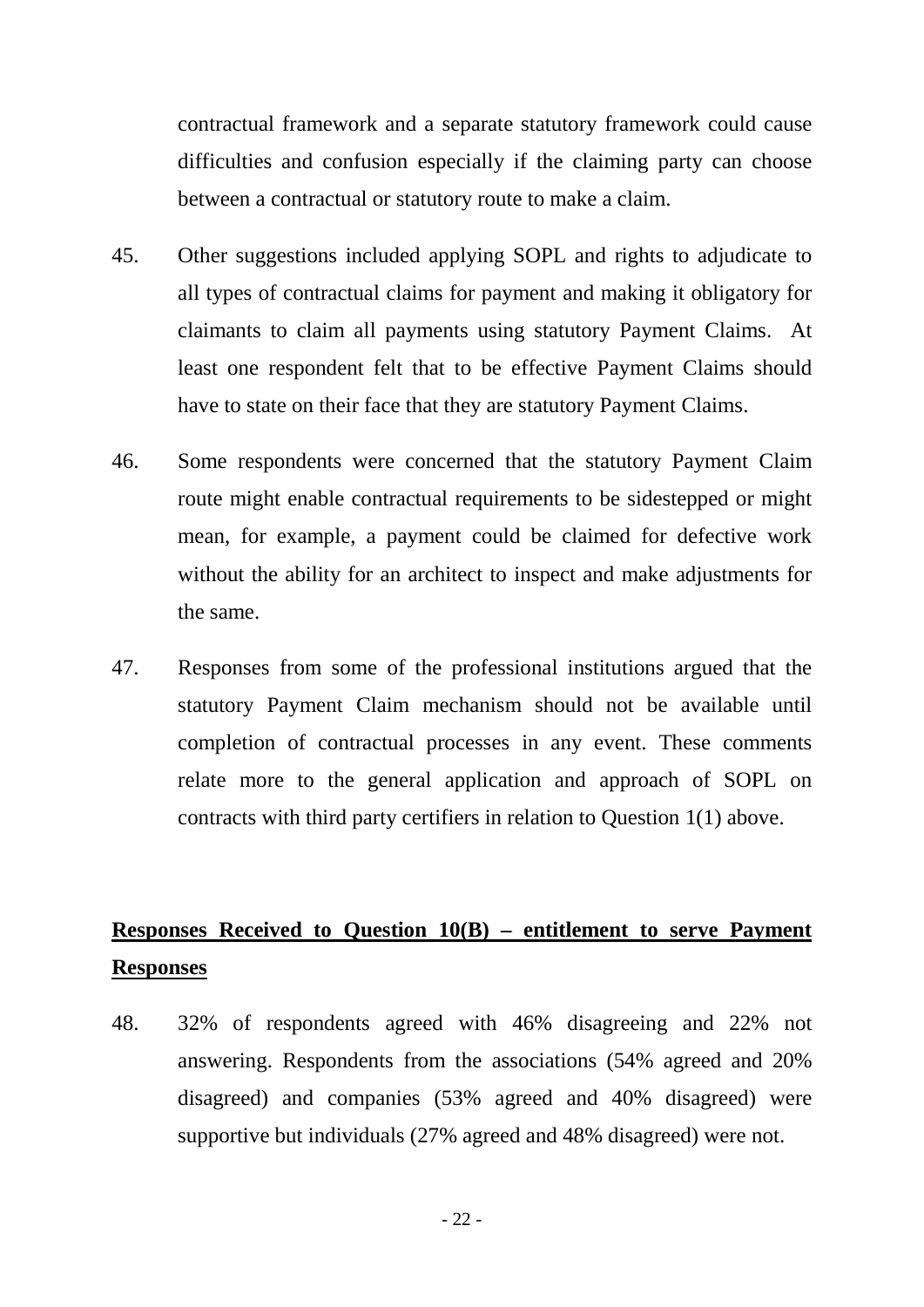49. There were over four hundred written comments made in relation to this question, many in identical terms reflecting a mass, organised response as explained in Chapter 1 above. It was the individual responses where a majority of respondents opposed the underlying proposal. The reason the majority of respondents did not agree was that they considered a maximum period for provision of a Payment Response of 14 or 15 days to be more appropriate. The professional institutions were generally supportive of the underlying proposal although one of the main organisations representing private employers felt 30 days could be too short for complex projects or where multiple parties were involved. Another institution suggested that it should be provided that all certificates act as Payment Responses.

#### **Question 11:**

*Do you agree that in the absence of express agreements:* 

- *(A) Parties undertaking work or providing services, materials or plant should be entitled to make Payment Claims at calendar month Payment Intervals?*
- *(B) Payments due should be calculated based on the value of work, services, materials or plant provided and with valuations based on any relevant contract price or pricing or in the absence of the same on market rates prevailing at the time the contract was entered into?*

I

*(C) Paying parties should be entitled to serve a Payment Response within 30 calendar days of receiving a Payment Claim?*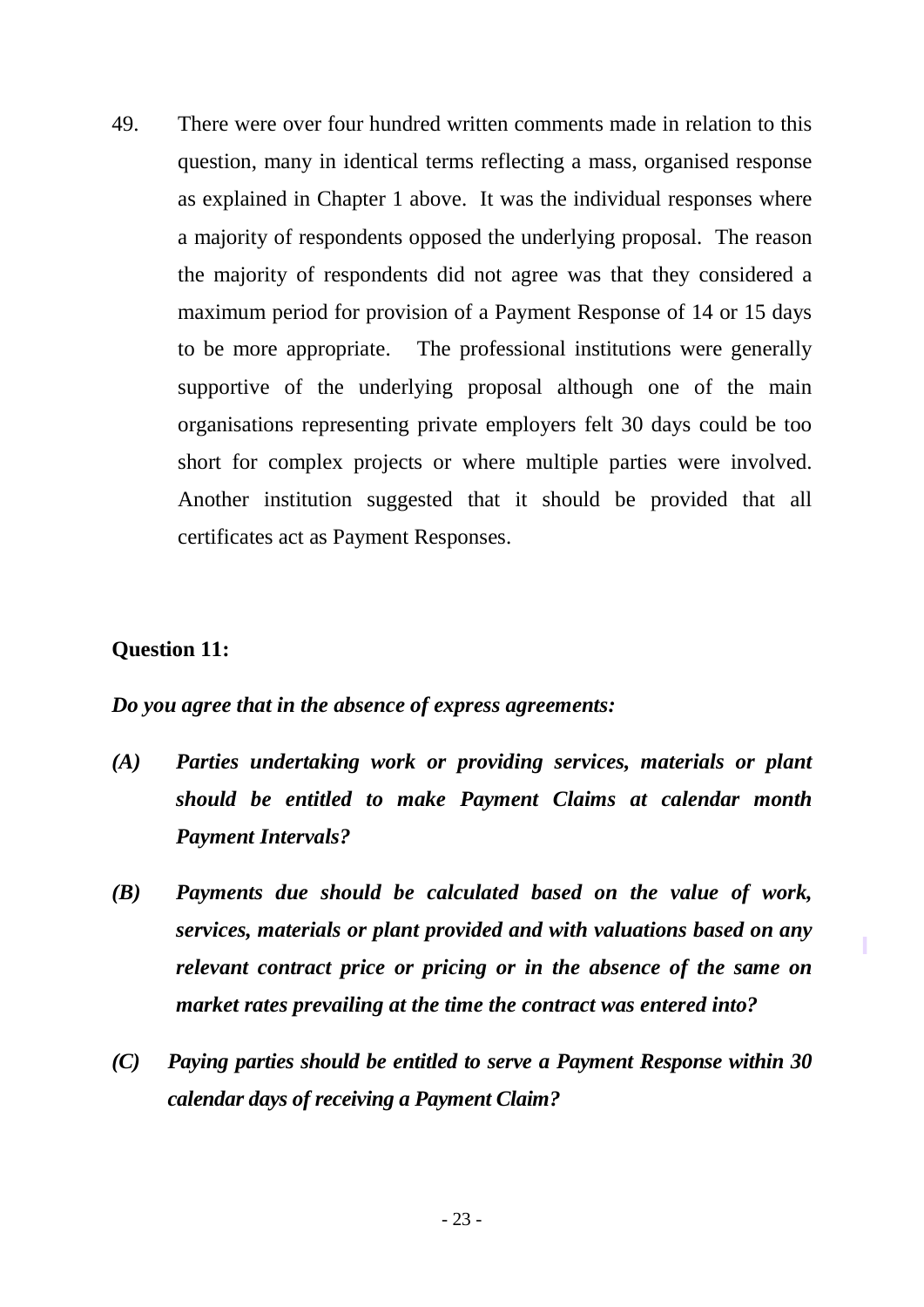*(D) The Payment Period for any amount due should be 60 calendar days (interim Progress Payments) or 120 calendar days (final Progress Payment) after receipt of a Payment Claim?* 

#### **Responses Received to Question 11(A) – default Payment Claims**

- 50. 72% of respondents agreed with only 2% disagreeing, 22% not answering and 4% responding other than agreeing or disagreeing. Respondents from the associations (63% agreed and 10% disagreed), companies (91% agreed and 3% disagreed) and individuals (68% agreed and 1% disagreed) all gave overwhelming support.
- 51. A small number of comments (9) were made, almost all supportive. It appears that the limited disagreement is from those who believe that where there is no express agreement the position should be resolved on a case by case basis by reference to existing principles of contractual interpretation. In other words, the status quo is maintained, there are no default provisions and so an adjudicator, court or arbitrator would have to decide on the facts and the law as to when payments can be claimed. No rationale was given as to why this would be fairer or more efficient than what is proposed.

#### **Responses Received to Question 11(B) – default calculation of payment**

52. 72% of respondents agreed with 1% disagreeing, 22% not answering and 5% providing a response other than agreeing or disagreeing. Respondents from the associations (63% agreed and 7% disagreed),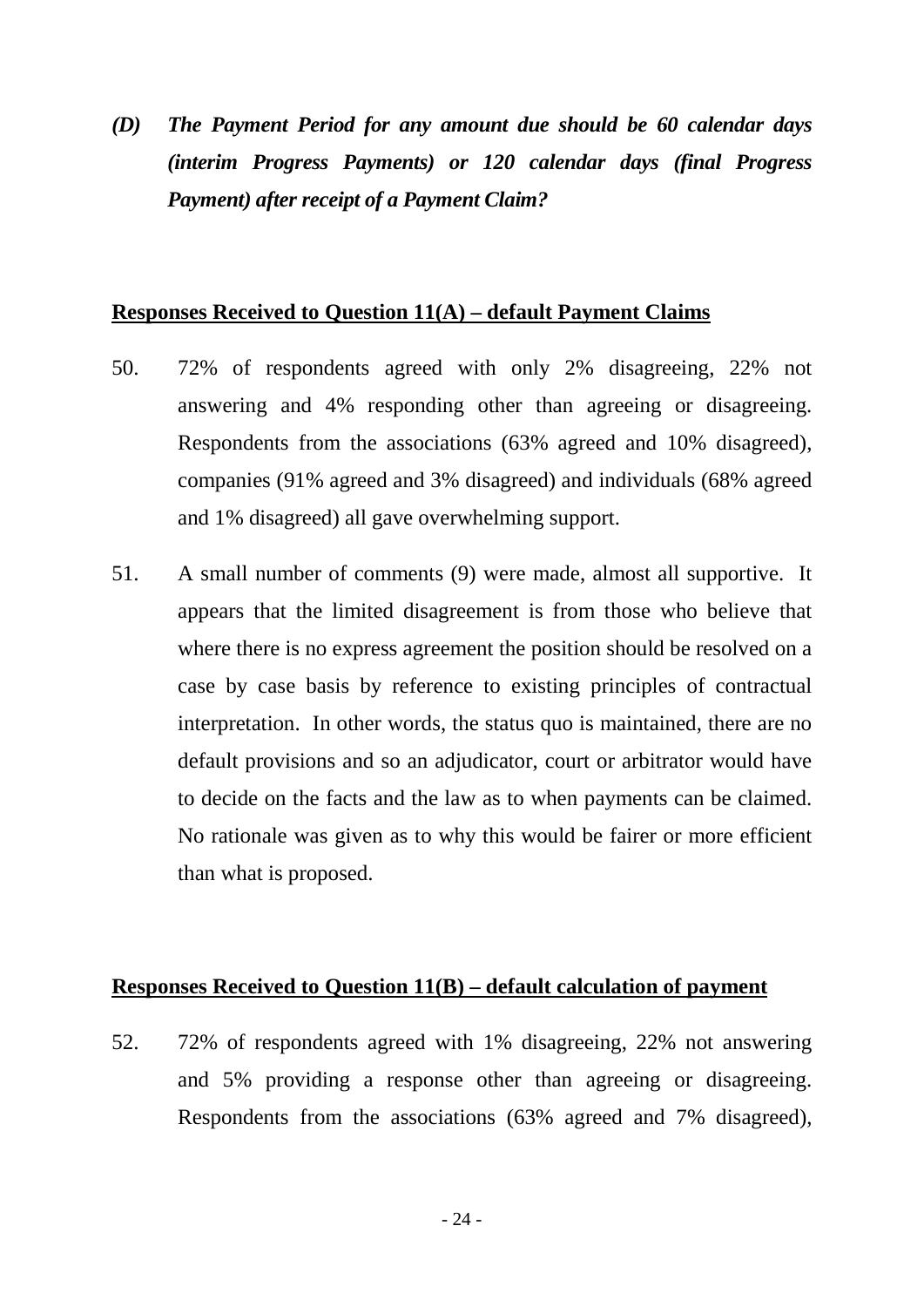companies (92% agreed and 2% disagreed) and individuals (68% agreed and 1% disagreed) all gave overwhelming support.

- 53. A number of comments were received almost entirely supportive but with a number suggesting that where market rates apply they should be market rates at the time work is carried out rather than at the time the contract was entered into. In other words, a number of respondents wanted to see allowance for inflation and price fluctuations built into the default provisions.
- 54. One respondent warned that the term "market rates" could lead to arguments and difficulties ascertaining what relevant market rates actually were at the relevant time whereas using the term "reasonable rates" would be less likely to generate arguments and difficulties.
- 55. One professional institution suggested that the default provisions should provide for retention to apply if not expressly provided for.
- 56. As with Question 11(A), one respondent suggested matters should be left to normal principles of contractual interpretation.

#### **Responses Received to Question 11(C) - default Payment Response**

57. 27% of respondents agreed with 46% disagreeing, 22% not answering and 5% providing a response other than agreeing or disagreeing. Respondents from the associations (41% agreed and 29% disagreed) and companies (53% agreed and 40% disagreed) gave majority support to the underlying proposal but individuals (22% agreed and 48% disagreed) were opposed.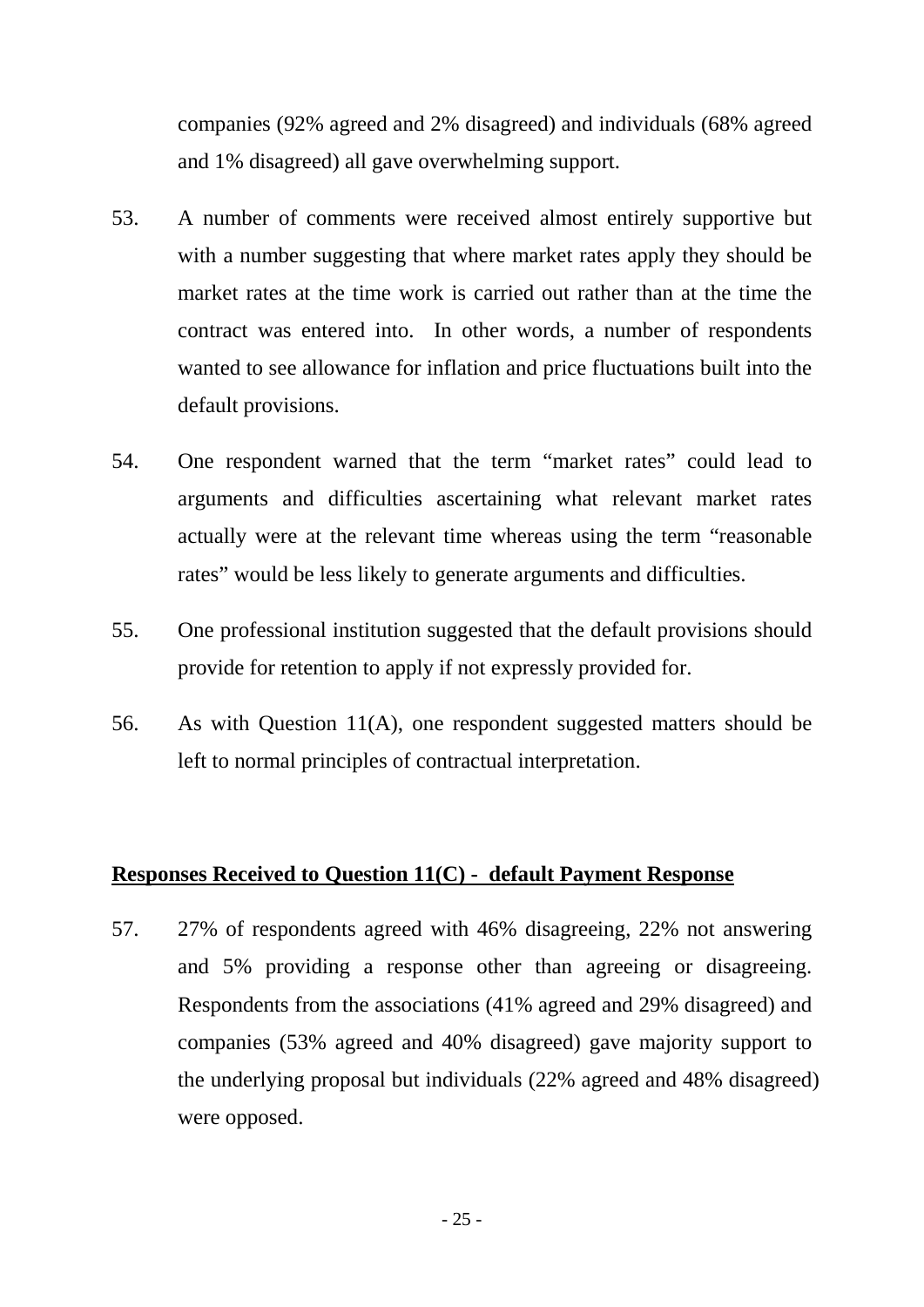- 58. Over four hundred written comments were received, mostly in identical terms (suggesting an organised response as described in Chapter 1) and almost all suggesting that the 30 day period be cut to 14 or 10 days (probably the references are intended as calendar and working days respectively).
- 59. A small number of respondents suggested that paying parties should be "obliged" and not merely "entitled" to serve a Payment Response.
- 60. One respondent again suggested such matters should be left to be decided in line with normal legal principles of interpretation.

#### **Responses Received to Question 11(D) – default Payment Periods**

- 61. 20% of respondents agreed with 58% disagreeing and 22% not answering. Respondents from the associations (37% agreed and 34% disagreed) supported the underlying proposal by a small margin. Companies (42% agreed and 52% disagreed) and individuals (14% agreed and 60% disagreed) were opposed.
- 62. The position in relation to Question 11(D) is much the same as for Question 9. In other words, there is not actually any serious opposition to the idea that there should be default Payment Periods but over four hundred, mainly identical comments were submitted by respondents who would prefer much shorter periods and suggesting time periods of 45 and 90 days respectively. This reflected an organised, mass response as described in Chapter 1. One respondent again suggested all such matters should be addressed using general principles of legal interpretation.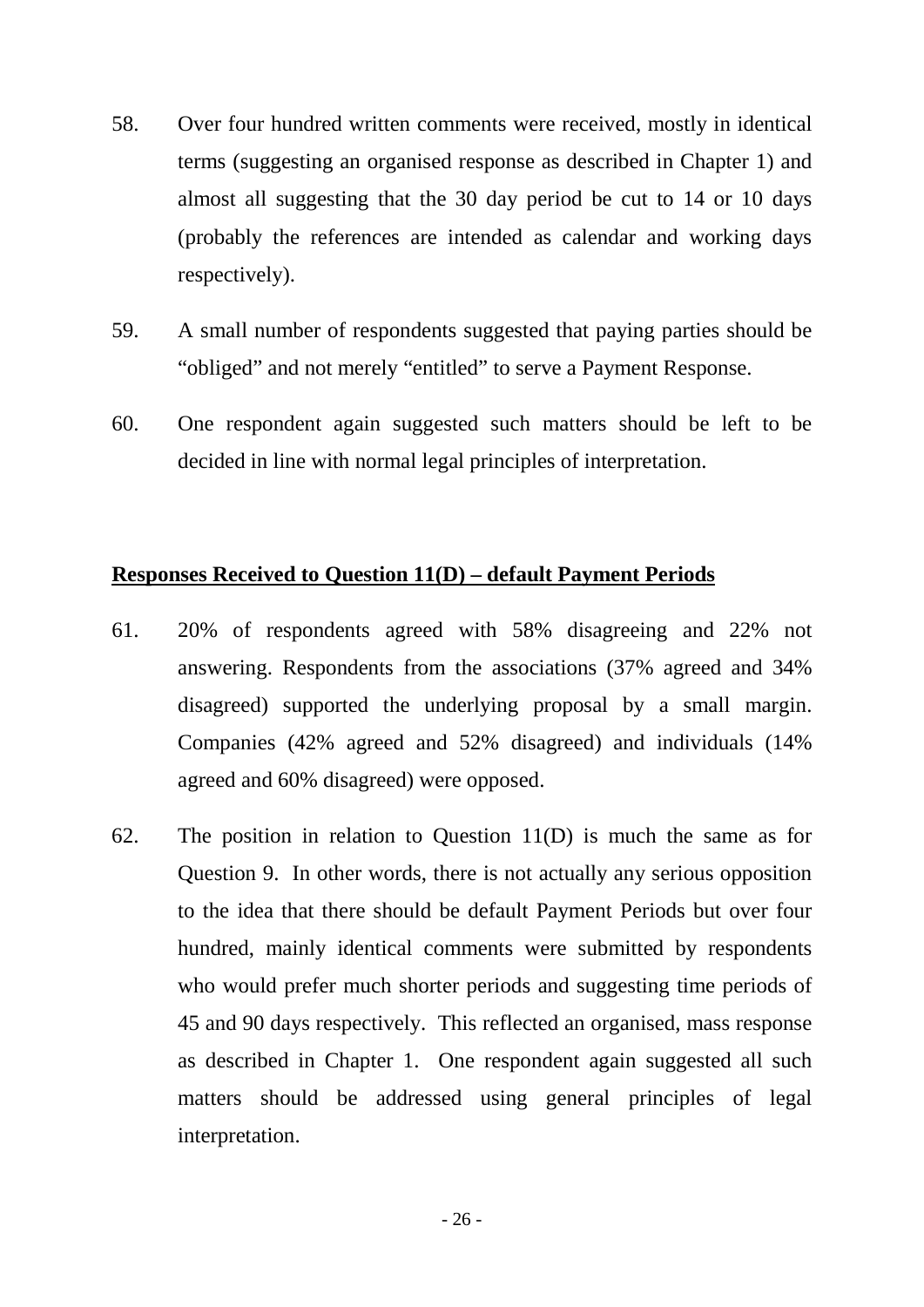#### **Question 12:**

*Do you agree that paying parties who fail to serve Payment Responses within 30 calendar days (or any earlier period agreed in the contract) of receipt of a Payment Claim:* 

- *(A) should not be automatically liable to pay the full amount of the Payment Claim?*
- *(B) should not be able to raise any set off against amounts properly due against the Payment Claim?*

## **Responses Received to Question 12(A) - payers not automatically liable to pay full amount of Payment Claims**

- 63. 18% of respondents agreed with 56% disagreeing, 22% not answering and 4% providing a response other than agreeing or disagreeing. Respondents from the associations (39% agreed and 32% disagreed) supported by a small margin. Companies (35% agreed and 58% disagreed) and individuals (13% agreed and 56% disagreed) were opposed. The highest levels of objection came from companies and individuals probably reflecting those with most to gain from their Payment Claims becoming payable in full on a default basis.
- 64. There were 39 comments submitted. Some made the point that the requirements for serving Payment Responses were not onerous and so the paying party should pay in full in the absence of a valid Payment Response. It was also noted that this question would leave payers effectively able to ambush claimants with new arguments and reasons for not paying in the event of adjudication being commenced.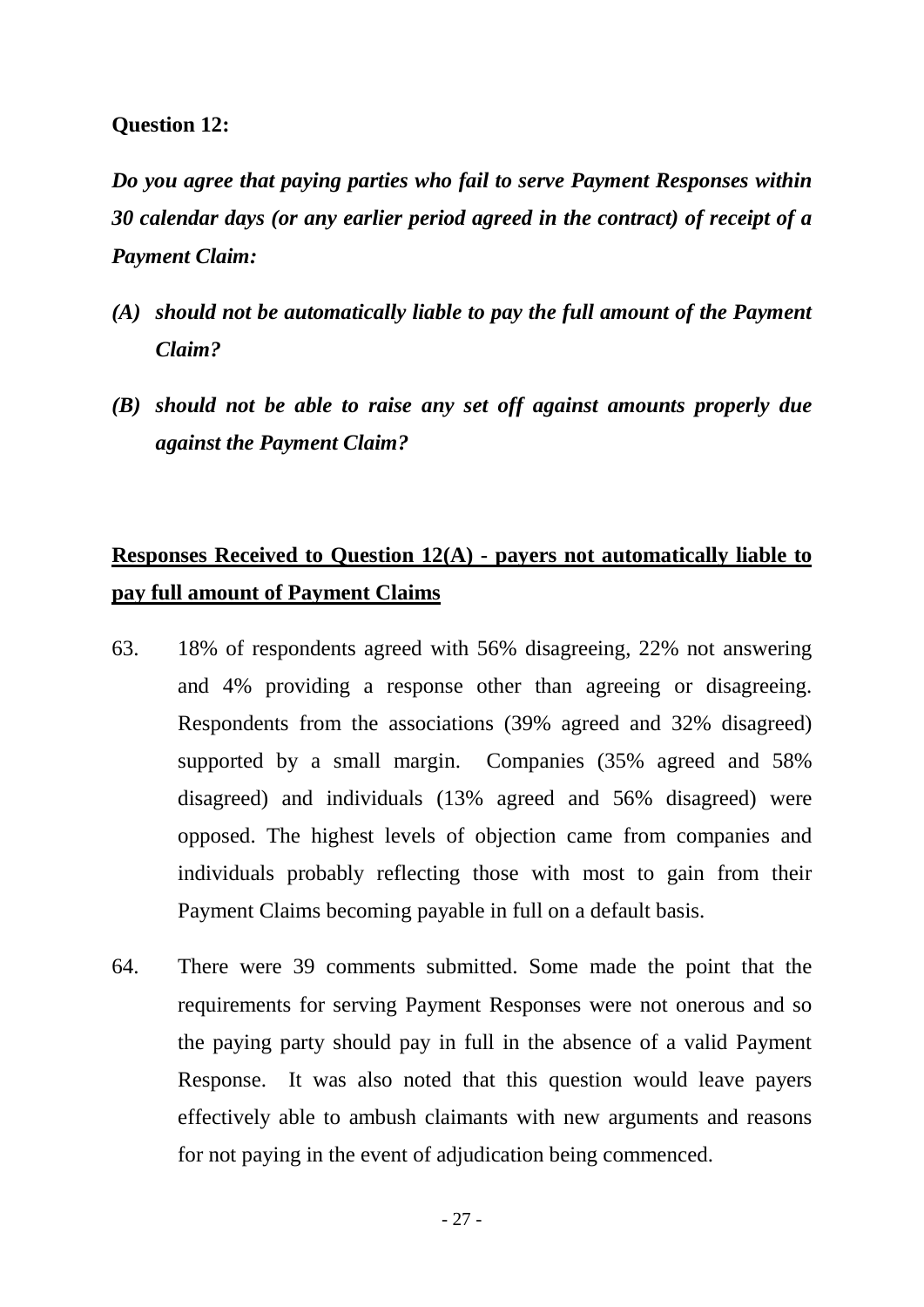## **Responses Received to Question 12(B) - no set off if not raised in a timely Payment Response**

- 65. 53% of respondents agreed with 25% disagreeing and 22% not answering. Respondents from the associations (61% agreed and 17% disagreed), companies (81% agreed and 13% disagreed) and individuals (47% agreed and 28% disagreed) all gave majority support.
- 66. A total of 17 comments were made and were overwhelmingly supportive. In a few instances comments were made to clarify the understanding of respondents as to how the provision would operate in practice.
- 67. It is not immediately apparent why a relatively high 25% of respondents disagreed although possibly many who considered Payment Claims should be paid in full in the absence of a timely Payment Response may have concluded that they should disagree as a result.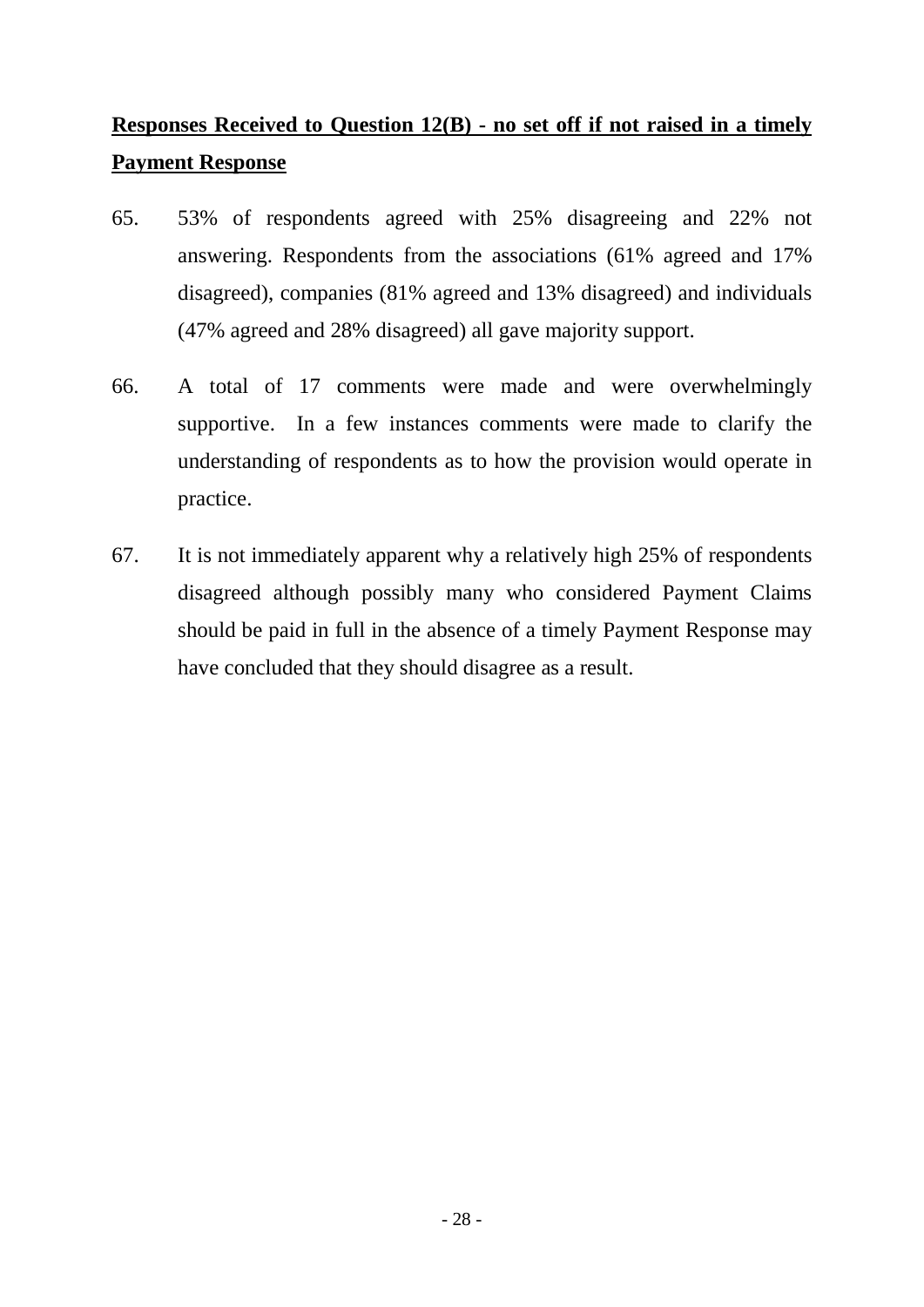# **Chapter 4: Views on Prohibition of "Pay when Paid" and Conditional Payment**

This chapter is all about the proposal of rendering "pay when paid" and conditional payment clauses ineffective. "Pay when paid" has long been regarded as an unfair block to cash flow which has the potential to harm smaller sub-contractors and traders who are generally the parties least able to fund and withstand significant delays in payment. Currently in Hong Kong, the courts will uphold and enforce "pay when paid" clauses provided they are sufficiently clearly drafted. In the absence of legislation, the courts have little other option.

#### **What We Invited the Public and Stakeholders to Consider**

#### **Question 13:**

#### *Do you agree that :*

- *(A) "Pay when paid" clauses should be rendered ineffective?*
- *(B) "Pay when paid" clauses should be ineffective even where the reason for non-payment is insolvency higher in the supply chain?*

### **Responses Received to Question 13(A) – "pay when paid" should be rendered ineffective**

68. 71% of respondents agreed with 7% disagreeing, 2% not answering and 20% providing a response other than agreeing or disagreeing. Respondents from associations (63% agreed and 12% disagreed),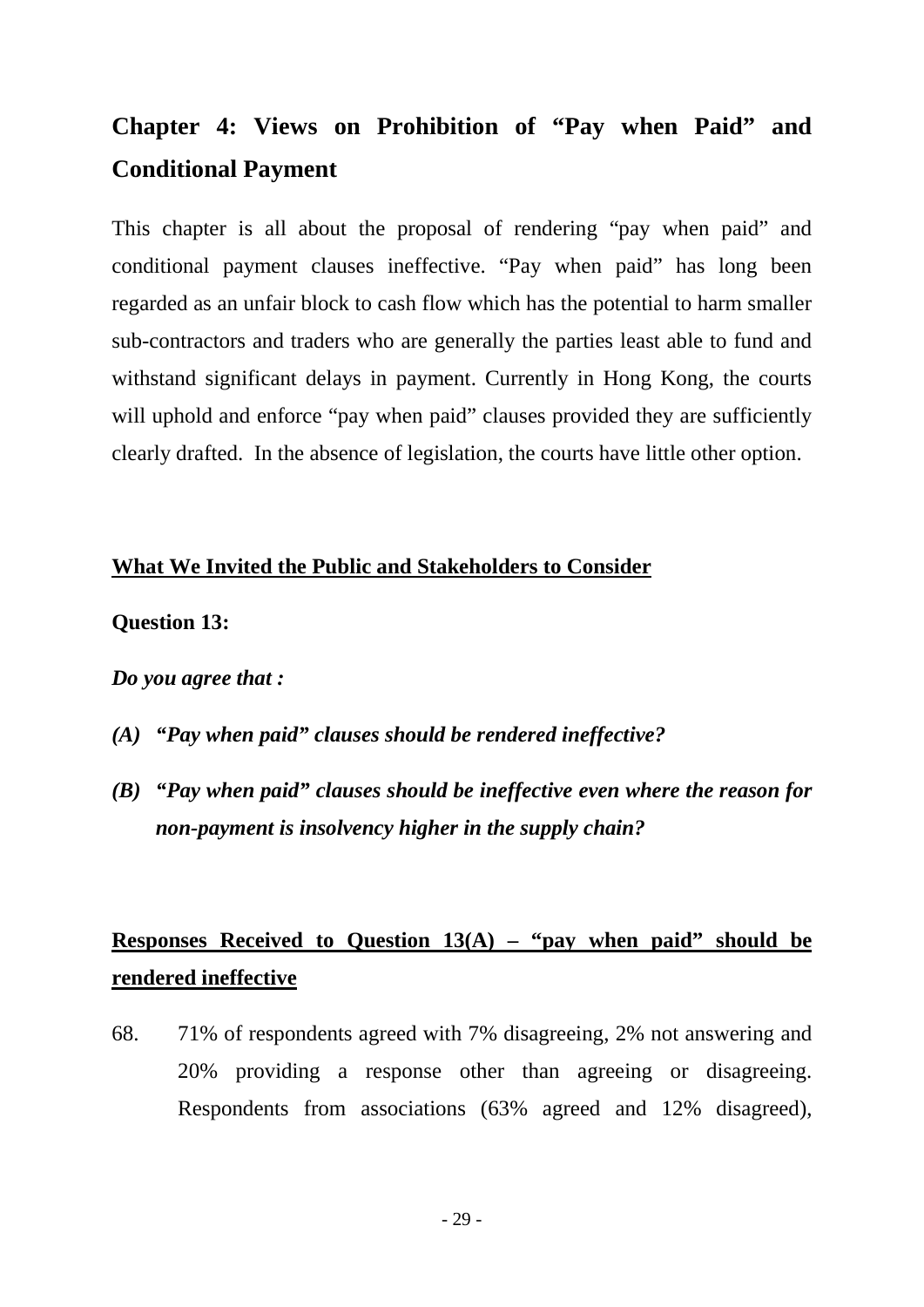companies (89% agreed and 4% disagreed) and individuals (67% agreed and 8% disagreed) all gave clear majority support.

- 69. A number of individual comments were made. Only a small minority of the individual comments were opposed to the underlying proposal. One professional institution and one trade association representing consultants suggested "pay when paid" questions should not be ineffective in consultancy sub-contracts. This was also the stance of the individuals members of the professional institution who submitted largely identical letters in response to the consultation (as described in Chapter 1).
- 70. The reasoning of those objecting to "pay when paid" being ineffective in consultancy contracts was that consultants do not suffer significant problems from "pay when paid", that otherwise hardship could result to lead consultants and (as one respondent suggested) negotiation of consultancy contracts was generally between "independent professionals" who did not need protecting in the same way as smaller sub-contractors or self-employed workers. However, other professional institutions supported this question.
- 71. The majority of other, non-supportive, comments were that nominated sub-contracts should be excluded.

### **Responses Received to Question 13(B) – "pay when paid" ineffective even in insolvency situations**

72. 69% of respondents agreed with 9% disagreeing and 22% not answering. Respondents from associations (56% agreed and 20% disagreed),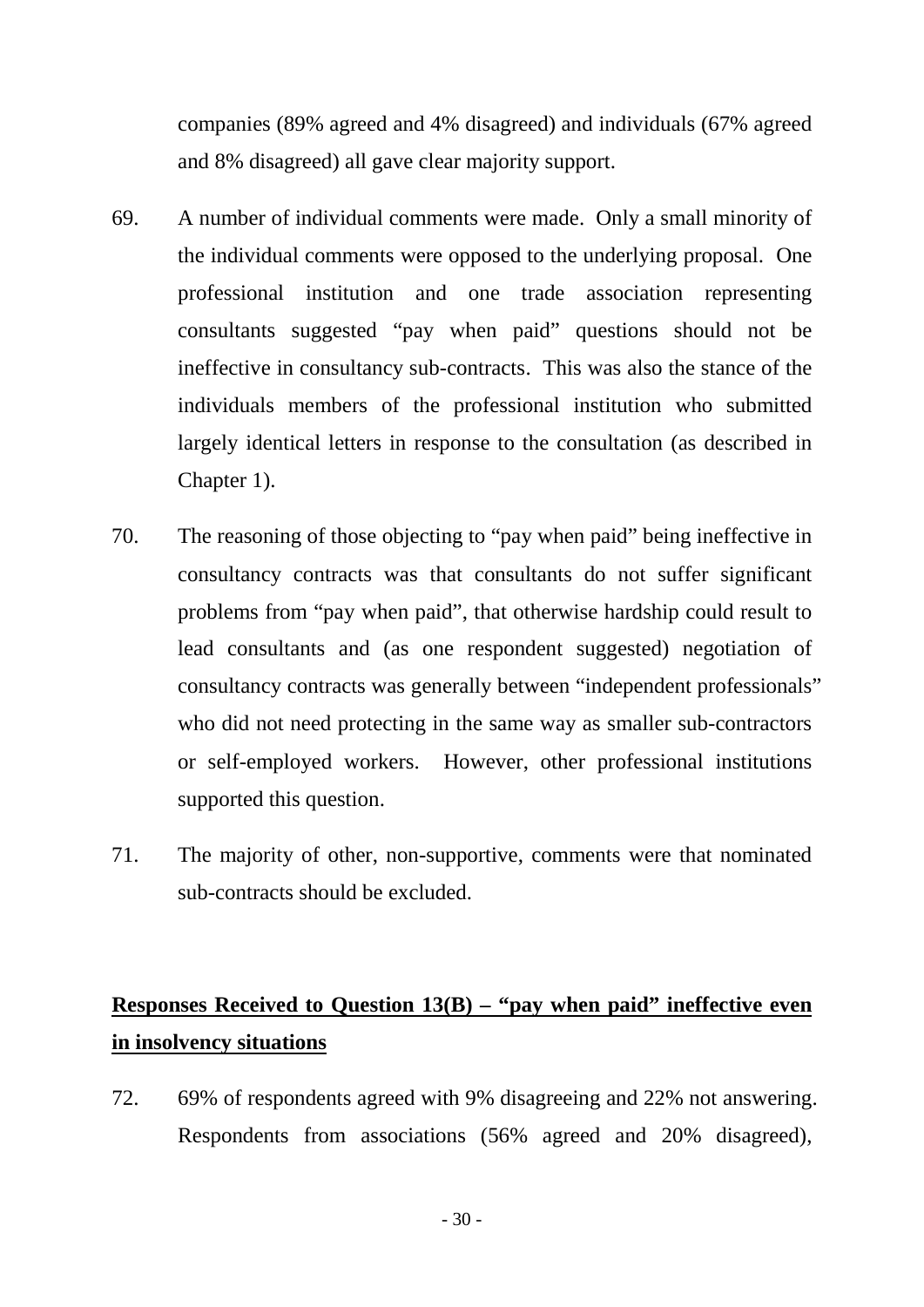companies (87% agreed and 7% disagreed) and individuals (66% agreed and 9% disagreed) all gave clear majority support.

- 73. Similar to Question 13(A) there is generally strong support for pay when paid provisions being ineffective even when non-payment is due to insolvency higher up the supply chain.
- 74. One UK based respondent advised that the insolvency exception in the UK SOPL *"*…*has not had much practical effect…"*. It is not a feature of SOPL in other jurisdictions save for Ireland.

#### **Question 14:**

*Do you agree that :*

- *(A) Clauses which make payment under a contract conditional on certification or performance of obligations under another contract should be rendered ineffective?*
- *(B) No exception should be made for nominated sub-contractors?*

# **Responses Received to Question 14(A) - clauses which make payment under a contract conditional on certification or performance of obligations under another contract should be ineffective**

75. 48% of respondents agreed with 30% disagreeing and 22% not answering. The majority of disagreement came from individual respondents (41% agreed and 34% disagreed). There was clear majority support from respondents from associations (61% agreed and 12%) disagreed) and companies (81% agreed and 12% disagreed).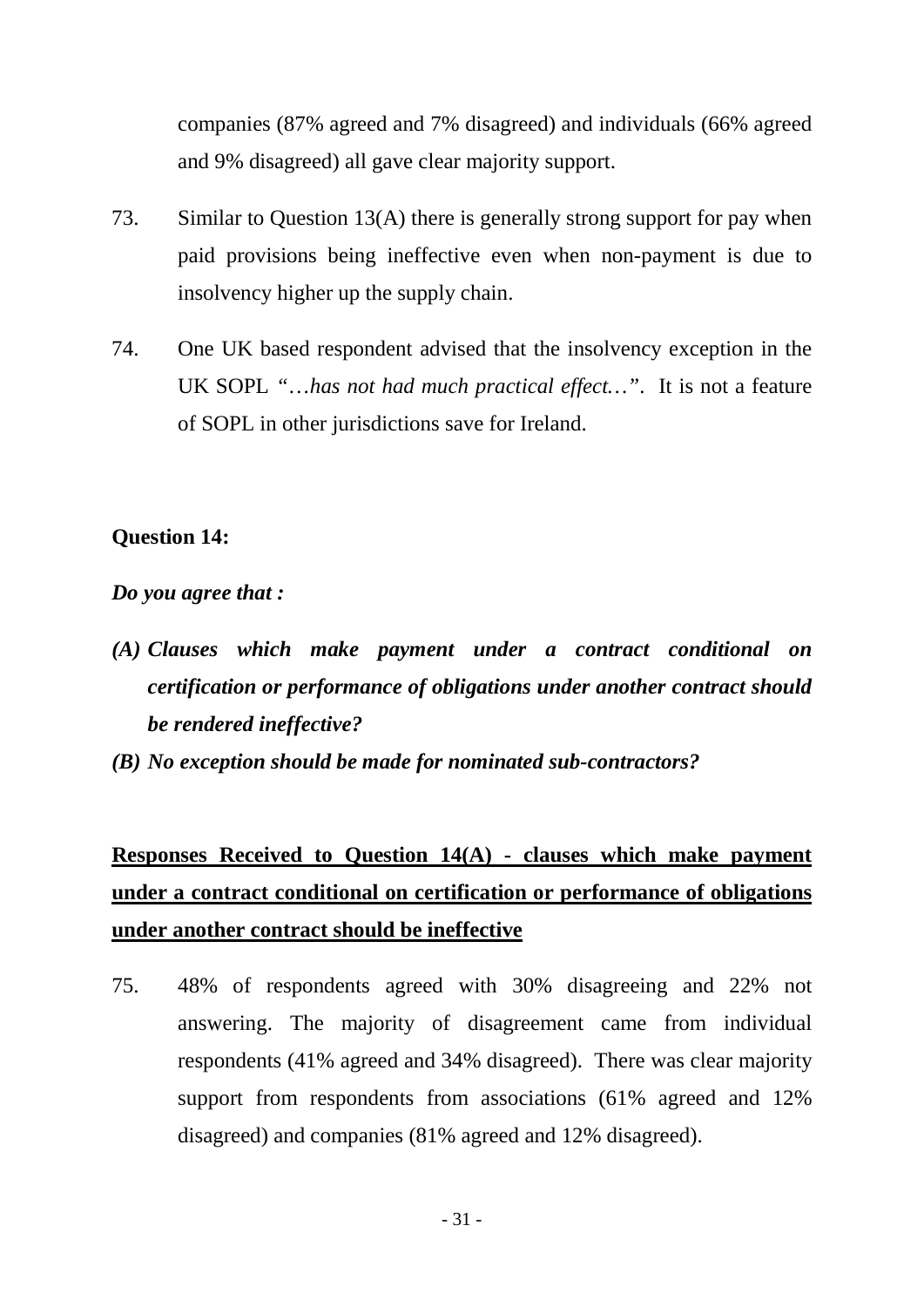- 76. A number of comments were made. Many again expressed concerns in relation to the position of nominated sub-contractors.
- 77. One professional institution expressed concern as to whether the proposal underlying the question would impair the ability of certifiers to refuse to certify materials on site where, for example, it was not clear title had passed from the supplier. They also queried whether the underlying proposal would preclude a main contract providing that an employer only had to pay what had been certified by the certifier.
- 78. At least one other professional institute expressed clear support for this provision stating that they agreed in principle *"…that clauses which make payment under a contract conditional on certification or performance of obligations under another contract should be rendered ineffective…"*

## **Responses Received to Question 14(B) – no exception should be made for nominated sub-contractors**

- 79. 70% of respondents agreed with 8% disagreeing and 22% not answering. Respondents from associations (51% agreed and 24% disagreed), companies (87% agreed and 7% disagreed) and individuals (67% agreed and 8% disagreed) all gave clear majority support.
- 80. Notwithstanding the degree of support expressed there were a number of detailed comments made in opposition. Almost all argued that it was unfair to impose the burden of independent valuation and the risks of adjudication on main contractors who had no involvement in selection of nominated sub-contractors, their terms and conditions or their pricing.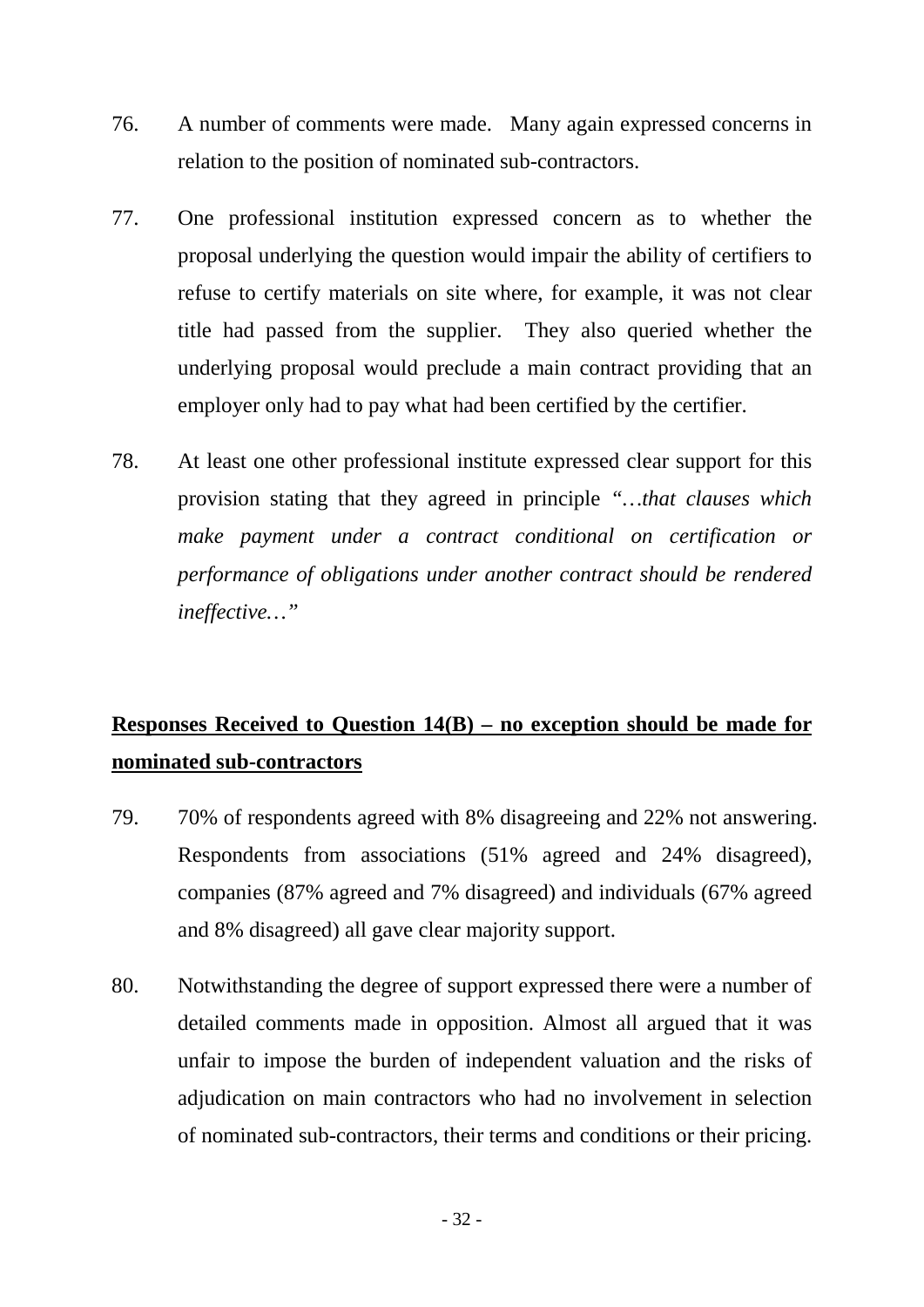At least one respondent went as far as suggesting that without an exception some main contractors could be driven to insolvency.

- 81. A small number of respondents suggested that as well as making an exception the SOPL could provide for nominated sub-contractors to have rights to pursue adjudications directly against the employers who nominate them.
- 82. All but one of the professional institutions were opposed and in favour of an exception with one suggesting that the practice of nominated subcontracting had worked well to date.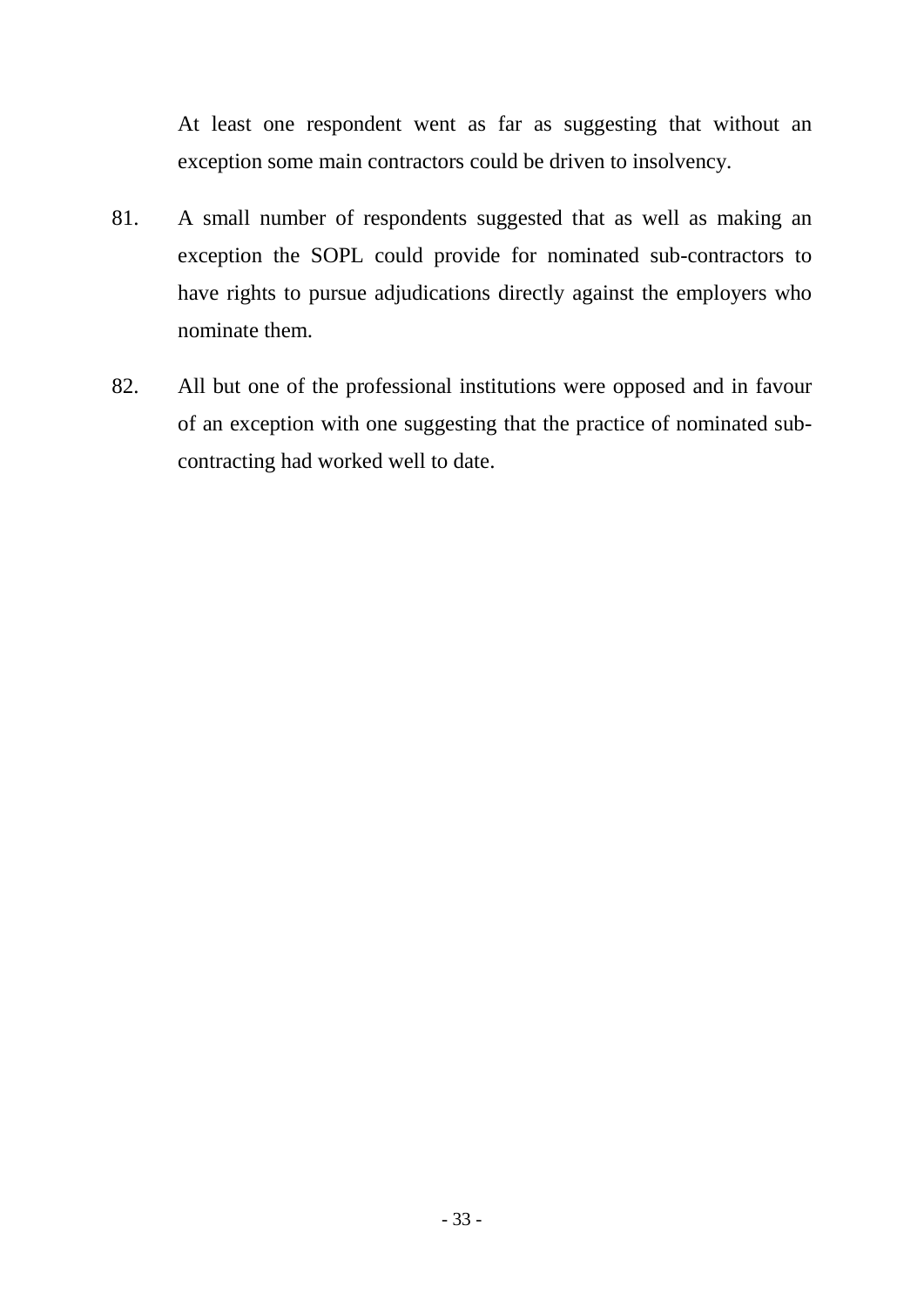### **Chapter 5: Views on Suspension for Non-Payment**

This chapter is all about the right to suspend due to non-payment. Without such a right, unpaid parties can be contractually obliged to continue performing and funding their work increasing the financial pressure and risks they face. It may be open to them to exercise termination provisions in their contracts (if any) or to treat the non-payment as a breach of contract which is serious enough to amount to repudiation at common law.

### **What We Invited the Public and Stakeholders to Consider**

#### **Question 15:**

*Do you agree that Hong Kong's SOPL should introduce a right for parties to suspend all or part of their works or reduce the rate of progress in the event of non-payment?* 

#### **Responses Received to Question 15**

- 83. 72% of respondents agreed with 7% disagreeing and 21% not answering. Respondents from the associations (73% agreed and 5% disagreed), companies (92% agreed and 2% disagreed) and individuals (68% agreed and 8% disagreed) all gave overwhelming support.
- 84. A number of comments were made, almost all supportive of the general principle. A few respondents expressed concern that entitlement to reduce the rate of progress might cause uncertainty. Another wondered whether the main contractor would be entitled to extension of time if a suspension due to non-payment further down the contractual chain led to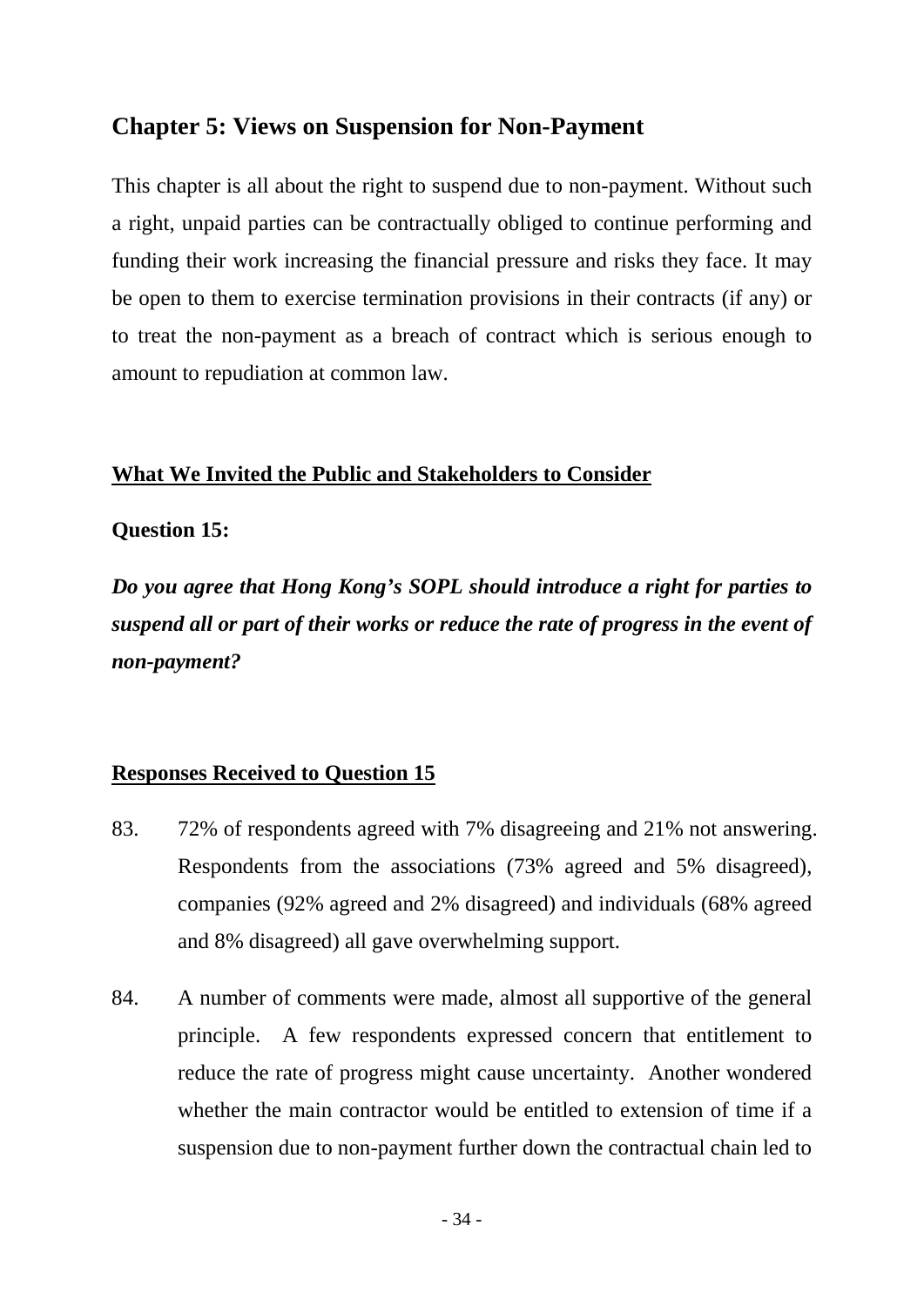delay. A trade association representing employers suggested that suspensions at any level of the contractual chain could affect the entire chain and cause delays to project completion with potentially unfair consequences for innocent parties and potential further disputes. The professional institutions gave a mixed response to this question with one suggesting that instead of rights to suspend consideration should be given to introducing rights to compound interest and expedited court enforcement (presumably of adjudicators' decisions).

#### **Question 16:**

*Do you agree that the right to suspend or reduce the rate of progress should only arise after either non-payment of an adjudicator's decision or nonpayment of an amount admitted as due in a Payment Response?* 

### **Responses Received to Question 16**

- 85. 71% of respondents agreed with 7% disagreeing and 22% not answering. Respondents from the associations (66% agreed and 12% disagreed), companies (89% agreed and 4% disagreed) and individuals (68% agreed and 7% disagreed) all gave overwhelming support.
- 86. A number of comments were made, almost all supportive except a number argued that the right to suspend should arise in the event a Payment Response is not served on time or at all and some argued it should be available if a Payment Claim was disputed or not accepted. The rationale for these submissions was that it can take a considerable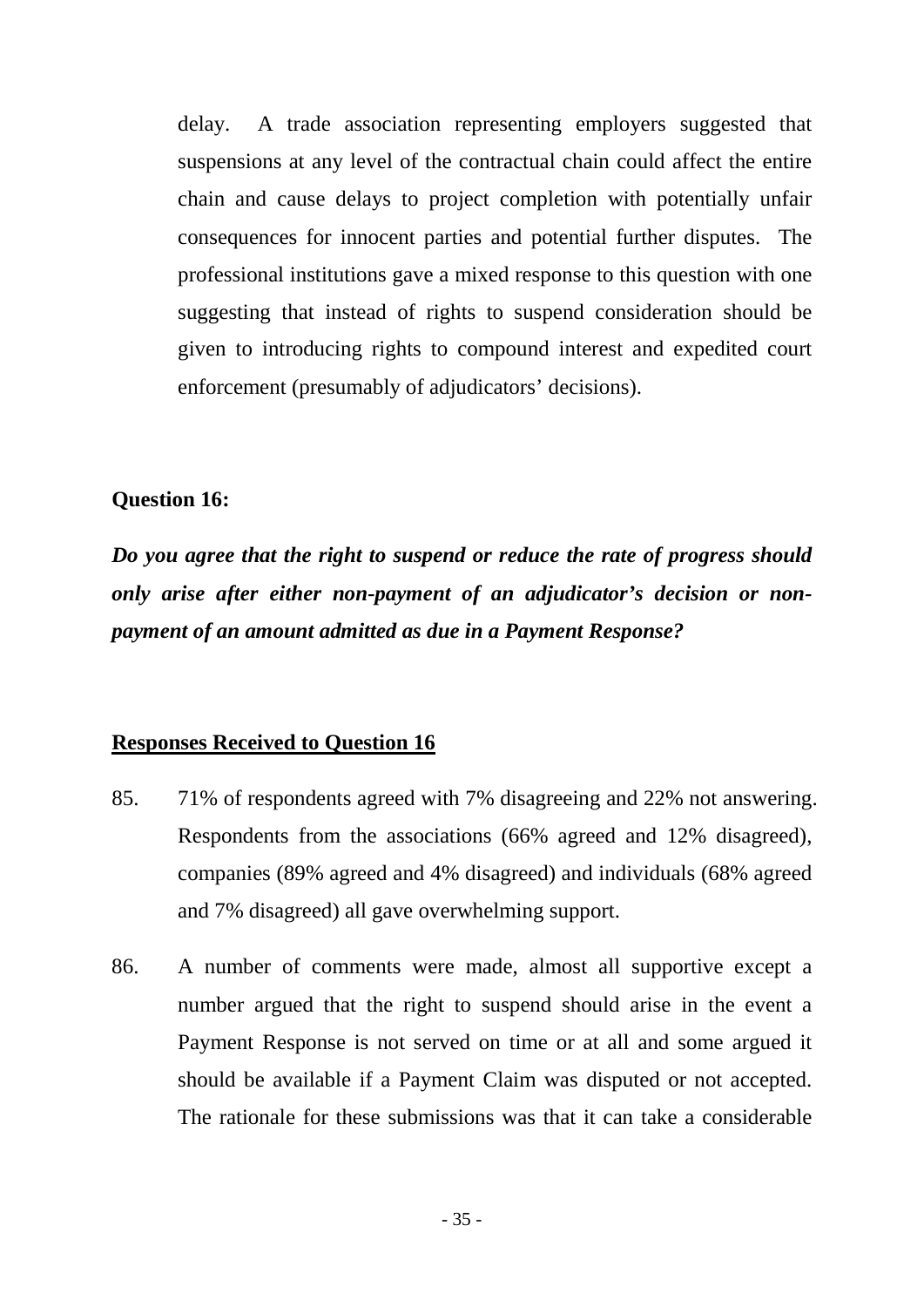period of time to adjudicate a Payment Claim which has been ignored or disputed.

### **Question 17:**

- *(A) Do you agree that parties which suspend or slow down work for nonpayment should have rights to additional time to complete their obligations and to reasonable costs and expenses in respect of delay and disruption arising from the suspension?*
- *(B) If answer to 17(A) is agreed, then which is your preferred option for establishing the party's obligations to resume work and entitlement to additional time:*
	- *(i) entitlement to additional time is to reflect all delay arising out of the suspension which will allow consideration of the periods required for resumption of work and achievement of full rates of production based on the circumstances of each case; or*
	- *(ii) there is an express obligation for work to be resumed within a set period of time after payment is made and the entitlement to additional time is limited to the period from which suspension starts to the expiry of the set period of time for resumption of work; or*
	- *(iii) a hybrid of (i) and (ii) above where there is a set period within which work must be resumed but account can be taken of other circumstances such as where work cannot be fully resumed or full rates of production achieved by the expiry of the set period.*

*If the preferred option is (ii) or (iii), what should the set period for resumption of work after payment be (in working days)?*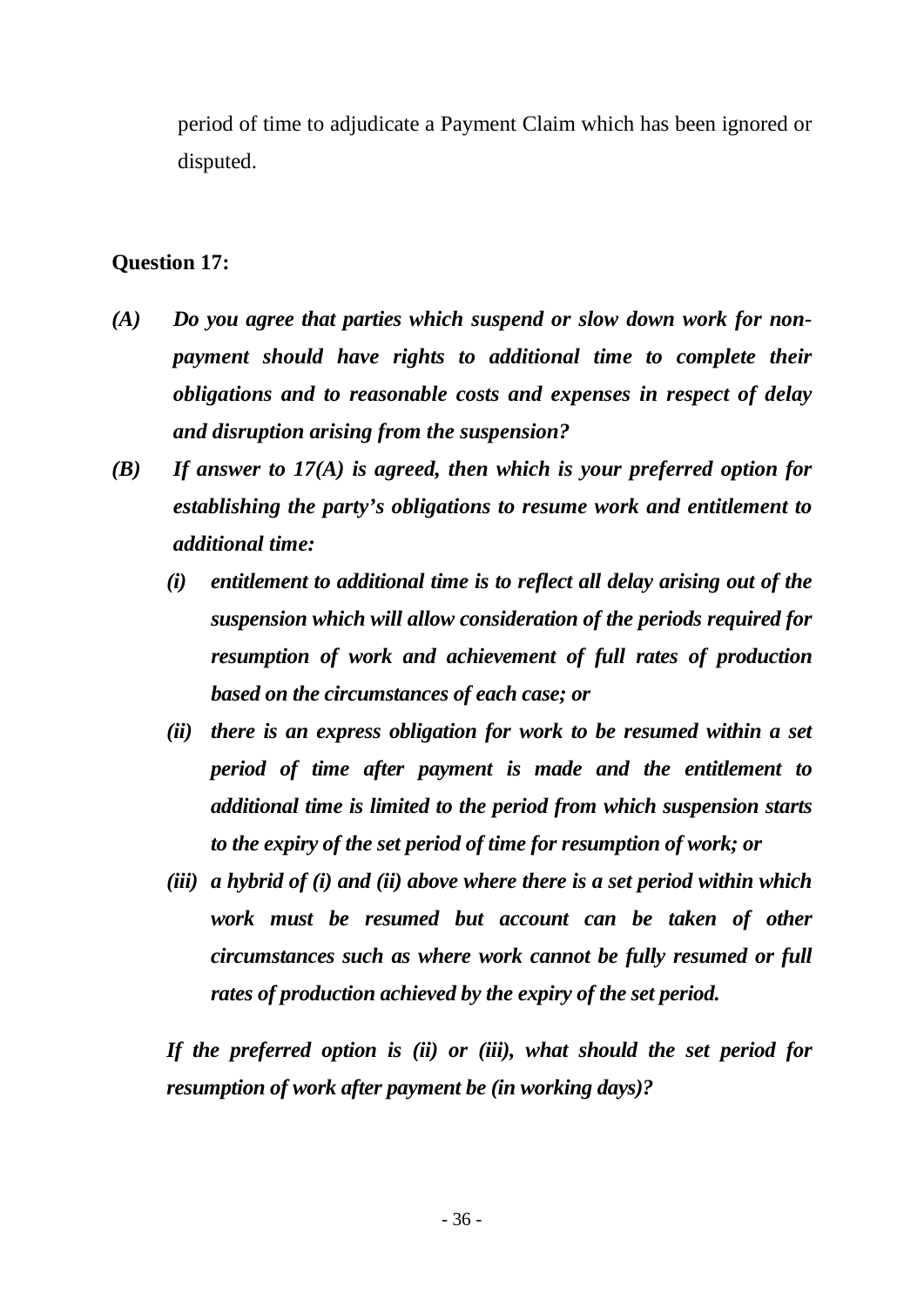# **Responses Received to Question 17(A) - rights to time and cost for suspending parties**

- 87. 72% of respondents agreed with 6% disagreeing and 22% not answering. Respondents from the associations (66% agreed and 10% disagreed), companies (93% agreed and 1% disagreed) and individuals (68% agreed and 7% disagreed) all gave overwhelming support.
- 88. There were a number of dissenting comments but none which convincing explained why a party legitimately exercising a statutory right to suspend should not be compensated for the time and cost consequences of doing so. All other jurisdictions with SOPL either provide rights to extension of time or relief from liability in respect of delays arising from suspensions. Around half of other jurisdictions with SOPL also provide for recovery of cost.

# **Responses Received to Question 17(B) - preferred option for obligations to resume work and method to evaluate time entitlement**

- 89. Question 17(B) in the Consultation Document offered 3 options as to obligations to resume work following payment and as to evaluation of the extension of time entitlement arising from a suspension. It is not proposed to review feedback on all 3 options as a clear favourite emerged. However, the respondent's agreement, disagreement and not answering percentages are included for reference.
- 90. For option 17(B)(i), 12% of respondents agreed with 5% disagreeing and 79% not answering (respondents from associations: 17% agreed, 15% disagreed and 63% did not answer; companies: 21% agreed, 9% disagreed and 70% did not answer; individuals: 10% agreed, 3%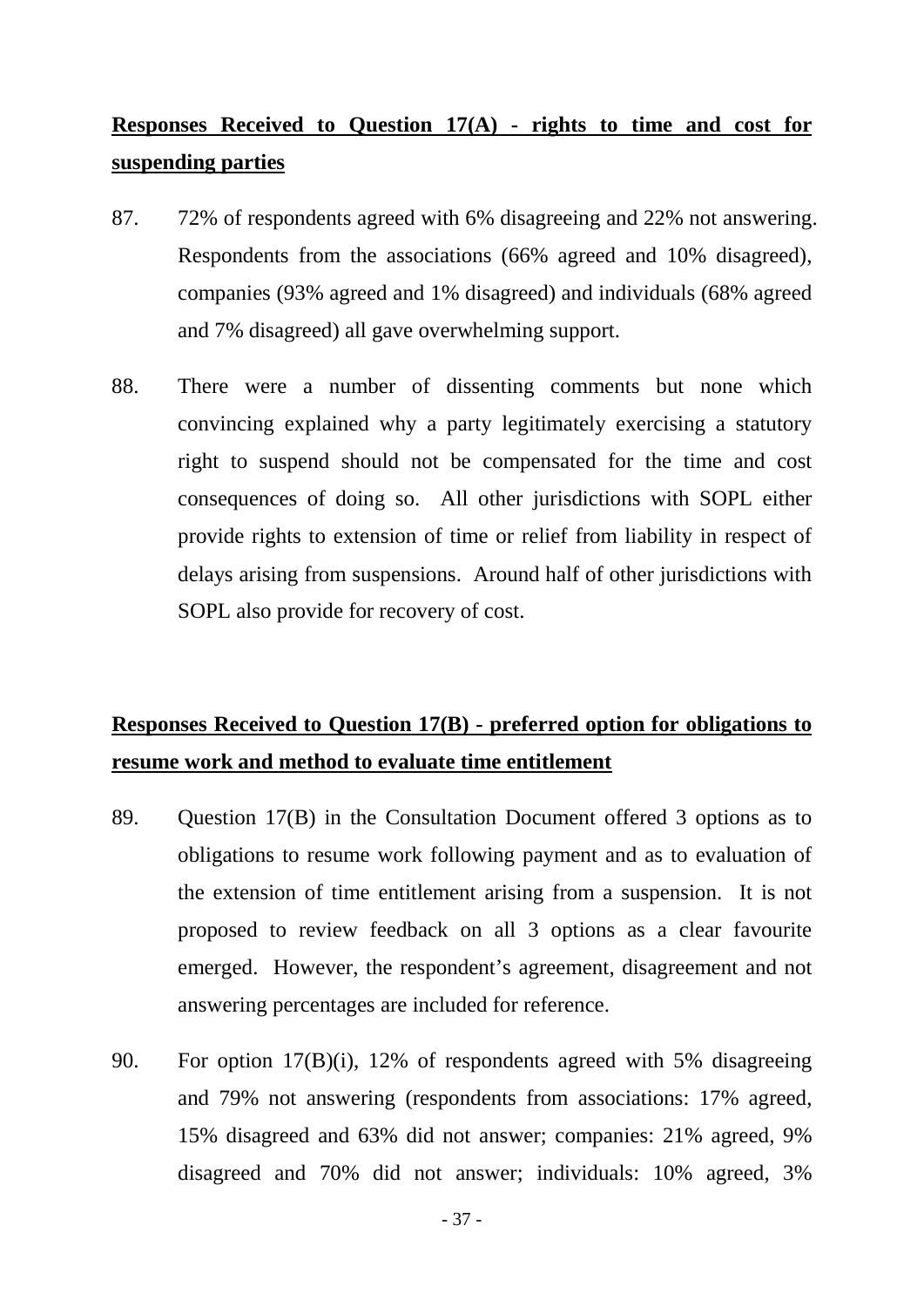disagreed and 81% did not answer). The majority of the respondents did not answer this question as they picked one of the other options.

- 91. For option 17(B)(ii), 12% of respondents agreed with 5% disagreeing and 79% not answering (respondents from associations: 12% agreed, 20% disagreed and 63% did not answer; companies: 21% agreed, 10% disagreed and 69% did not answer; individuals: 10% agreed, 3% disagreed and 81% did not answer). The majority of the respondents did not answer this question as they picked one of the other options.
- 92. For option 17(B)(iii), 69% of respondents agreed with 2% disagreeing and 25% not answering. Respondents from the associations (56% agreed, 10% disagreed and 29% did not answer), companies (85% agreed, 6% disagreed and 9% did not answer) and individuals (66% agreed, 1% disagreed and 27% did not answer) which showed the majority of the respondents favoured this option.
- 93. Option 17(B)(iii) attracted the support of 69% of respondents compared to 12% for each of the other two options. Respondents envisaged a set period following payment within which work must be resumed but for extension of time purposes, account can be taken of other circumstances such as where work cannot be fully resumed or full rates of production achieved by the expiry of the set period.
- 94. Respondents were also asked for their views on an appropriate period within which work would have to resume. 373 respondents suggested 7 working days and 315 suggested 10 working days. Various other periods were suggested but none had the support of more than 23 respondents.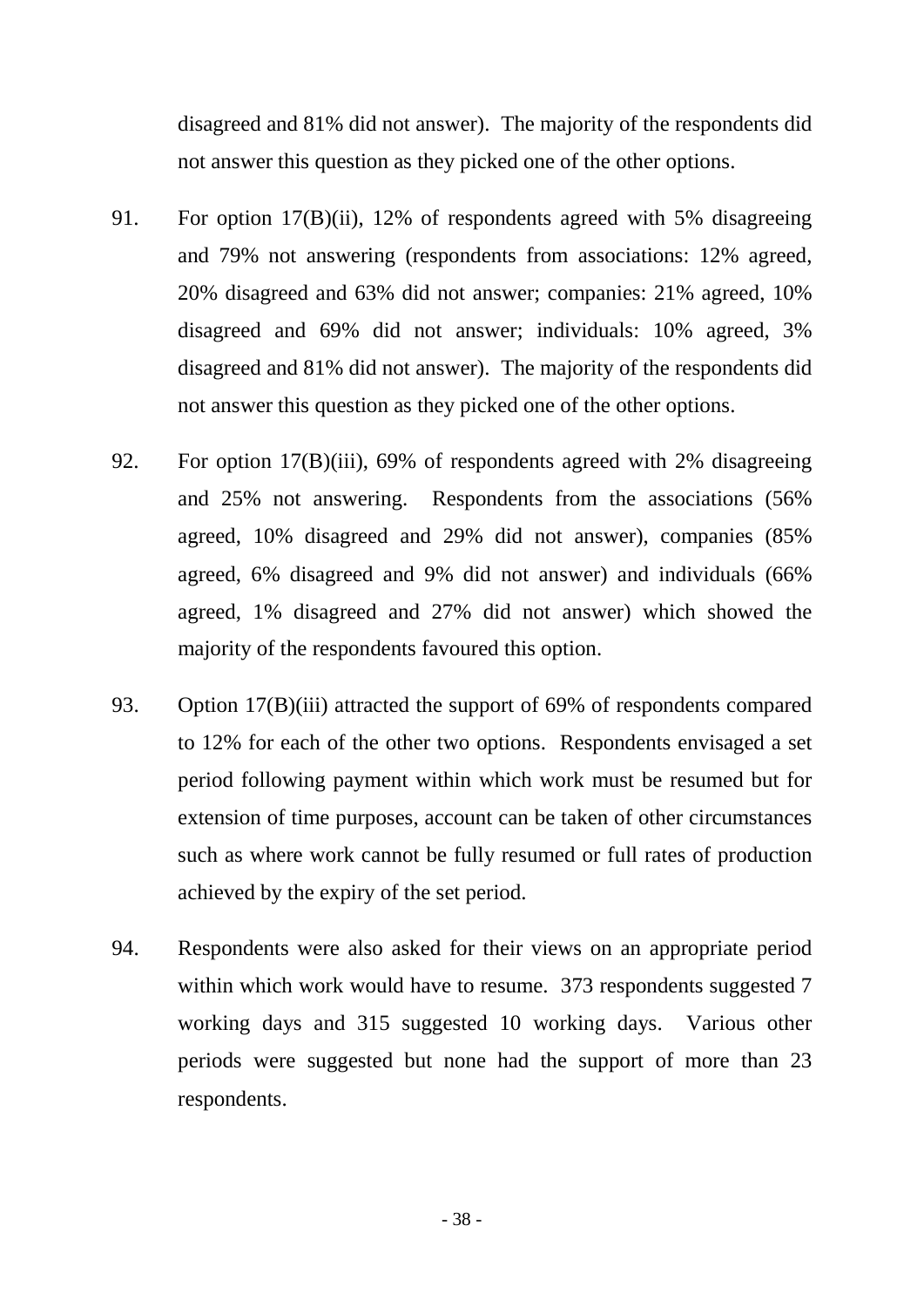### **Question 18:**

- *(A) Do you agree that unpaid parties should be obliged to give written notice of their intention to suspend to the non-paying party and (if known) to any party which pays the non-paying party (the "principal") and to the site owner?*
- *(B) Option (i) Should a single notice period be adopted for all circumstances? If so, what would an appropriate notice period be (in working days)?*
	- *Option (ii) Should there be different notice periods for non-payment of amounts admitted as due in a Payment Response and non-payment of adjudicators' decisions? If so, what would an appropriate notice period be (in working days) for each?*

# **Responses Received to Question 18(A) – Unpaid parties to give written notice of suspension**

- 95. 73% of respondents agreed with 5% disagreeing and 22% not answering. Respondents from the associations (63% agreed and 10% disagreed), companies (93% agreed and 2% disagreed) and individuals (69% agreed and 6% disagreed) all gave overwhelming support.
- 96. A number of comments were received either supportive or objecting to the requirement for notice to be given to either or both of the principal and site owner. The reasons given were essentially that if no notice was given to either of these parties it could lead to arguments over whether they were "known" to the suspending party and whether the suspension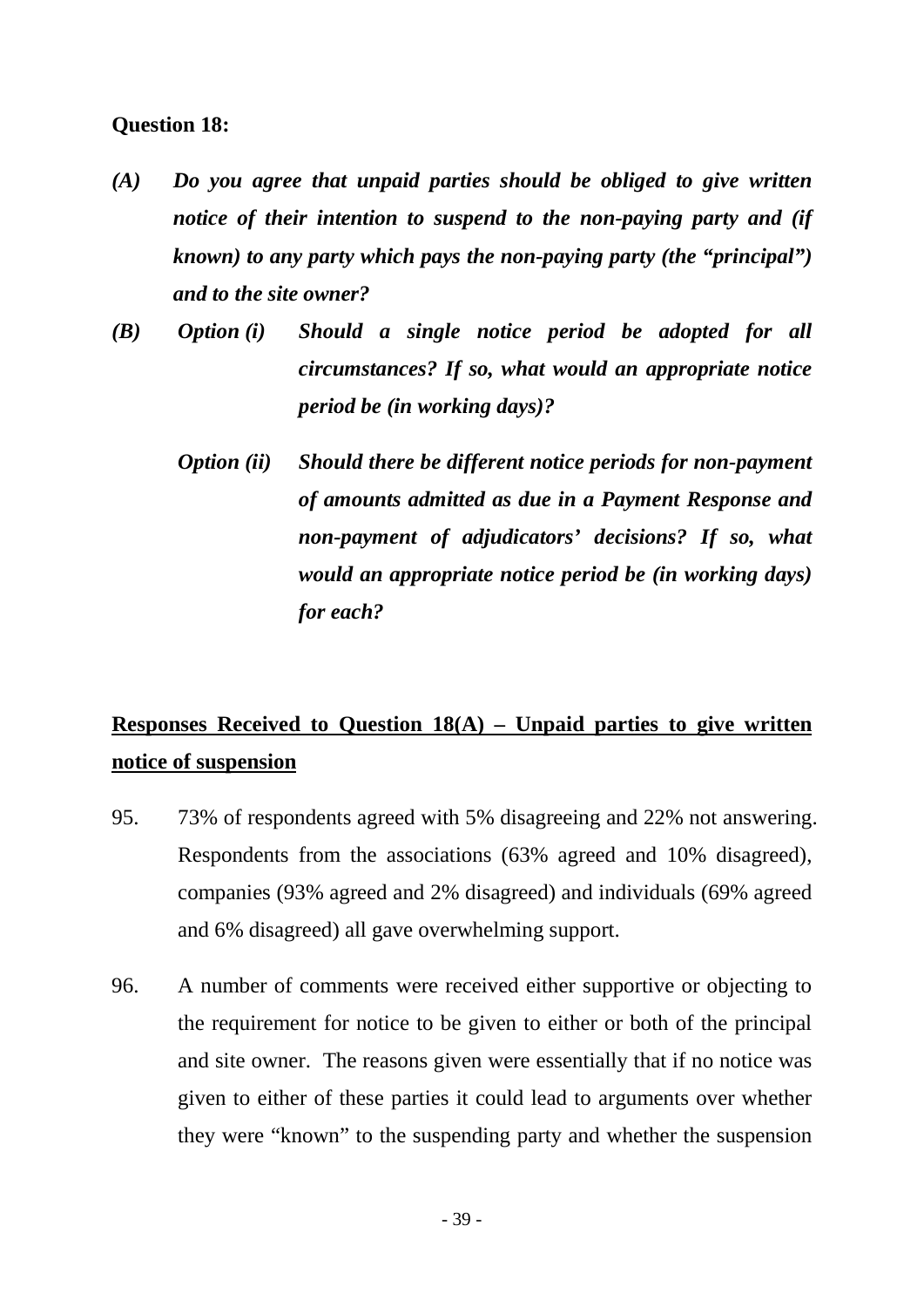was therefore invalid. Some responses suggested that a clear definition of "site owner" was required.

### **Responses Received to Question 18(B) - notice periods**

- 97. For Question 18(B), respondents were asked whether there should be a single notice period for suspensions or a different period depending on whether suspension followed non-payment of an admitted amount or non-payment of an adjudicator's decision. Respondents were also asked for their views as to appropriate notice periods.
- 98. For option (i), 68% of respondents agreed with this option of a single notice period. This was supported by associations (59% agreed), companies (85% agreed) and individuals (65% agreed). For option (ii), only 9% of respondents agreed with this option of different notice periods comprised of associations (15% agreed), companies (7% agreed) and individuals (9% agreed). A clear majority of respondents therefore supported a single period.
- 99. Few respondents went on to express a view on what the appropriate period should be but of those who did, 321 respondents suggested 5 working days, 244 suggested 1 working day and 139 suggested 7 working days, and 13 suggested 10 working days. No other suggested period gained more than 10 supportive responses.
- 100. A small number of comments were made mostly arguing that there was no need for a split period and that where there was non-payment of an admitted amount there was no justification for a longer notice period than after an adjudicator's decision.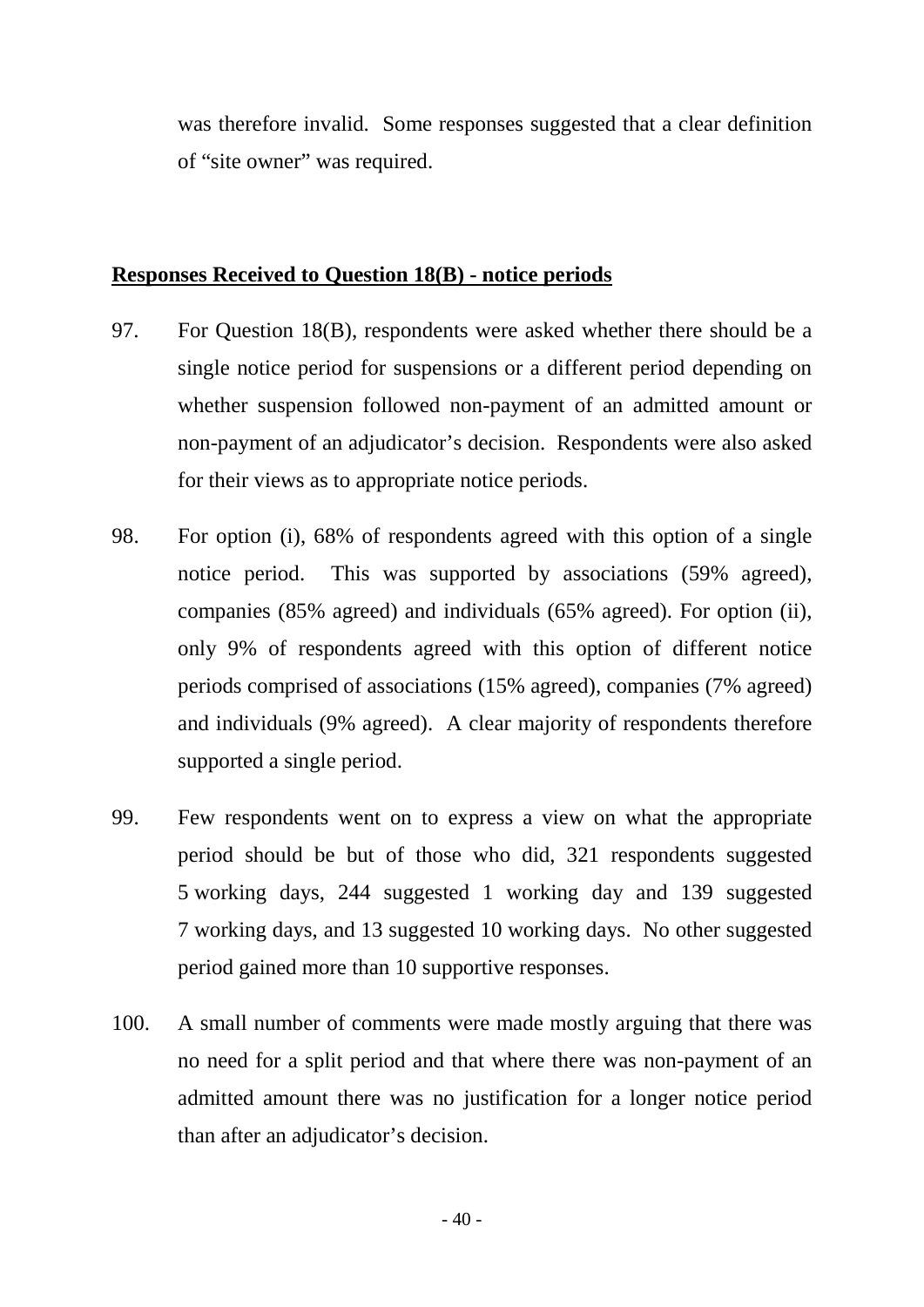# **Chapter 6: Views on Adjudication and Enforcement**

This chapter is all about the rights parties would have for certain types of disputes to be referred to and decided by an adjudicator and the processes and procedures associated with adjudication.

# **What We Invited the Public and Stakeholders to Consider**

# **Question 19:**

- *(A) Do you agree that both parties to a contract should be entitled to refer disputes to adjudication?*
- *(B) Do you agree that the right to adjudicate should be limited to disputes concerning the following:*
	- *(a) the valuation of work, services, materials and plant supplied and claimed in a Payment Claim; and/or*
	- *(b) other money claims made in accordance with any provision of the contract and claimed in a Payment Claim; and/or*
	- *(c) set offs and deductions against amounts due under Payment Claims; and/or*
	- *(d) the time for performance or entitlement to extension of the time for performance of work or services or supply of materials or plant under the contract.*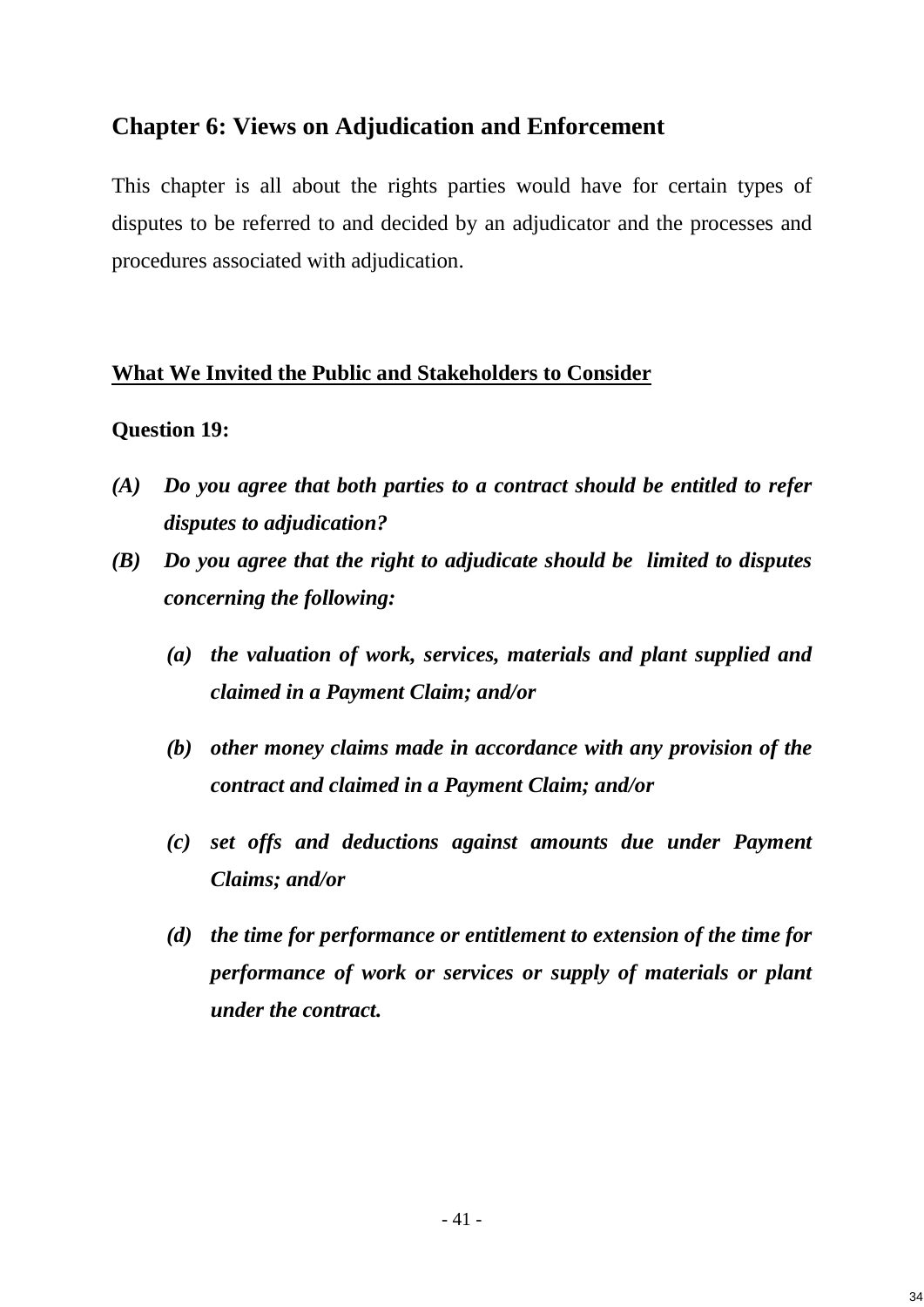#### **Responses Received to Question 19(A) – right to adjudication**

101. 76% of respondents agreed with 2% disagreeing and 22% not answering. Respondents from the associations (68% agreed and 10% disagreed), companies (88% agreed and 6% disagreed) and individuals (73% agreed and 2% disagreed) all gave overwhelming support. Only a small number of comments were made, mostly neutral or supportive.

#### **Responses Received to Question 19(B) – scope of adjudication**

- 102. Respondents were given the opportunity to agree/disagree each of Question 19(B) (a), (b), (c) and (d) individually.
- 103. For 19(B)(a) to (c) the results were fairly uniform with around 72% agreeing broken down by respondents from associations (71-73% agreeing), companies (90-92% agreeing) and individuals (68% agreeing). In total 25-26% disagreed broken down by respondents from associations (5-7% disagreeing), companies (4-7% disagreeing and individuals (30% disagreeing). There were 2% of respondents did not answer broken down by respondents from associations (22% not answering), companies (3% not answering) and individuals (1% not answering). There was marginally less support for 19(B)(d) with 70% agreeing, 28% disagreeing and 2% not answering. Respondents were from the associations (63% agreed and 10% disagreed), companies (88% agreed and 9% disagreed) and individuals (66% agreed and 32% disagreed).
- 104. There were a number of comments with objections mostly based on concerns that delay related money claims and extension of time issues often involve complex factual, expert and legal issues and are difficult to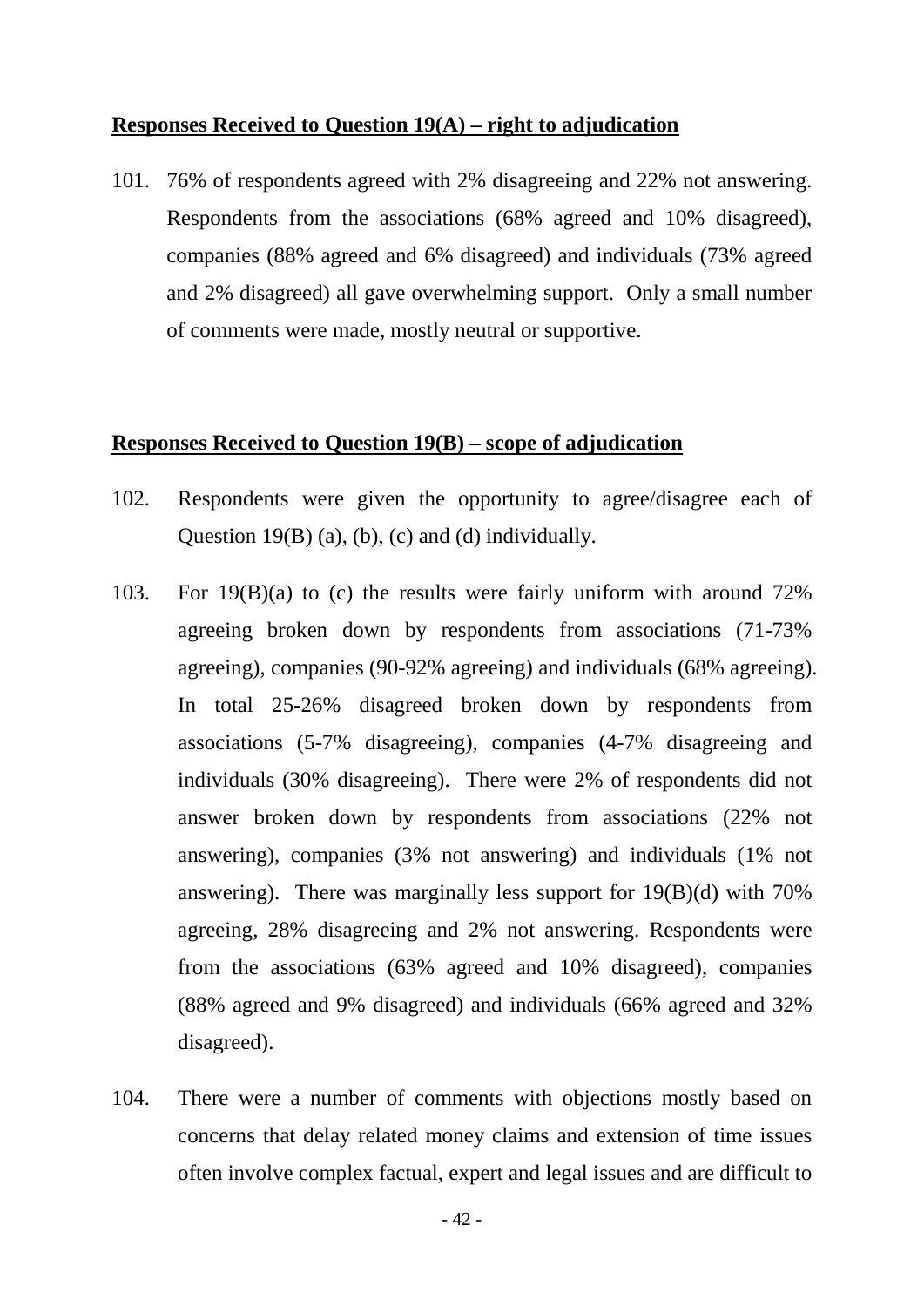deal with in the timescales of adjudication. A small number of comments argued for wider application including coverage of claims for breach of contract as well as claims under a contract on the basis that in some instances loss and expense for delays due to breaches, for example, would not be recoverable unless there was a contractual provision providing for the same.

105. Some of the professional institutions representing certifiers (and the members of the professional institution organised to respond in generally identical terms as described in Chapter 1) argued for a narrower application of rights to adjudicate on contracts where a third party certifier considers and evaluates claims.

### **Question 20:**

- *(A) Do you agree that there should be a time limit for commencement of adjudication of 28 calendar days from either:*
	- *(a) non-payment of an amount admitted as due in a Payment Response; or*
	- *(b) service of a Payment Response disputing all or part of a Payment Claim and/or identifying amounts to be set off against or deducted from amounts otherwise due in respect of the Payment Claim; or*
	- *(c) the failure of the paying party to serve a Payment Response in relation to the Payment Claim within the required time; or*
	- *(d) a dispute arising as to the time for performance or entitlement to extension of the time for performance of work or services or supply*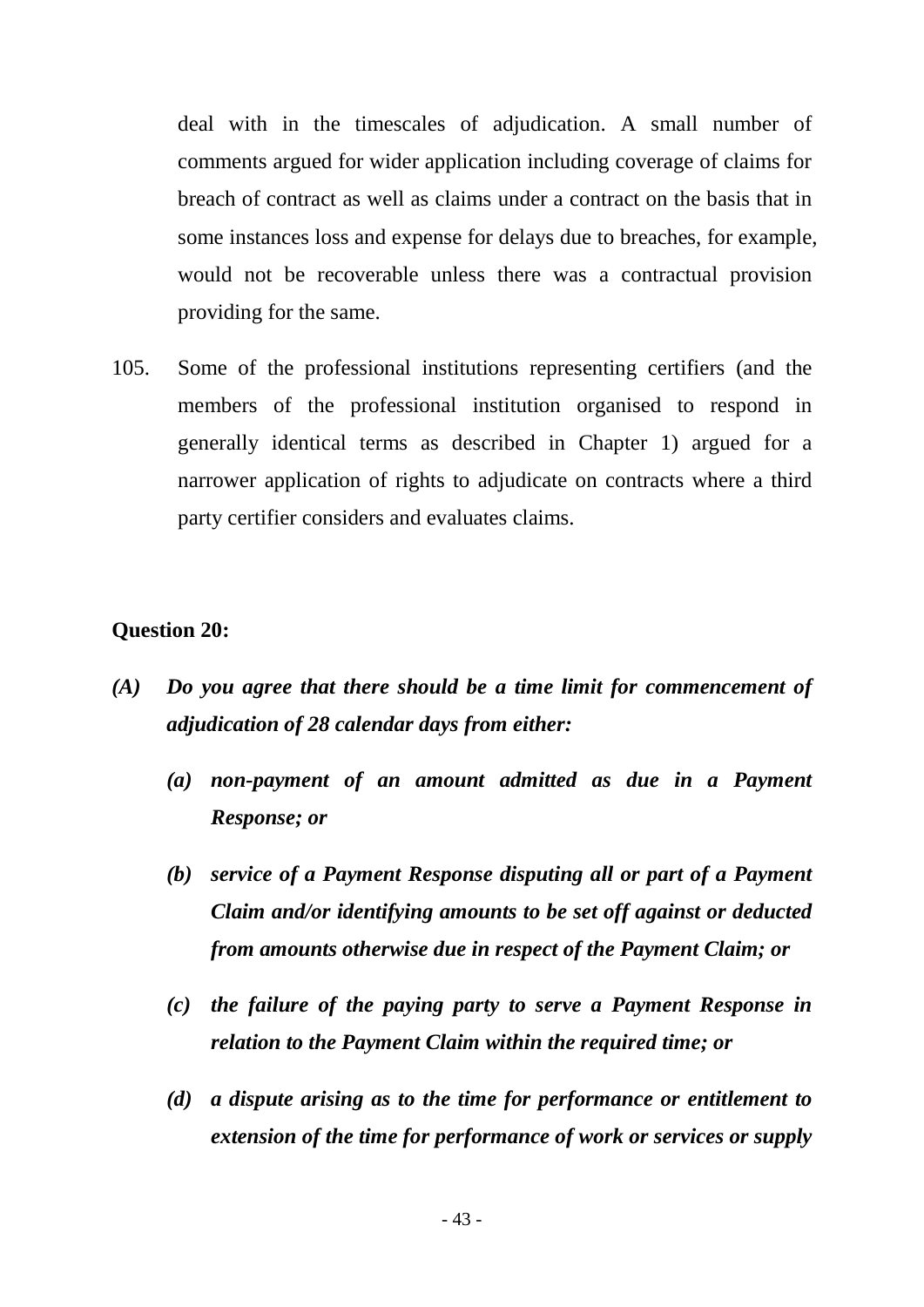*of materials or plant under the contract by one of the parties to the contract.*

*(B) If not 28 calendar days then what period do you consider appropriate?* 

# **Responses Received to Question 20(A) – time limit for commencing adjudication**

- 106. Respondents had the opportunity to respond individually in respect of each of (a) to (d) above. In terms of the extent of agreement/ disagreement the position is as follows:
	- a) For Question 20(A)(a), 74% of respondents agreed with 2% disagreeing and 24% not answering. Respondents from the associations (66% agreed and 7% disagreed), companies (83% agreed and 2% disagreed) and individuals (72% agreed and 2% disagreed) all gave overwhelming support.
	- b) For Question 20(A)(b), 69% of respondents agreed with 7% disagreeing and 24% not answering. Respondents from the associations (59% agreed and 15% disagreed), companies (81% agreed and 3% disagreed) and individuals (67% agreed and 7% disagreed) all gave clear majority support.
	- c) For Question 20(A)(c), 71% of respondents agreed with 7% disagreeing and 22% not answering. Respondents from the associations (59% agreed and 17% disagreed), companies (89% agreed and 3% disagreed) and individuals (67% agreed and 7% disagreed) all gave overwhelming support.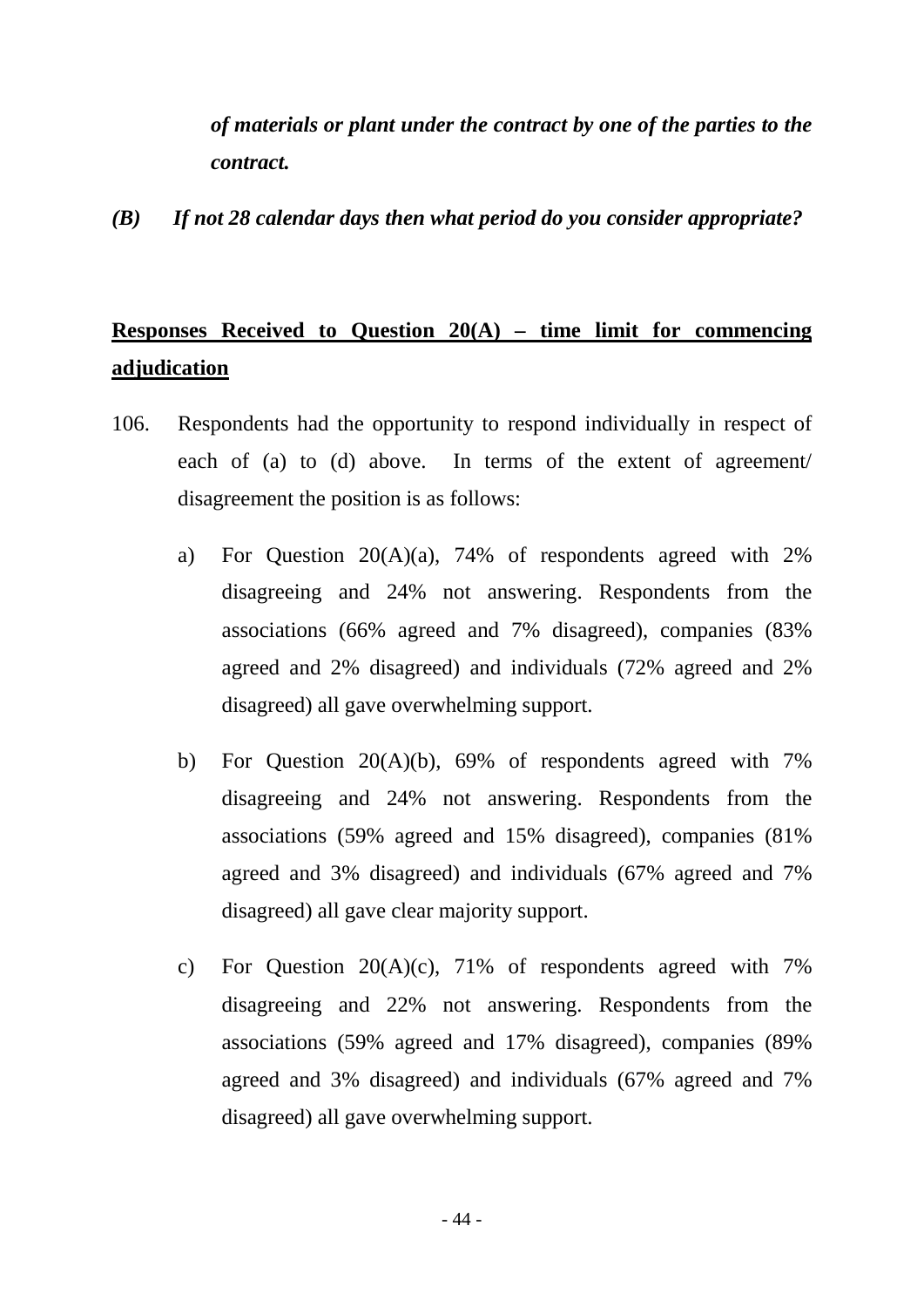- d) For Question 20(A)(d), there was marginally less support from respondents with 67% agreed, 9% disagreeing and 24% not answering. Respondents from the associations (54% agreed and 17% disagreed), companies (80% agreed and 6% disagreed) and individuals (64% agreed and 9% disagreed) all gave majority support.
- 107. For Question 20(B), there was a clear majority in favour of the proposed 28 calendar day time limit for commencing adjudication.
- 108. A number of comments were received. Many were supportive but there were a small number of objections. Some were from those opposed to delay and extension of time issues being adjudicated (in relation to Question 19(B)(d) above). In addition, a few respondents suggested that there should be no time limit on commencing adjudication because a time limit may force commencement of adjudication unnecessarily and / or the requirement may cause complications in practice. Finally, a number of respondents pointed out that in relation to pure extension of time / time for performance disputes, it could be difficult to establish when disputes arose leading to jurisdictional arguments over whether adjudications had been commenced in time.

#### **Question 21:**

- *(A) Do you agree that the adjudication procedure should have the following key features:*
	- *(a) The claiming party will commence adjudication by serving on the other party a notice of adjudication setting out brief details of the parties, the nature of the dispute and the redress sought.*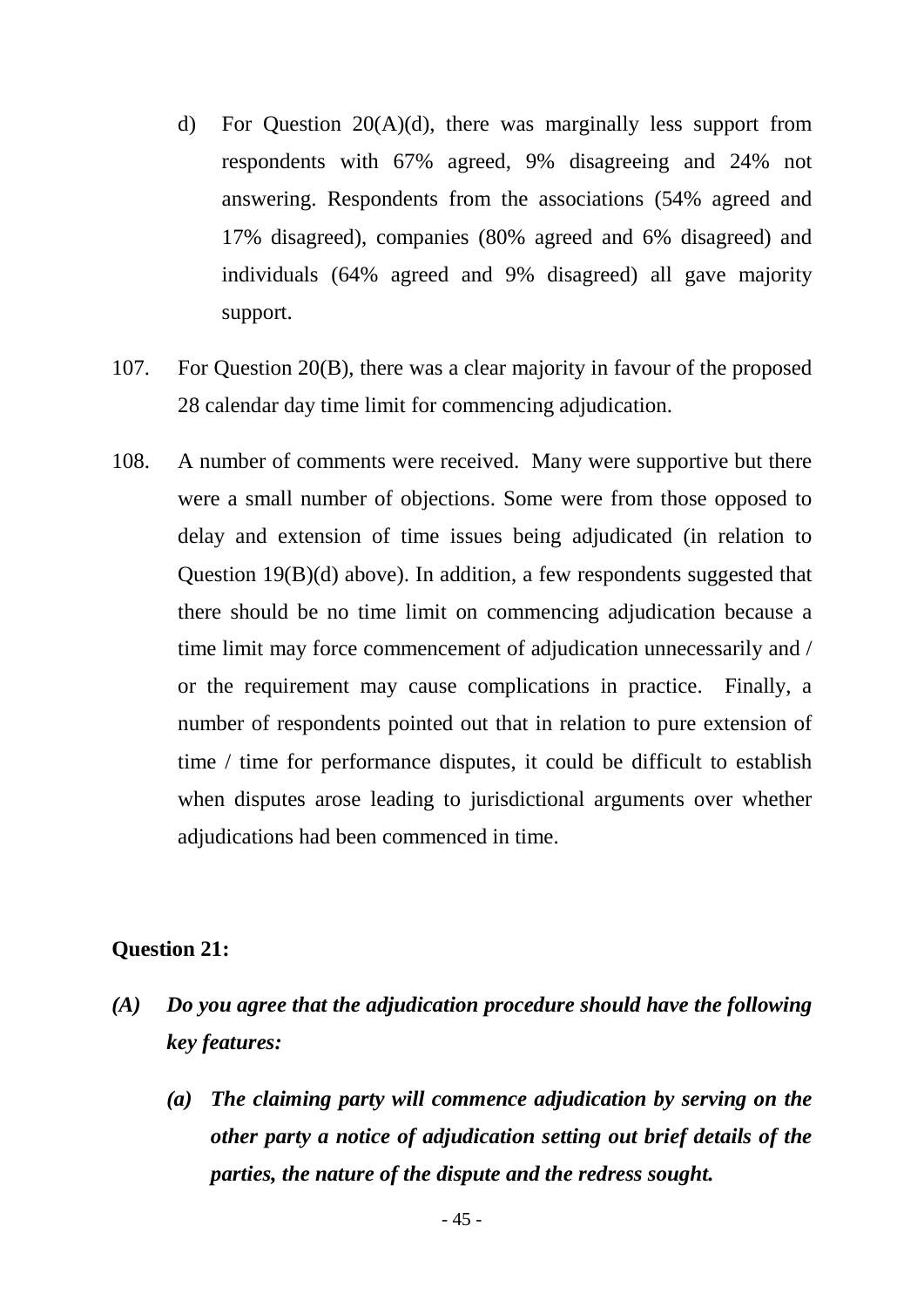- *(b) The adjudicator is appointed by agreement or by nomination from an agreed nominating body or (if none) by Hong Kong International Arbitration Centre (HKIAC) within 5 working days of commencement.*
- *(c) The claiming party must serve their submissions together with all supporting evidence they rely on (which may include documents, photographs, witness statements and expert reports) on the responding party on or before the date of appointment of the adjudicator and on the adjudicator on the day of their appointment or the next working day.*
- *(d) The responding party has 20 working days from receipt of the claiming party's submissions to respond with their own submissions and all supporting evidence they rely on.*
- *(e) The adjudicator shall reach and publish their decision, with reasons, within 20 working days of receipt of the responding party's submissions extendable by the adjudicator up to 55 working days from the date of appointment of the adjudicator and to in excess of 55 working days if both parties agree.*
- *(f) The adjudicator shall have the power to vary the time for the responding party to provide their response to a time earlier or later than aforesaid and to conduct the adjudication in such manner as they think fit including being able to require further submissions and evidence from either party, to call meetings with the parties, to inspect relevant matters and set deadlines and issue procedural directions provided always that the adjudication can be concluded within 55 working days from the date of appointment of the adjudicator or any agreed extended period.*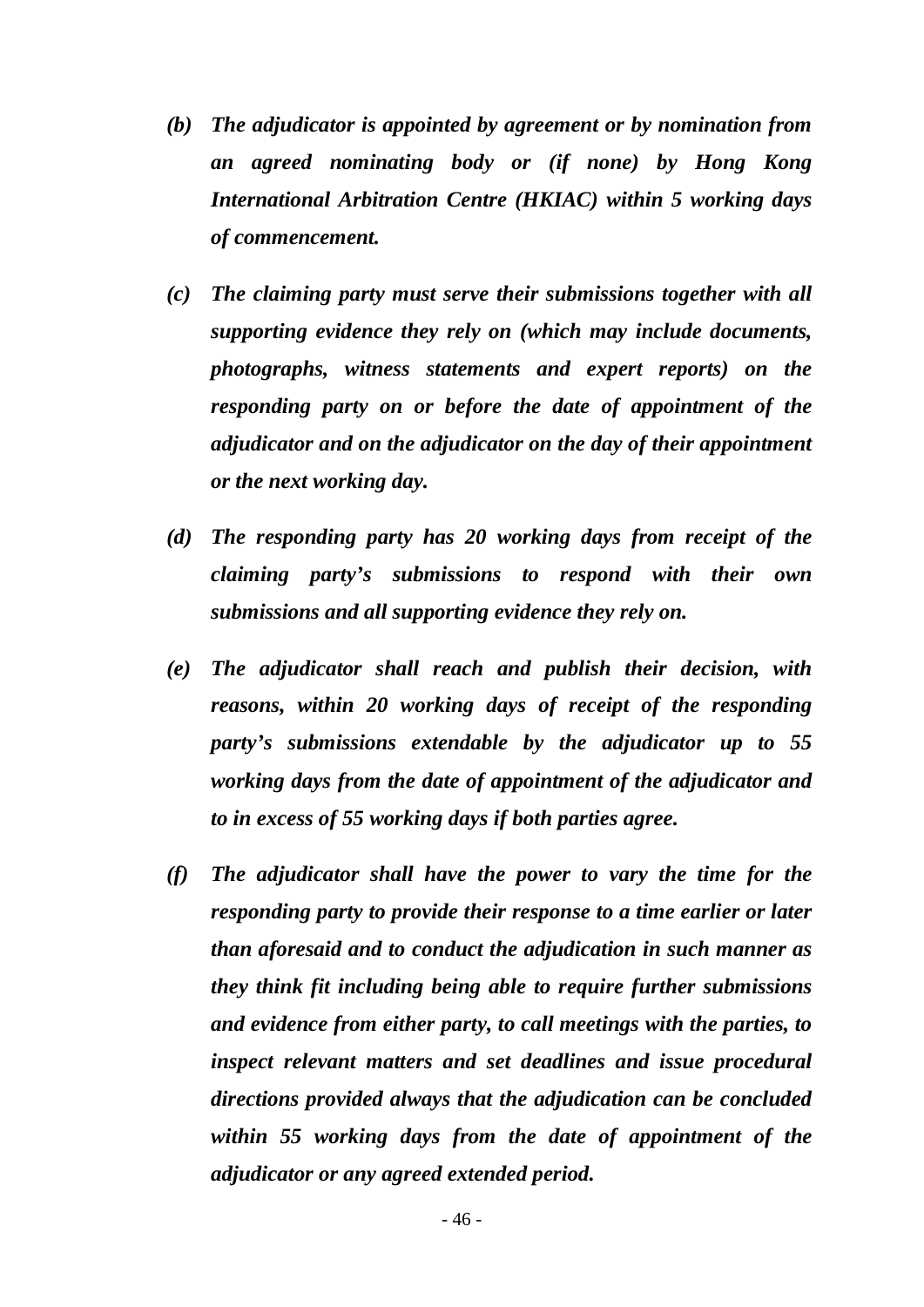- *(g) The adjudicator shall be entitled to disregard any submission or evidence or part thereof submitted by the claiming party to the extent that the adjudicator considers the same comprises submissions or evidence which the responding party was unaware of at the time the notice of adjudication was served and which should reasonably have been served with a Payment Claim or otherwise in advance of the notice of adjudication and which cannot fairly be considered and responded to by the responding party in the adjudication.*
- *(h) The adjudicator shall be entitled to resign if they consider that it is not possible to decide the dispute fairly in the time available (being the maximum time available including any extended periods agreed by the parties).*
- *(i) Each party will bear its own legal costs of the adjudication but the adjudicator may decide which party pays the adjudicator's fees and expenses or the proportions in which they are to be jointly paid by the parties.*
- *(B) Do you agree that adjudicators should have the power to remit disputes back to the parties where a claiming party introduces significant new material in an adjudicator?*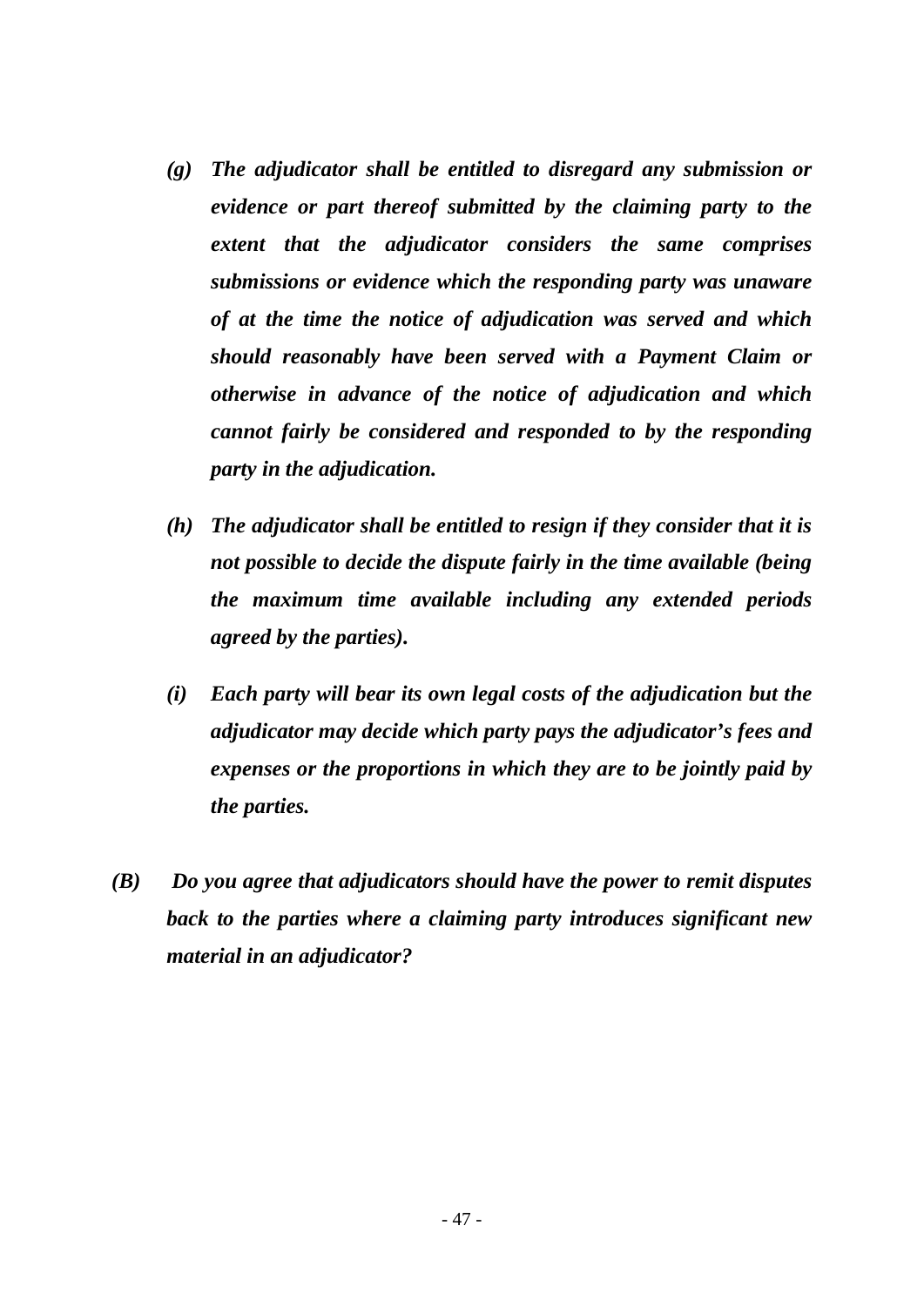### **Responses Received to Question 21(A)(a) – notice of adjudication**

109. 77% of respondents agreed with less than 1% disagreeing and 22% not answering. Respondents from the associations (68% agreed and 0% disagreed), companies (93% agreed and 0% disagreed) and individuals (74% agreed and 1% disagreed) all gave overwhelming support.

### **Responses Received to Question 21(A)(b) – appointment of adjudicator**

- 110. 71% of respondents agreed with 7% disagreeing and 22% not answering. Respondents from the associations (59% agreed and 5% disagreed), companies (90% agreed and 3% disagreed) and individuals (68% agreed and 7% disagreed) all gave clear majority support.
- 111. A number of comments were received in response to this question. Some related to HKIAC being the default nominator and concerns over training and standards of adjudicators.
- 112. Of the other comments received a relatively small number of respondents (but including some of the professional institutions) suggested the 5 working day period was too short to allow for attempts to agree adjudicators and that duplication of effort and expense could arise if an application for nomination were made in parallel with seeking agreement of an individual. Generally, respondents raising this point suggested a two stage process allowing a period to try and agree an individual and then a period for nomination if that fails. One respondent queried the position if no nomination / appointment were achieved within the 5 working day period.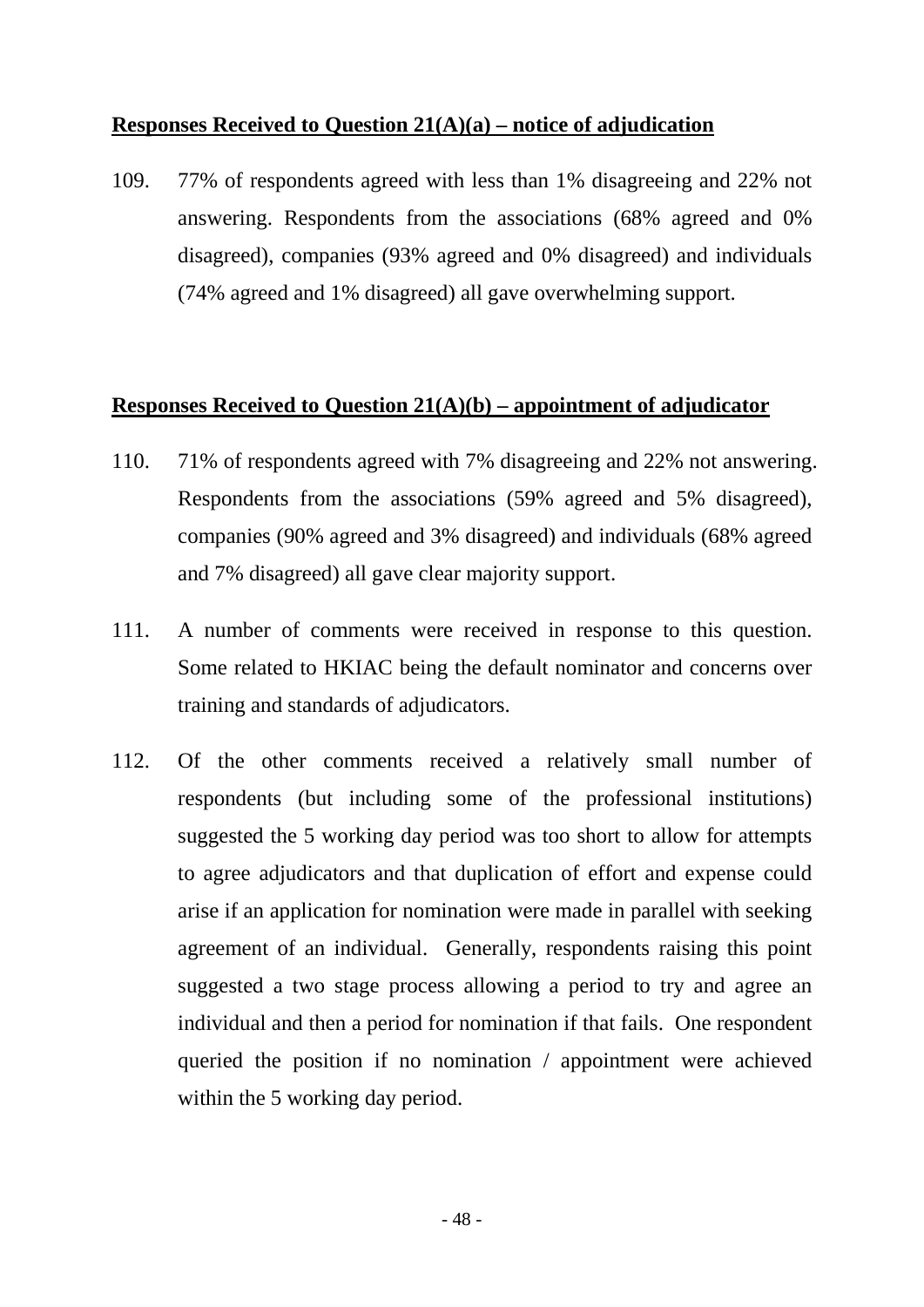# **Responses Received to Question 21(A)(c) – claimant's submissions and evidence**

- 113. 76% of respondents agreed with 20% disagreeing, 3% not answering and 1% providing a response other than agreeing or disagreeing. Respondents from the associations (66% agreed and 5% disagreed), companies (93% agreed and 3% disagreed) and individuals (73% agreed and 25% disagreed) all gave clear majority support.
- 114. There is majority support for this question. There were a number of comments and most comments received did not raise objections. It is not entirely clear why 20% disagreed as those respondents did not give written comments substantiating their objections. One respondent suggested the question was too complex and that the party which commenced the process might not know when the adjudicator would be appointed. They suggested instead providing that the submissions be served on the adjudicator and responding party within 7 days of the notice of adjudication.

#### **Responses Received to Question 21(A)(d) – respondent's response**

- 115. 27% of respondents agreed with 51% disagreeing and 22% not answering. Respondents from associations (39% agreed and 29% disagreed) and companies (54% agreed and 39% disagreed) gave a narrow margin of support and individuals (21% agreed and 54% disagreed) were not supportive.
- 116. More than 400 comments were received. The majority were in identical terms suggesting a period of 10 or 14 days (it is believed that those suggesting 10 days intended to refer to working days with those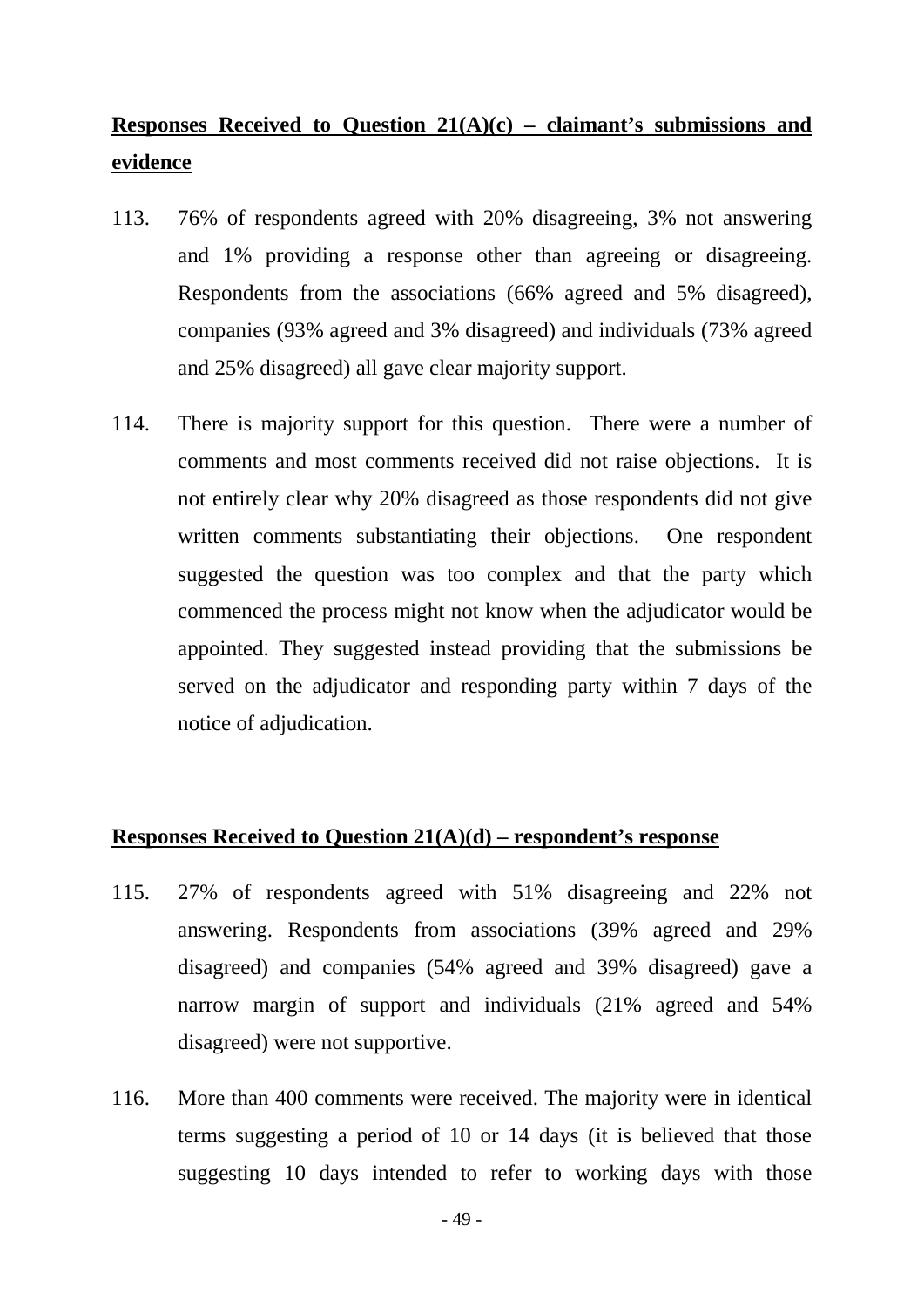suggesting 14 days referring to calendar days  $-$  i.e. the same). These comments reflect the organised approach taken by some groups to respond to the consultation as described in Chapter 1 above. However, comments from some of the professional institutions and a number of others expressed concerns that the timescale was too short especially for more complex disputes and those involving final accounts or issues of extensions of time. One professional institution and one individual (being an experienced UK adjudicator) suggested not specifying any time at all and leaving the period for the response to the discretion of the adjudicator.

### **Responses Received to Question 21(A)(e) – adjudicator's decision**

- 117. 55% of respondents agreed with 23% disagreeing and 22% not answering. Respondents from the associations (56% agreed and 15% disagreed), companies (67% agreed and 27% disagreed) and individuals (53% agreed and 22% disagreed) all gave majority support.
- 118. Quite a large number of comments were received. The majority suggested the proposed timescales were too long and many comments were organised individual comments made in identical terms suggesting a proposed period of 30 days. It is presumed this was intended as a suggestion that the overall period for adjudication be 30 days. In addition a number of respondents, including some of the professional institutions expressed concern that the proposed time periods are inadequate for more complex disputes. In essence, there was a continuation of the debate referred to in relation to Question 21A(d) above.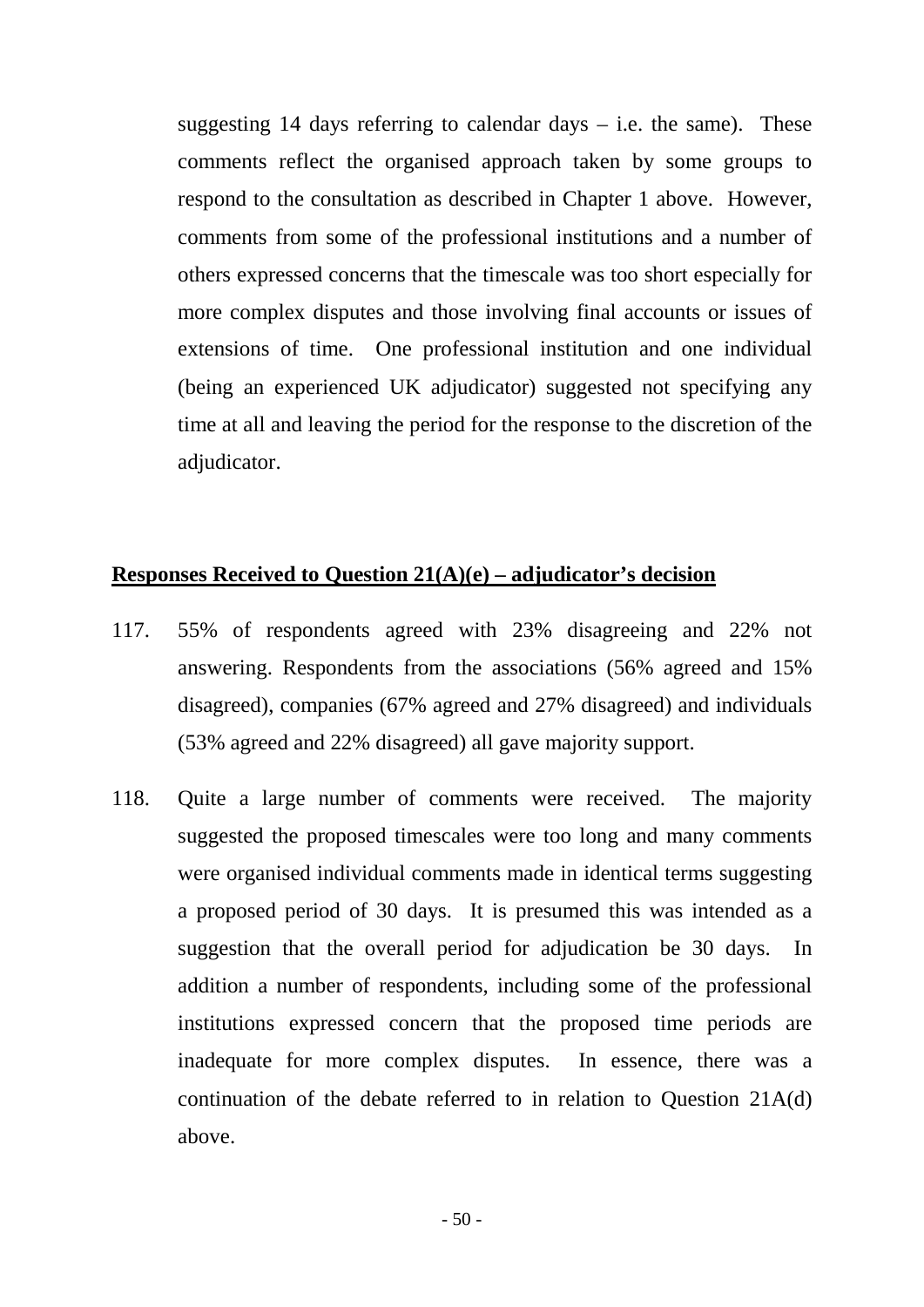### **Responses Received to Question 21(A)(f) – procedural powers**

- 119. 51% of respondents agreed with 22% disagreeing, 22% not answering and 5% providing a response other than agreeing or disagreeing. Respondents from the associations (51% agreed and 17% disagreed), companies (65% agreed and 27% disagreed) and individuals (48% agreed and 22% disagreed) all gave majority support.
- 120. Very few substantive comments were received. Although 22% of respondents disagreed with the underlying proposal, it appears that disagreement arose primarily because a significant minority of respondents feel the overall timetable and procedure proposed for adjudication is too long (or in some cases too short).

# **Responses Received to Question 21(A)(g) – adjudicator entitled to disregard new submissions / evidence**

- 121. 73% of respondents agreed with 5% disagreeing and 22% not answering. Respondents from the associations (63% agreed and 7% disagreed), companies (91% agreed and 2% disagreed) and individuals (69% agreed and 6% disagreed) all gave clear majority support.
- 122. There were a number of comments on this question. Some suggested that the power to disregard submissions and evidence should extend to submissions and evidence from the responding party too, essentially for reasons of fairness but also because it could be a means of avoiding a dispute becoming too complex to decide fairly resulting in the adjudicator resigning. One professional institution commented that this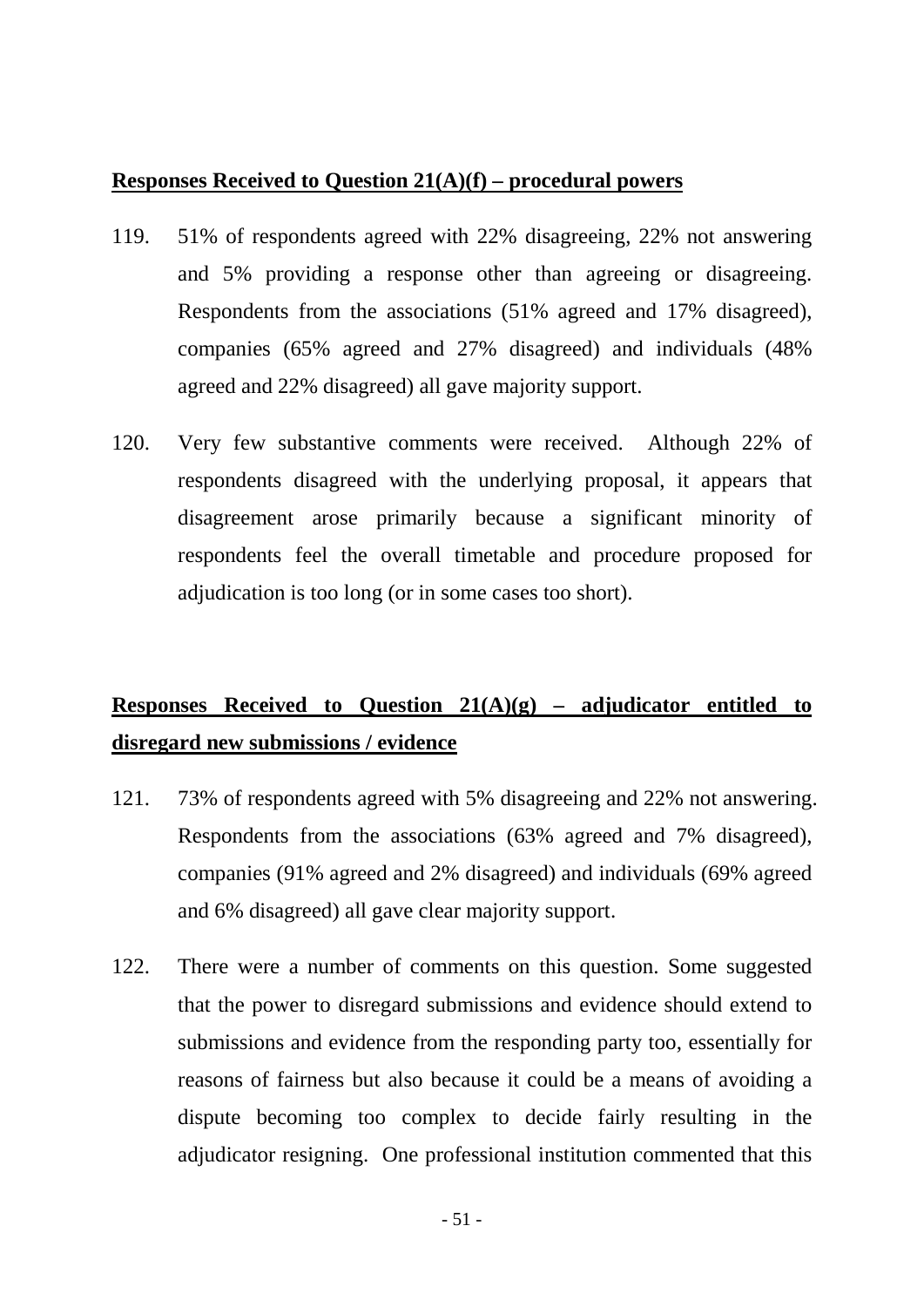power could lead to a *"case within a case"* generating arguments and costs that would be best avoided with a simpler model being to limit parties to (in effect) documents and evidence exchanged before the adjudication leading to the dispute.

123. One respondent made the point that the provision risked inconsistent application in practice between different adjudicators and risked pushing claimants to prepare each application for payment like an adjudication submission in case adjudication were later needed which was wasteful and unnecessary.

### **Responses Received to Question 21(A)(h) – adjudicator entitled to resign**

- 124. 54% of respondents agreed with 24% disagreeing and 22% not answering. Respondents from the associations (54% agreed and 20% disagreed), companies (60% agreed and 34% disagreed) and individuals (52% agreed and 23% disagreed) all gave clear majority support.
- 125. Only a few specific comments were made on this question. Insofar as there was disagreement, it seems respondents were concerned at the idea that adjudication could be thwarted by a resignation. Some suggested there should be a specific onus or time limit on adjudicators requiring them to rapidly consider and decide whether or not a dispute could be decided fairly and therefore whether they would resign. This was with a view to providing certainty and limiting wasted costs. The position as to responsibility for the adjudicator's fees following a resignation was also queried.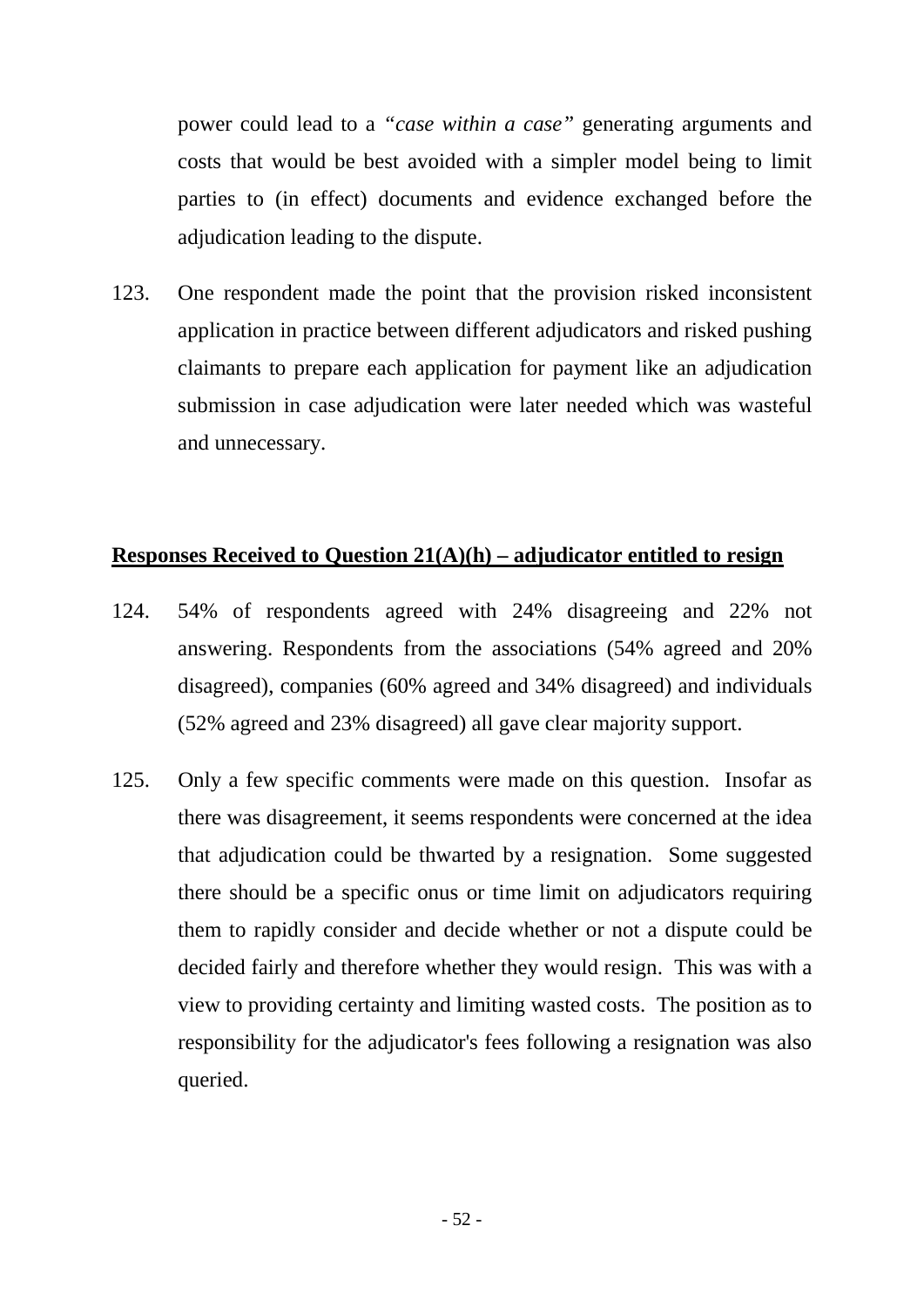# **Responses Received to Question 21(A)(i) – party costs and adjudicators' fees and expenses**

- 126. 47% of respondents agreed with 31% disagreeing and 22% not answering. Respondents from the associations (66% agreed and 7% disagreed), companies (67% agreed and 25% disagreed) and individuals (42% agreed and 33% disagreed) all gave majority support.
- 127. There were more than 400 comments on this question but most were in identical terms (suggesting the losing party should bear the costs of adjudication) and reflecting the organised approach of certain groups to responding to the consultation as described in Chapter 1 above.
- 128. The divergence of views is primarily between those who think adjudicators should be able to decide liability for parties' own legal costs on the grounds it will deter frivolous or speculative claims and compensate "winning" parties in adjudications and those who accept that the risk of paying another party's legal costs is a significant deterrent for smaller parties contemplating adjudication.

### **Responses Received to Question 21(B)**

129. 53% of respondents agreed, 25% disagreed and 22% did not answer. Respondents from the associations (61% agreed and 7% disagreed), companies (80% agreed and 13% disagreed) and individuals (47% agreed and 27% disagreed) all gave majority support. A few comments were received mostly arguing that the power was unnecessary and would lead to delay. Some observed that the nature of the power was uncertain and could be difficult to operate in practice. In other words,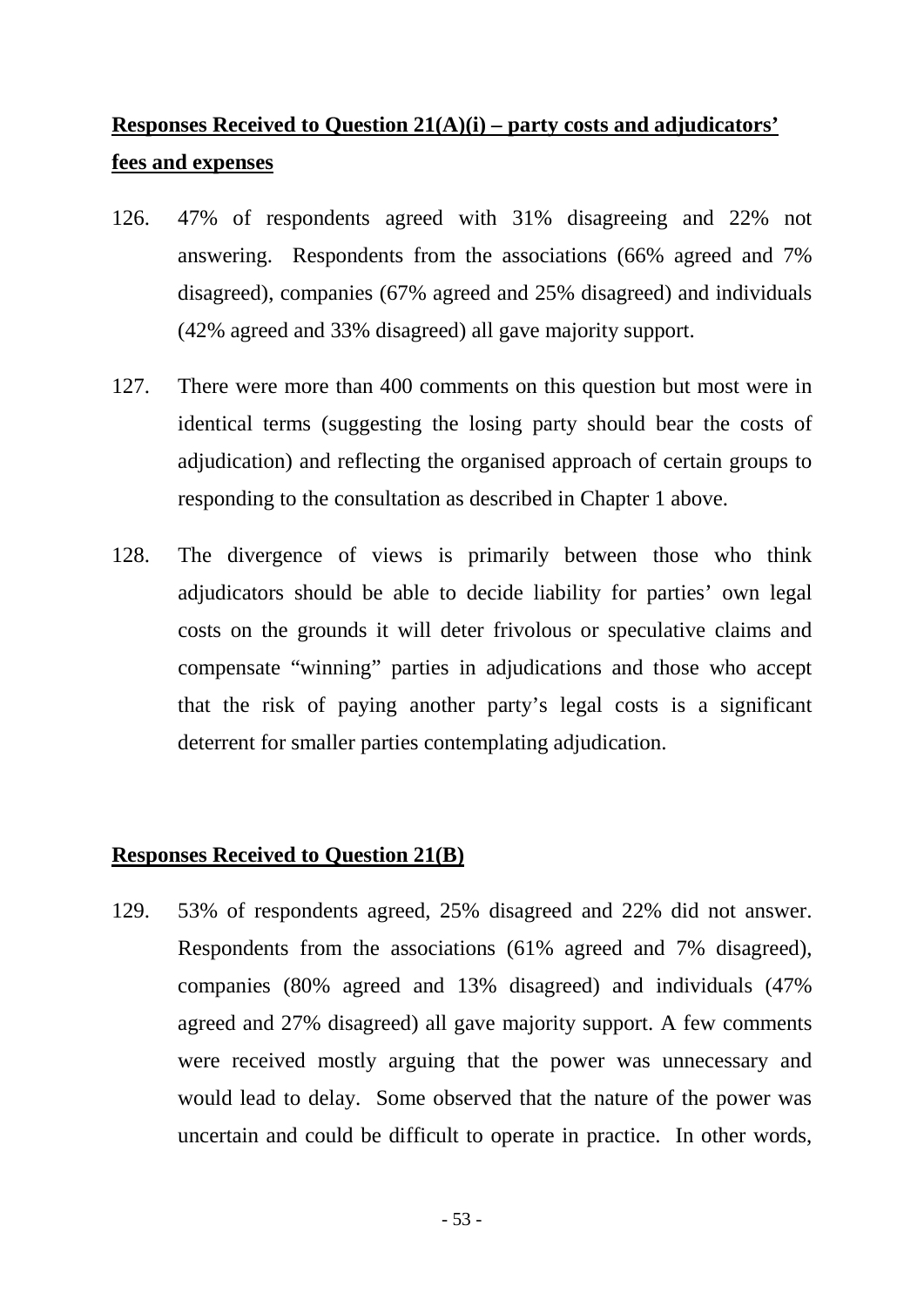most of the comments were in line with the reasoning for not adopting the underlying proposal as expressed in the Consultation Document.

#### **Question 22:**

- *(A) Do you agree that parties should be free to agree adjudicator nominating bodies ("ANBs") in their contract?*
- *(B) Do you agree that parties should be free to agree an adjudicator for specific disputes but only after the dispute and right to adjudicate has arisen?*
- *(C) Do you agree that where no ANB is agreed in the contract and where no adjudicator is agreed after a dispute has arisen, the Hong Kong International Arbitration Centre ("HKIAC") should be the default ANB?*

# **Responses Received to Question 22(A) – parties free to agree ANBs in contracts**

- 130. 72% of respondents agreed with 6% disagreeing and 22% not answering. Respondents from the associations (68% agreed and 7% disagreed), companies (91% agreed and 3% disagreed) and individuals (68% agreed and 7% disagreed) all gave overwhelming support.
- 131. A small number of comments were made. Two respondents raised concerns over conduct and possible vested interests of ANBs absent any administered panel of ANBs. Four respondents supported the proposal essentially on the basis it was consistent with party autonomy.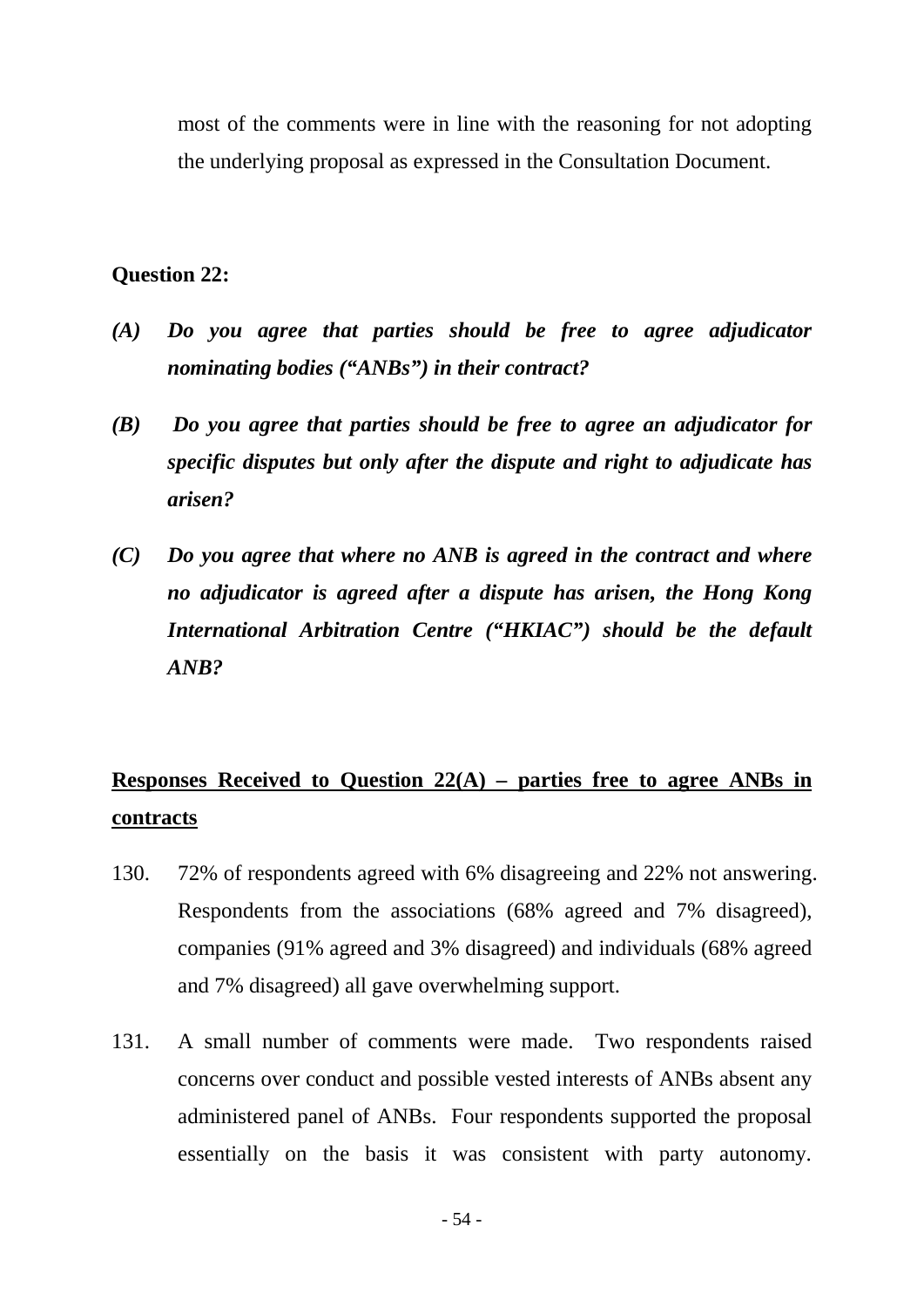One respondent suggested consideration be given to making HKIAC the default nominator but subject to any contrary agreement between the parties after a right to adjudicate had arisen. Another respondent suggested that ANBs should not be named in the contract at all but agreed after the right to adjudicate had arisen and in a similar vein. A further respondent suggested that for Government contracts, adjudicators could be appointed for contracts after they are entered into and in the way Dispute Resolution Advisors are sometimes appointed at present. Finally, there was a concern from one respondent that there would be no recourse if the adjudicator is not appointed within 5 days.

# **Responses Received to Question 22(B) – parties free to agree an adjudicator only after dispute/right to adjudicate has arisen**

- 132. 21% of respondents agreed with 57% disagreeing and 22% not answering. Respondents from the associations (41% agreed and 29% disagreed) were supportive. Respondents from companies (41% agreed and 53% disagreed) and individuals (16% agreed and 59% disagreed) were not supportive. A clear majority of those who answered oppose the underlying proposal.
- 133. More than 400 comments were received on this question but many were in identical terms advocating that parties should be able to agree an adjudicator when entering into a contract who would then take up all subsequent adjudications. These responses reflected the approach of certain groups to responding to the consultation described in Chapter 1 above. A small number of comments were supportive. The majority were not.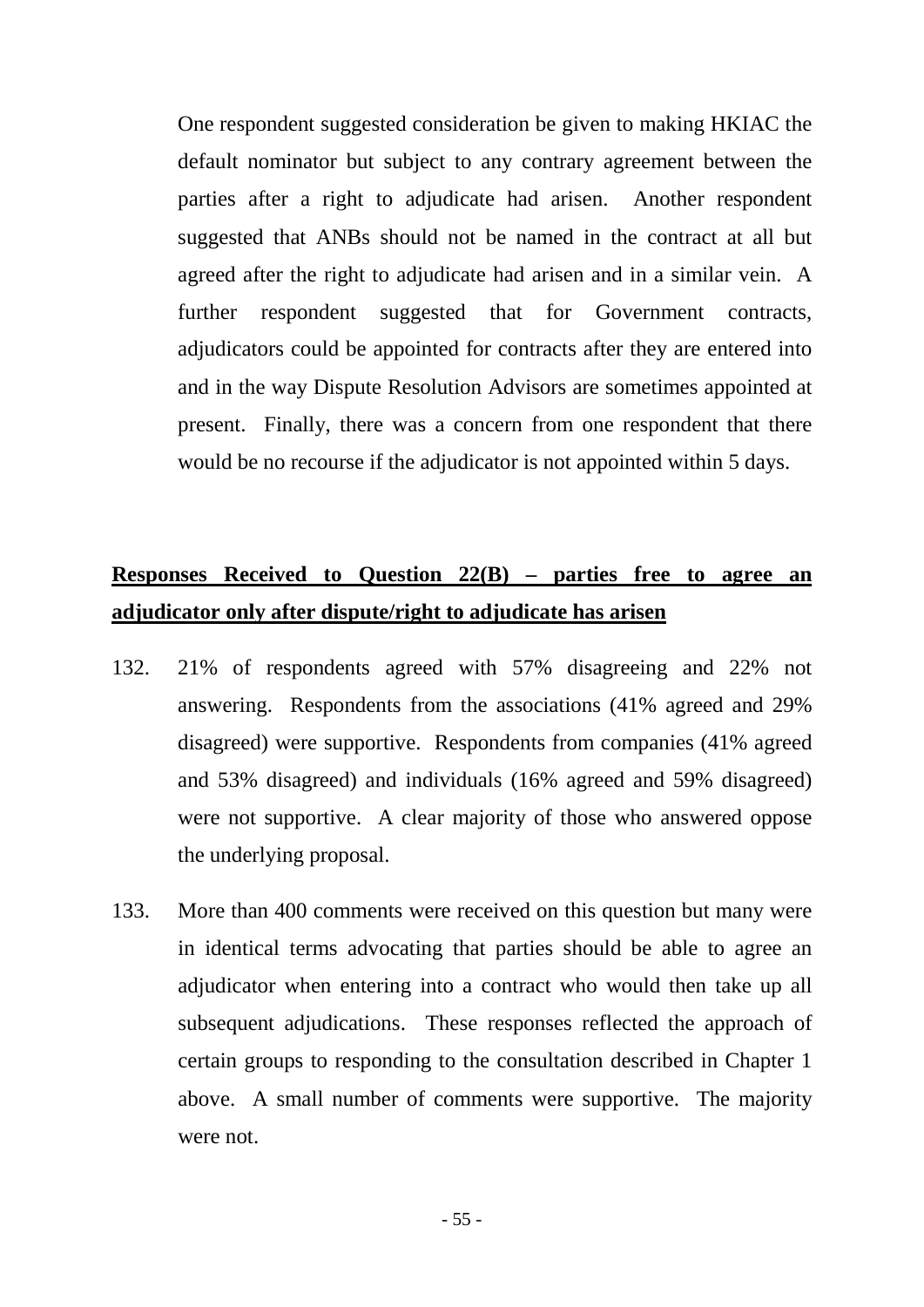134. Respondents pointed out that parties would be unlikely to agree an adjudicator after a dispute had arisen and would be most likely to respect a decision from an agreed adjudicator so parties should be able to agree an adjudicator before a dispute arises. One respondent suggested that reference should be made to the guidance applicable to the New Engineering Contract (NEC) form of contract which is increasingly being used by Government and in its un-amended form anticipates appointment of an adjudicator in advance of commencement of works.

### **Responses Received to Question 22(C) – HKIAC as default ANB**

- 135. 49% of respondents agreed with 48% disagreeing and 3% not answering. Respondents from the associations (54% agreed and 12% disagreed) and companies (82% agreed and 13% disagreed) were supportive but individuals (42% agreed and 57% disagreed) were unsupportive. However, as explained in Chapter 1, above 24% of responses were in the form of largely identical letters from members of a professional institution who did not complete the "agree" / "disagree" questions but raised a number of specific points, one of which was objection to the HKIAC being the default ANB. These responses therefore make up around half of the responses disagreeing with this question.
- 136. The main thrust of the organised objections was that *"members of HKIAC are mostly legal in background which is quite irrelevant to SOPL adjudication when nothing like judicial or arbitral practices are being called for or needed at all."* They urged that adjudications are better conducted by experienced construction and dispute resolution professionals who are conversant in contract administration,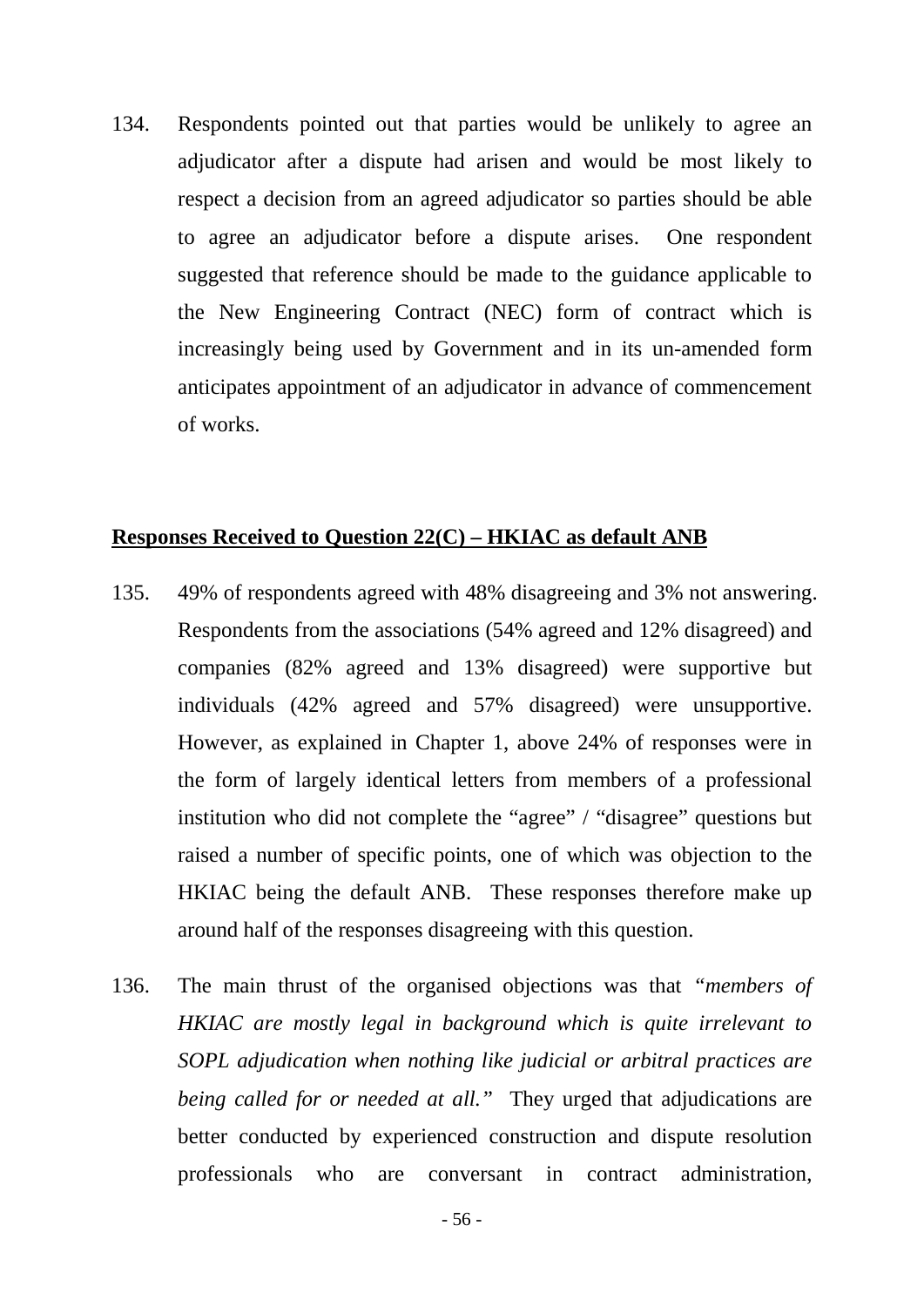construction operations and construction disputes. They therefore proposed a new nominating body be formed represented by professionals from different professional associations and institutes.

- 137. There were a number of other written comments made in relation to this question typically advocating a new nominating body comprised of various institutions. At least one respondent suggested HKIAC could administer a body comprised of other professional institutes.
- 138. Of other professional bodies responding to this Question, four supported the underlying proposal (being primarily those representing contractors and subcontractors) and four opposed including three who jointly urged that the default ANB be led by the construction industry comprising relevant professionals and other stakeholders.
- 139. There is clearly a divergence of opinion on the best way to approach the question of default nomination of adjudicators.

# **Question 23:**

*Do you agree that Hong Kong's SOPL should include provision allowing adjudicators' decisions to be enforced in the same way as judgments of the court and without set off or deduction and allowing responding parties only a short period within which to lodge any challenge to validity?*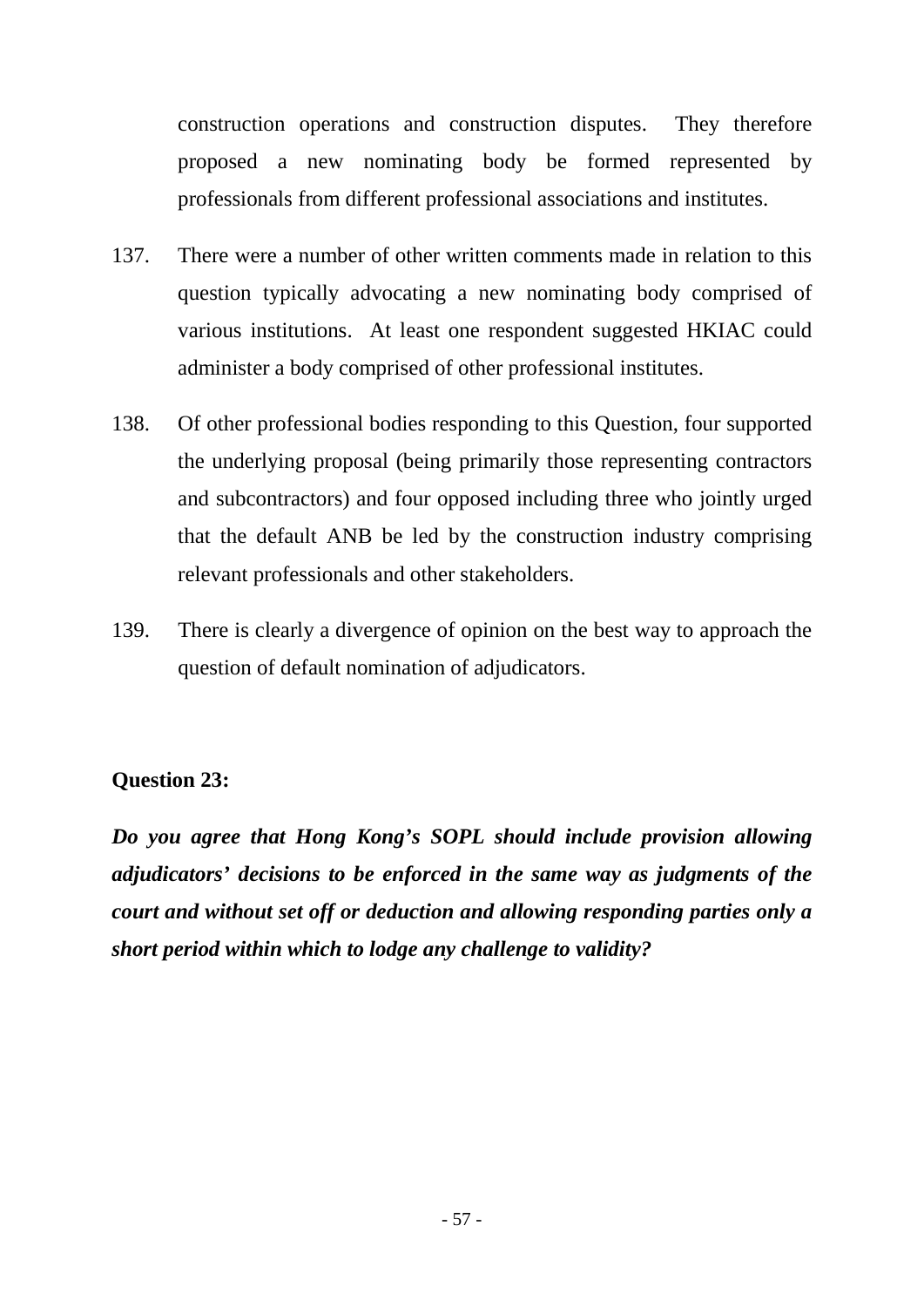# **Responses Received to Question 23 – enforcement of adjudicators' decisions**

- 140. 72% of respondents agreed with 6% disagreeing and 22% not answering. Respondents from the associations (71% agreed and 5% disagreed), companies (92% agreed and 2% disagreed) and individuals (68% agreed and 7% disagreed) all gave overwhelming support.
- 141. A number of comments were made and were overwhelmingly supportive. Many suggested that the SOPL make clear expressly that challenges could only validly be made based on serious lack of jurisdiction, serious breach of natural justice or where there has been fraud or bribery involved. Given that the precise enforcement mechanism is unformulated, a number of comments queried what was envisaged. For example, it was queried whether a party wishing to challenge validity of a decision would have to lodge their objections within a set timescale after the decision or only after commencement of enforcement proceedings.
- 142. One respondent suggested that there should be scope to rapidly challenge decisions in court where there are errors of fact or law. The rationale was that an erroneous adjudicator's decision could have adverse impacts for a project. For example, an incorrect decision that significant extension of time is due could lead to a contractor not accelerating to mitigate its delays and then completing significantly late.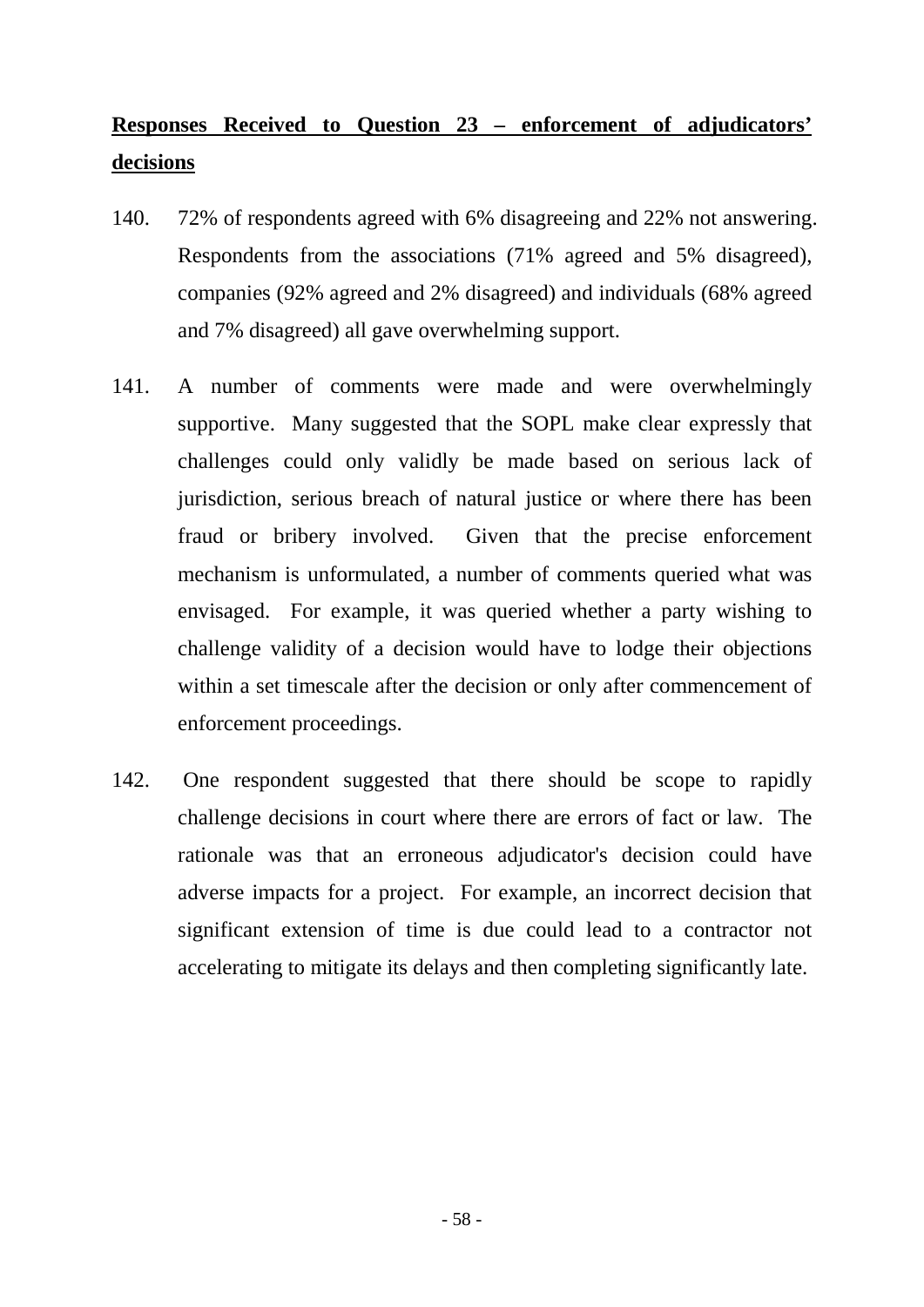# **Chapter 7: Conclusion**

### **Issues with General Support**

- 143. There has been an enthusiastic response to the public consultation exercise. It has provided a very good opportunity for the public and stakeholders to focus on and debate the proposed legislative framework for SOPL for Hong Kong's construction industry. Judging from the comments received from respondents, consensus is generally built on many of the proposals for SOPL, which will provide a concrete basis on which the Government can formulate the legislative framework for SOPL in Hong Kong's construction industry. In particular, there is positive public support for the following key elements of the SOPL:
	- (a) SOPL applying to all Government contracts, and contracts entered into by the specified statutory and/or public bodies and corporations.
	- (b) Limiting coverage of SOPL to contracts relating to construction activities in Hong Kong.
	- (c) SOPL applying to contracts for the supply of materials or plant.
	- (d) Retaining full freedom for parties to agree when payments can be claimed and the basis of valuation of the same but limiting the maximum payment periods which can be imposed once a party is entitled to claim.
	- (e) Providing a recognised mechanism to ensure those who undertake work or provide services, materials or plant can claim payments and payers can respond to the same.
	- (f) Providing "default" payment terms in the event that parties do not make express provision in their contracts as to when payments can be claimed, how they are to be valued and responded to and when amounts due must be paid.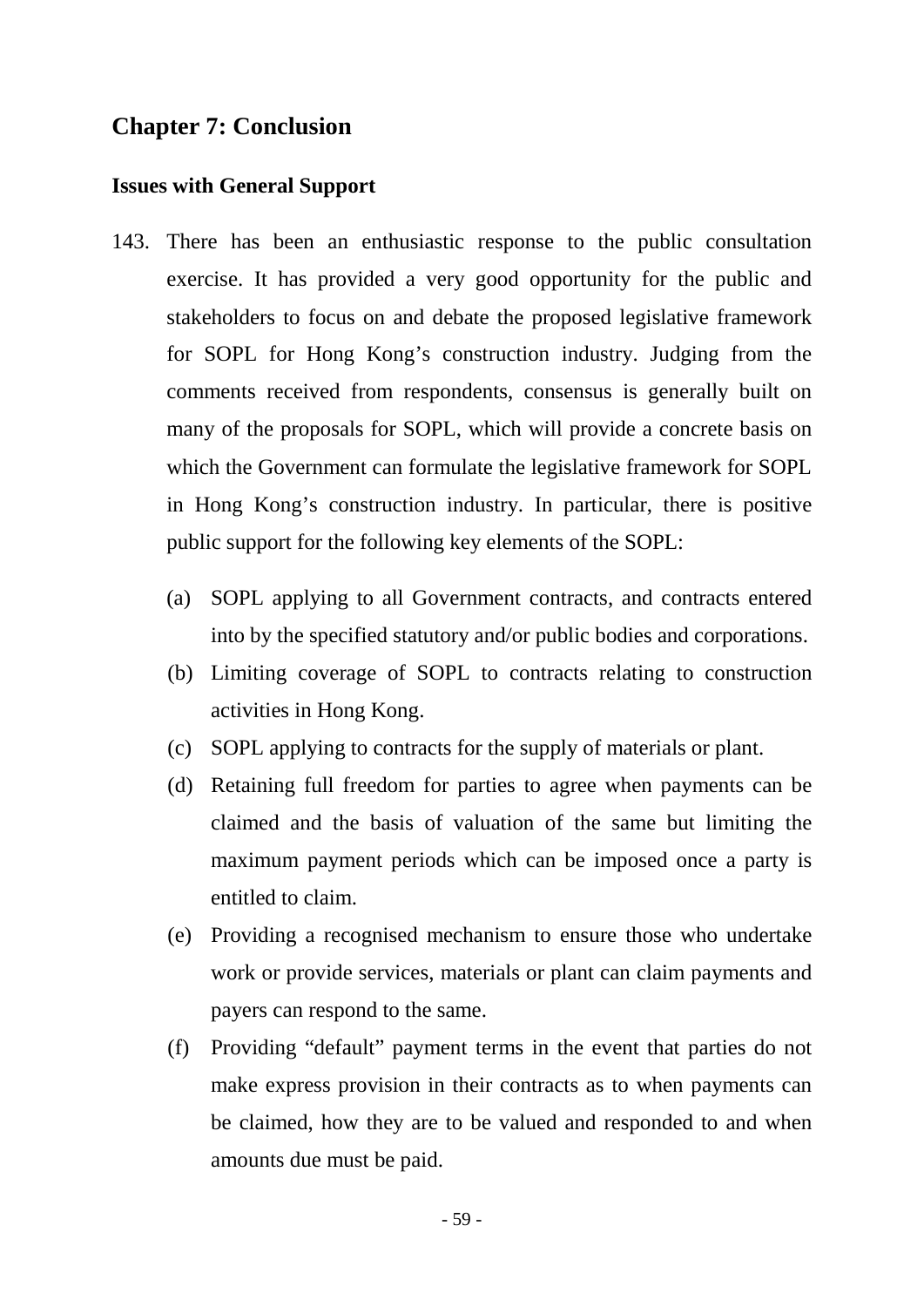- (g) No set off against a payment claim to be allowed unless notified in a timely payment response.
- (h) "Pay when paid" and conditional payment provisions will be unenforceable, including in relation to nominated sub-contracts.
- (i) Parties who have not been paid an amount admitted as due in a payment response or decided as due by an adjudicator will be entitled to suspend or slow down works and will be entitled to additional costs and extensions of time to compensate them for any resulting delays.
- (j) Either party to a contract will be entitled to refer disputes arising in relation to payment claims under their contract to adjudication for a decision within 55 working days (or longer period agreed by the parties). There is a 28 calendar day time limit for commencing adjudication once a right to adjudicate arises.
- (k) Parties are free to agree adjudicator nominating bodies in their contracts.
- (l) Adjudicator's decisions to be enforced in the same way as court judgments without set off or deduction and allowing paying parties only a short period within which to challenge the enforceability of a decision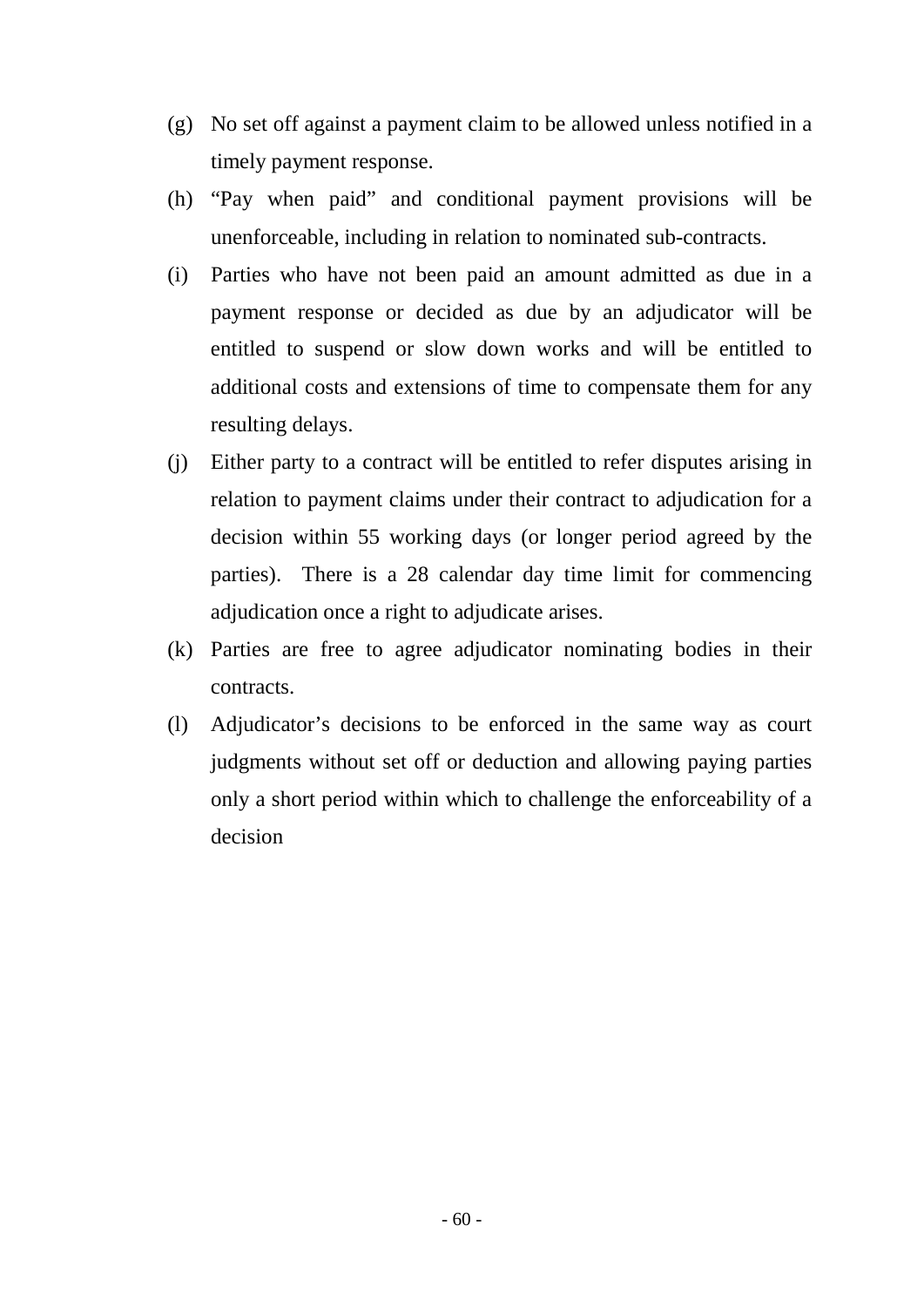### **Issues with Divergent Views and Areas for Further Consideration**

- 144. The public and industry stakeholders have divergent views on some issues that should be further considered in finalising the legislative framework of the SOPL.
	- (a) Whether private sector coverage should be limited to contracts for "new buildings" with a main contract value in excess of HK\$5 million.
	- (b) Whether SOPL should apply to oral and partly oral contracts as well as written contracts.
	- (c) Whether SOPL should apply to professional services contracts.
	- (d) The setting of appropriate maximum permissible payment periods and whether there should be different periods applicable to interim and final payments. The setting of the maximum period to be allowed to payers to respond to a payment claim.
	- (e) Whether payers who fail to serve a timely payment response should or should not be automatically liable to pay the full amount of the relevant payment claim.
	- (f) Whether parties should be entitled to refer disputes in relation to extension of time under their contracts to adjudication.
	- (g) Whether a better process / procedure is needed for appointment of an adjudicator and referral of the dispute to the adjudicator once a notice of adjudication is served.
	- (h) Whether parties should only be able to agree an adjudicator after a dispute has arisen or whether it would be better if they could do so in their contracts or after their contracts are entered into.
	- (i) Whether the default nominating body should be HKIAC or whether a different or other bodies should be able to carry out default nominations of adjudicators.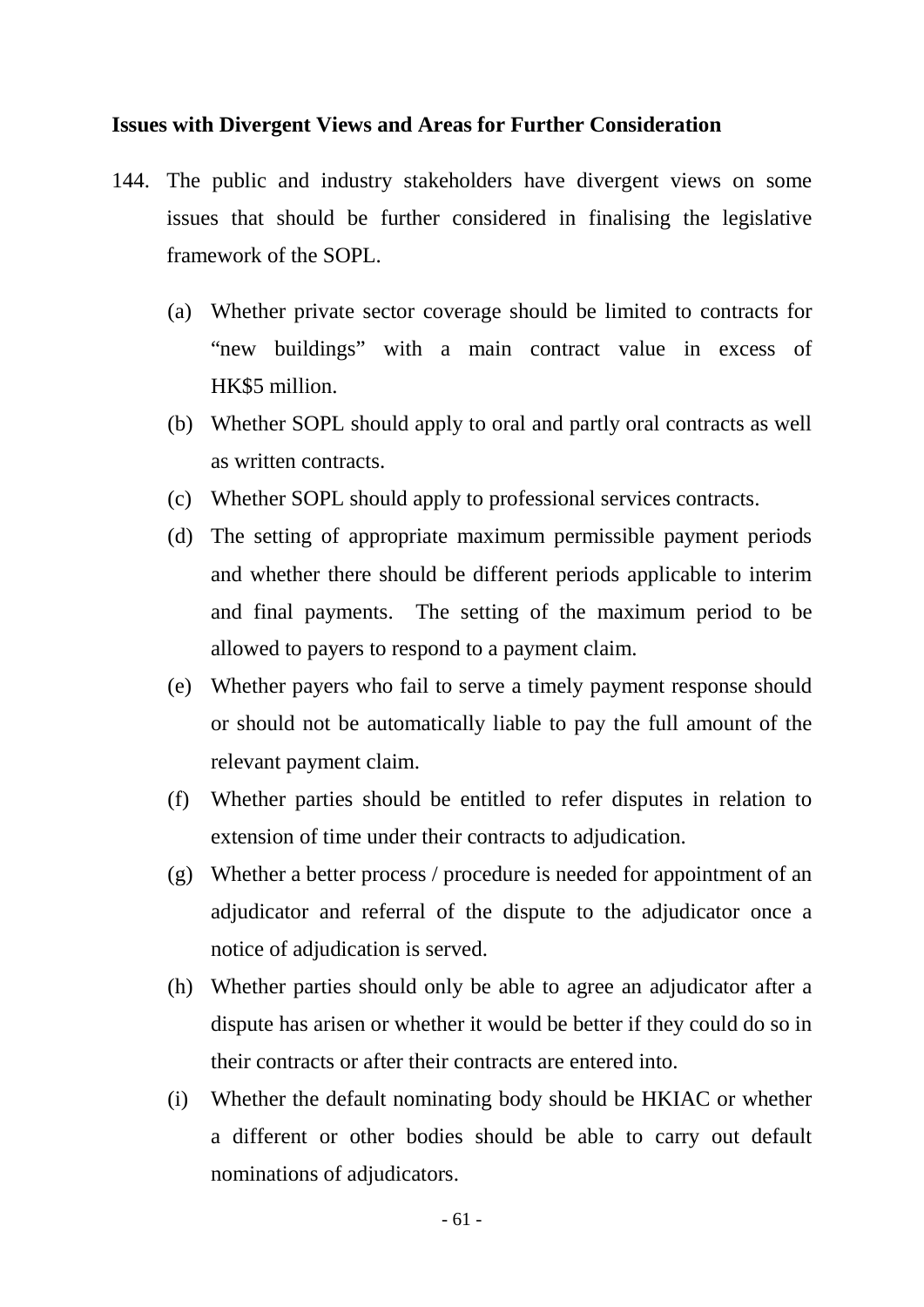## **Final Note**

- 145. Although the responses to the consultation indicate a divergence of views on some questions of the proposed framework, there is positive support for SOPL. Government intends to proceed with the legislation.
- 146. The Government will carefully examine the above issues and give due consideration to the public and stakeholder's views in formulating the legislative framework for SOPL. The next step is for DEVB to finalise the framework of the legislation and to prepare the Bill for submission to the Legislative Council of the Hong Kong Special Administrative Region.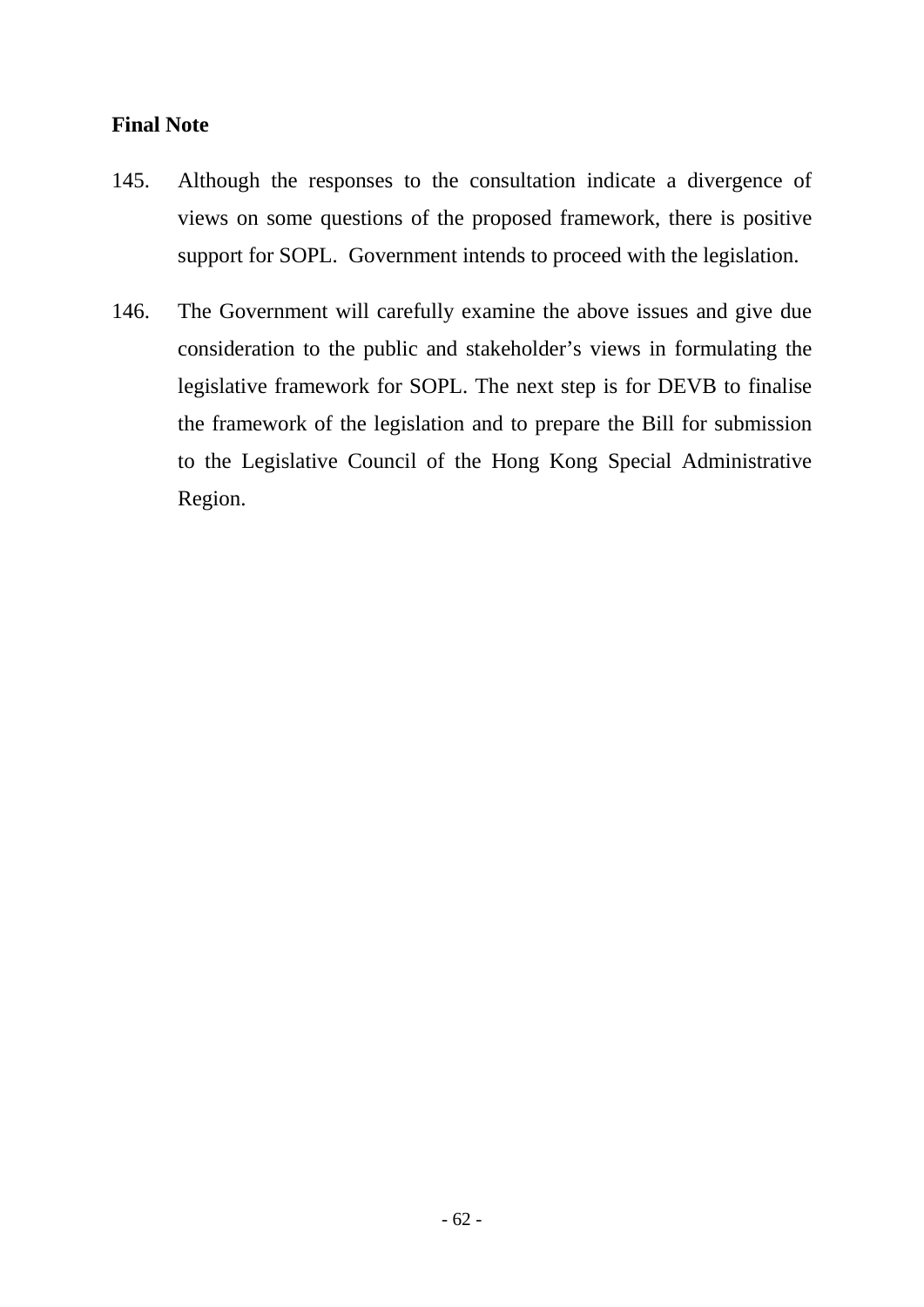### **Annex A**

# **Membership of the Working Group on Security of Payment Legislation for the Construction Industry**

The Association of Architectural Practices

The Association of Consulting Engineers of Hong Kong

The Chartered Institution of Civil Engineering Surveyors

Construction Industry Council

Development Bureau

The Hong Kong Construction Association Limited

The Hong Kong Construction Sub-Contractors Association

The Hong Kong Federation of Electrical and Mechanical Contractors Limited

Hong Kong Housing Authority

Hong Kong International Arbitration Centre

The Hong Kong Institute of Architects

The Hong Kong Institute of Surveyors

The Hong Kong Institution of Engineers

MTR Corporation Limited

The Real Estate Developers Association of Hong Kong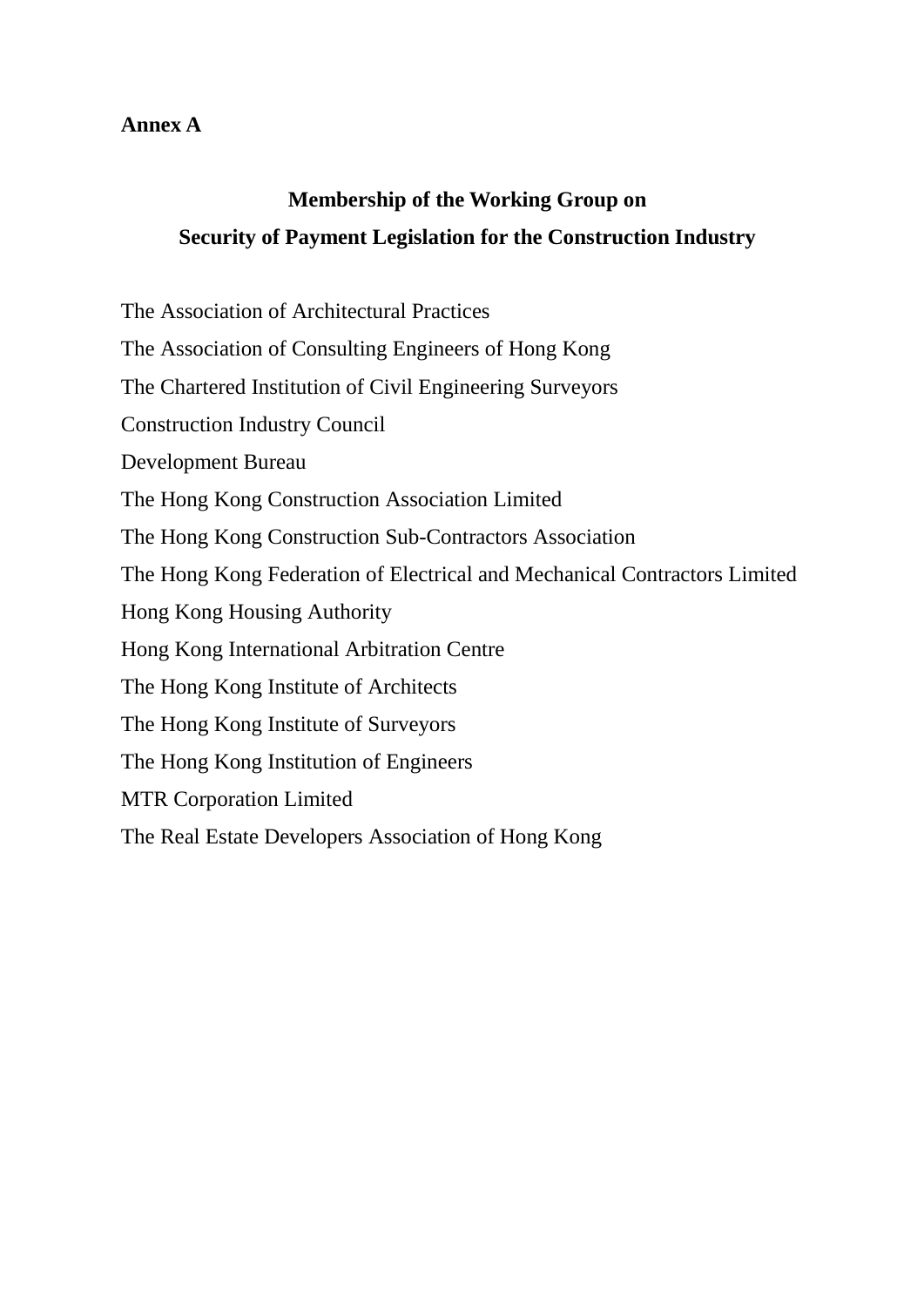# **Annex B**

# **List of Consultation Forums and Meetings**

| Date      | <b>Consultation Forum and Meetings</b>                     |
|-----------|------------------------------------------------------------|
| 12.6.2015 | Meeting the Chairman and representatives of the Registered |
|           | Minor Works Contractor Signatory Association Ltd.          |
| 11.7.2015 | SOP Induction Seminar organized by HKIAC, HKIE, HKIS       |
|           | and HKIA                                                   |
| 11.7.2015 | Consultation Forum for construction industry stakeholders  |
| 18.7.2015 | Consultation Forum for the general public and construction |
|           | industry stakeholders                                      |
| 25.7.2015 | Consultation Forum for construction industry stakeholders  |
| 30.7.2015 | Briefing to the Society of Construction Law Hong Kong      |
| 1.8.2015  | Consultation Forum for the general public and construction |
|           | industry stakeholders                                      |
| 5.8.2015  | Meeting the President and executive members of the Hong    |
|           | Kong Institute of Architects                               |
| 6.8.2015  | Briefing to the Hong Kong Institute of Architects          |
| 18.8.2015 | Meeting the Hong Kong Construction Sub-Contractors         |
|           | Association                                                |
| 20.8.2015 | Briefing to the UK Trade and Investment                    |
| 20.8.2015 | Meeting the President and executive members of the Hong    |
|           | Kong Institute of Surveyors                                |
| 25.8.2015 | Briefing to the Federation of Hong Kong Electrical &       |
|           | <b>Mechanical Industries Trade Union</b>                   |
| 26.8.2015 | Briefing to the Hong Kong Institution of Engineers         |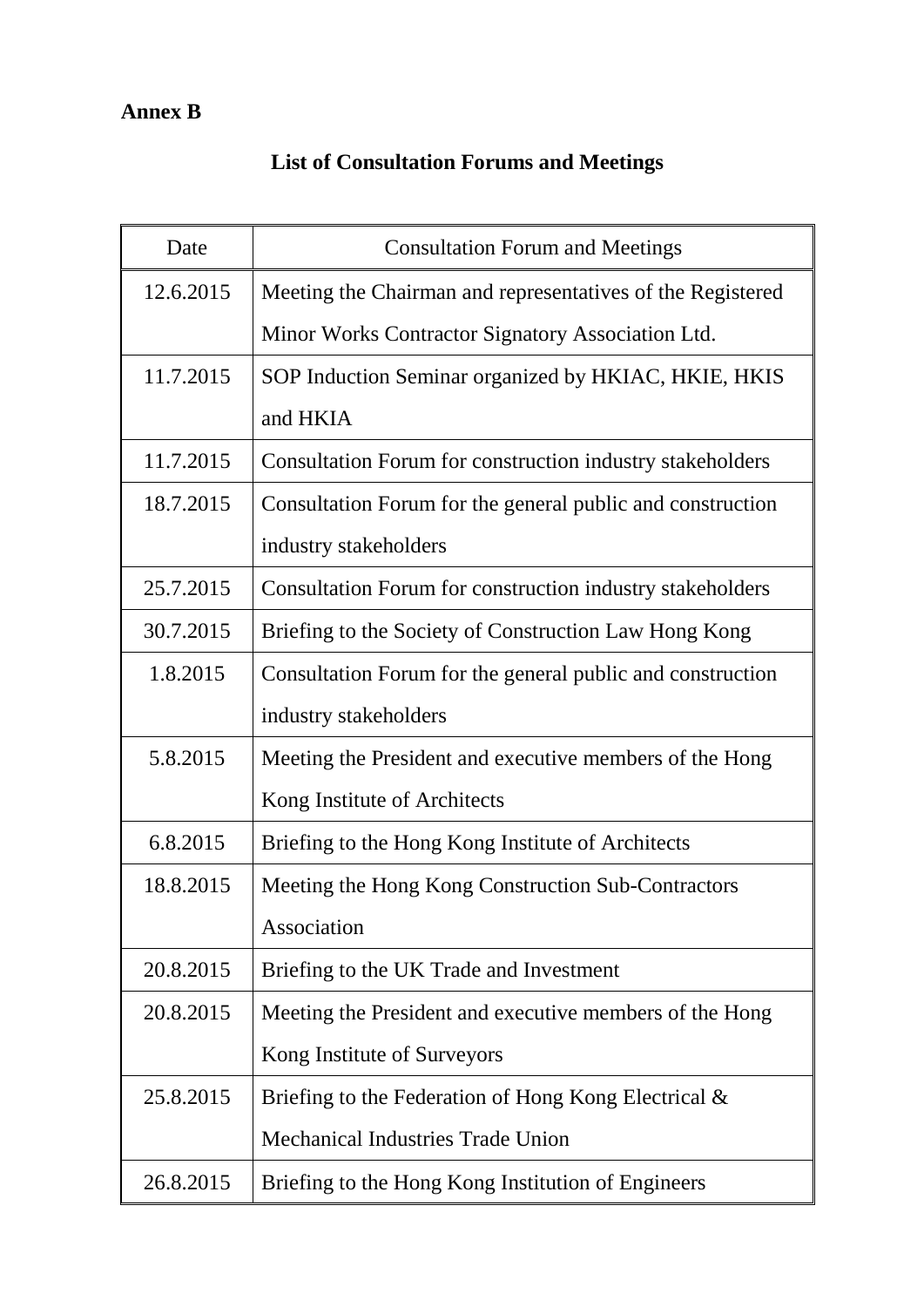### **Annex C**

# **Proposed Security of Payment Legislation for the Construction Industry Summary of Consultation Responses**

## **General Note**

The responses were classified as:

- (i) "Agree" or "Disagree" if the respondents gave a definite "agree" or "disagree" answer
- (ii) "Other" if the respondents did not explicitly indicate "agree" or "disagree"
- (iii) "Did not answer" if the respondents did not respond to the question.

# **Scope of SOPL**

Question 1(1): Do you agree that Hong Kong's SOPL should apply to all contracts entered into by the Government (and the specified statutory and/or public bodies and corporations listed in Schedule 1 to Appendix A of the Consultation Document) for procurement of construction activities or related services, materials or plant and sub-contracts of any tier?

|             | Agree           | Disagree       | Did not answer | Other          | total          |
|-------------|-----------------|----------------|----------------|----------------|----------------|
| Association | $76\%$ )        | $^{\prime}0\%$ | (23%           | $(2\%)$        | 4 <sub>1</sub> |
| Company     | (93%)<br>165    | $1\%$          | $7\%$ ,        | $(0\%)$        | 178            |
| Individual  | $73\%$<br>657   | $2\%$          | (25%<br>223    | $(0\%)$        | 897            |
| Total       | 853<br>$76\%$ ) | $2\%$          | $'22\%$<br>244 | $^{\prime}0\%$ | 1,116          |

Question [1](#page-66-0)(2): Do you agree that Hong Kong's SOPL should apply to private sector contracts<sup>1</sup> where an employer is procuring construction activities or related services, materials or plant for a "new building" (or "new buildings") as defined in the Buildings Ordinance (Cap 123) and the original contract value is more than HK\$5,000,000 (or HK\$500,000 in the case of professional services and supply only contracts)?

|             | Agree           | Disagree        | Did not answer | Other | total |
|-------------|-----------------|-----------------|----------------|-------|-------|
| Association | $(54\%)$<br>າາ  | $^{\prime}22\%$ | (23%           | (2%   |       |
| Company     | 137<br>$77\%$ , | 17%<br>30       | $(6\% )$       | (0%   | 178   |
| Individual  | $(41\%)$<br>372 | 304<br>$34\%$   | (25%           | (0%   | 897   |
| Total       | (47%)<br>531    | 343<br>(31%     | $'22\%$<br>241 | (0%   | .116  |

<span id="page-66-0"></span> $\overline{a}$ <sup>1</sup> For the purpose of Question 1(2) and this Report, private sector contracts are those contracts not covered by Question 1(2) including contracts entered into by statutory and/or public bodies and corporations which are not listed in Schedule 1 to Appendix A of the Consultation Document.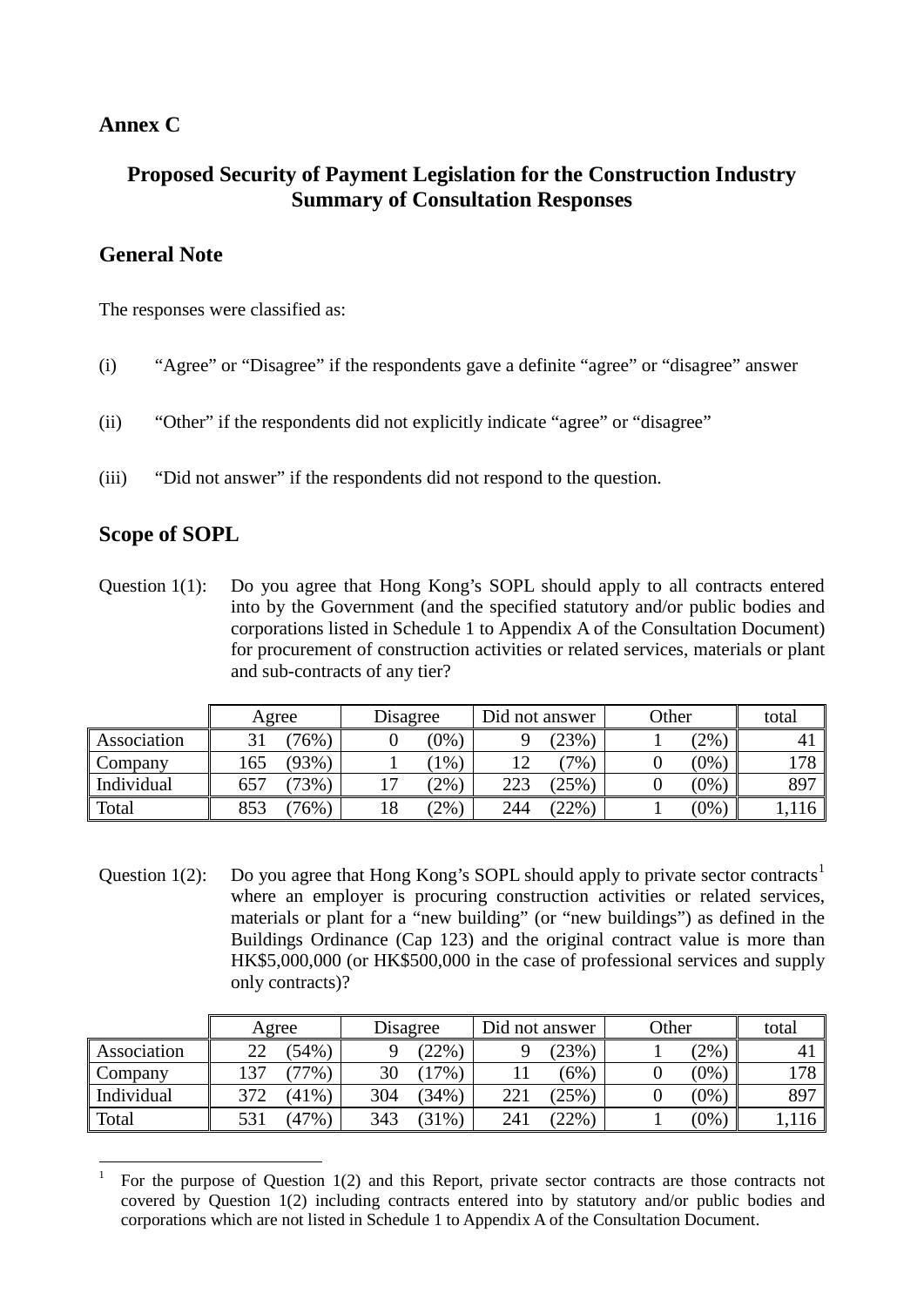Question 2: Do you agree that if private sector main contract is not subject to the SOPL then all lower sub-contracts will not be subject to SOPL and that where a private sector main contract is subject to the SOPL then all lower tier sub-contracts will be subject to the SOPL?

|             | Agree           | Disagree      | Did not answer | Other   | total          |
|-------------|-----------------|---------------|----------------|---------|----------------|
| Association | $(66\%)$        | $2\%$         | (24%<br>10     | $7\%$ ) | 4 <sub>1</sub> |
| Company     | 88%<br>157      | $(6\%)$       | $(6\%)$        | $(0\%)$ | 178            |
| Individual  | $73\%$ ,<br>656 | $1\%$ )<br>19 | 222<br>(25%    | $(0\%)$ | 897            |
| Total       | 840<br>$75\%$   | 30<br>$(3\%)$ | 243<br>(22%    | $(0\%)$ | 1,116          |

Question 3: Do you agree that Hong Kong's SOPL should only apply to contracts relating to construction activities carried out in Hong Kong and that it should apply even if one or both parties are foreign parties and even if the law of the contract is not Hong Kong law?

|                           | Agree |          | Disagree |       | Did not answer |         | Other |                | total |
|---------------------------|-------|----------|----------|-------|----------------|---------|-------|----------------|-------|
| Association               | 28    | (68%)    |          | $5\%$ |                | $'22\%$ |       | (5%            |       |
| $\mathsf{\Gamma}$ Company | 163   | $(91\%)$ |          | $2\%$ |                | $(6\%)$ |       | (0%            | 178   |
| Individual                | 658   | $73\%$   |          | $2\%$ | 222            | (25%    |       | $10\%$         | 897   |
| Total                     | 849   | $76\%$ ) | 23       | $2\%$ | 242            | $'22\%$ |       | $^{\prime}0\%$ | 16    |

Question 4: Should Hong Kong's SOPL apply to oral and partly oral contracts as well as written contracts? Or only contracts in writing or evidenced in writing?

|                | Oral and partly<br>oral contacts |         | Only written<br>contracts |          | Did not answer |       | Other |         | total |
|----------------|----------------------------------|---------|---------------------------|----------|----------------|-------|-------|---------|-------|
| Association    |                                  | 37%)    |                           | $(41\%)$ |                | (22%) |       | (0%     |       |
| <b>Company</b> | 102                              | $57\%)$ | 61                        | $(34\%)$ |                | $7\%$ |       | $1\%$   | 178   |
| Individual     | 499                              | $56\%)$ | 172                       | $19\%)$  |                | (25%) |       | (0%     | 897   |
| Total          | 616                              | 55%)    | 250                       | (22%)    | 247            | (22%) |       | $(0\%)$ | 16    |

Question 5A: Do you agree that professional services contracts which relate directly to planned or actual construction activities in Hong Kong should be covered by the SOPL?

|                    | Agree |          | Disagree |        | Did not answer |        | Other |                | total |
|--------------------|-------|----------|----------|--------|----------------|--------|-------|----------------|-------|
| <b>Association</b> |       | $(66\%)$ |          | $5\%$  | ⊥∠             | (29%   |       | $(0\%$         |       |
| $\mathsf{Company}$ | 164   | (92%)    |          | $3\%$  |                | (4%    |       | 1%             | 178   |
| Individual         | 608   | (68%)    | 278      | $31\%$ | 10             | 1%     |       | $0\%$          | 897   |
| Total              | 799   | (72%     | 286      | $26\%$ | 29             | $'2\%$ |       | $^{\prime}0\%$ | 116   |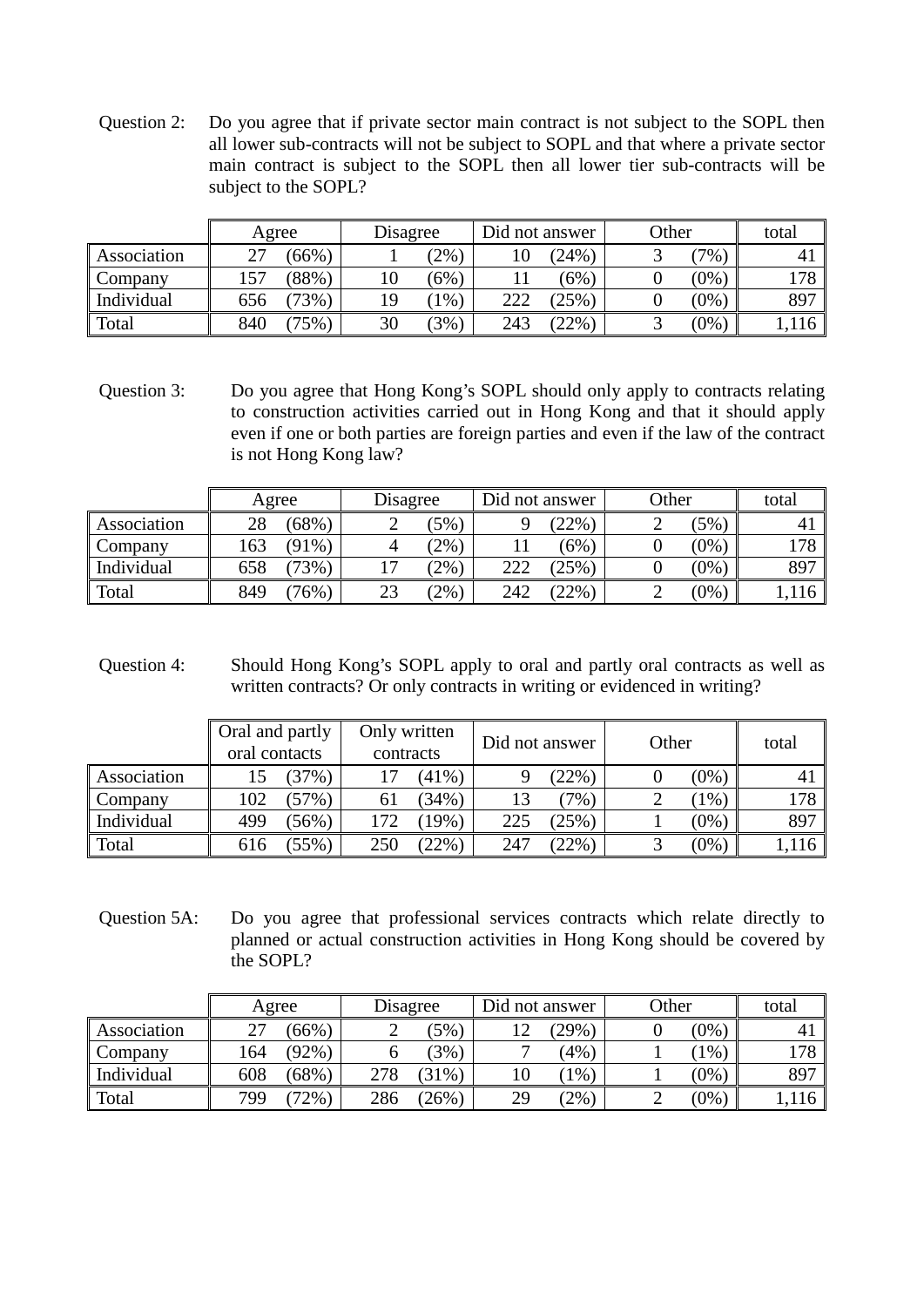Question 6: Do you agree that contracts for supply of materials or plant (even if they do not include for any installation or operation on site) should be covered by Hong Kong's SOPL?

|             | Agree           | Disagree     | Did not answer | Other          | total |
|-------------|-----------------|--------------|----------------|----------------|-------|
| Association | $51\%$          | $12\%$       | (34%<br>14     | $'2\%$         |       |
| Company     | .35<br>$76\%$ , | $(6\%)$      | 33<br>19%      | $^{\prime}0\%$ | 178   |
| Individual  | 592<br>$(66\%)$ | 20<br>$'2\%$ | 238<br>(27%    | $5\%$          | 897   |
| Total       | 748<br>$(67\%)$ | (3%)<br>35   | 285<br>(26%    | 48<br>$4\%$    | ,116  |

Question 7: Do you agree that contracts of employment, insurance, guarantee and loan should be excluded from the scope of Hong Kong's SOPL as should investment contracts and other contracts where payment is made by reference to something other than the value of works carried out?

|             | Agree           | Disagree      | Did not answer  | Other   | total          |
|-------------|-----------------|---------------|-----------------|---------|----------------|
| Association | $66\%$          | (5%)          | (27%            | (2%     | 4 <sub>1</sub> |
| Company     | $(80\%)$<br>142 | $1\%$         | 34<br>19%       | $(0\%)$ | 178            |
| Individual  | $70\%$ ,<br>625 | $'4\%$<br>34  | 237<br>$(26\%)$ | $(0\%)$ | 897            |
| Total       | 794<br>$1\%$ ,  | 38<br>$(4\%)$ | 282<br>(25%     | $(0\%)$ | 1,116          |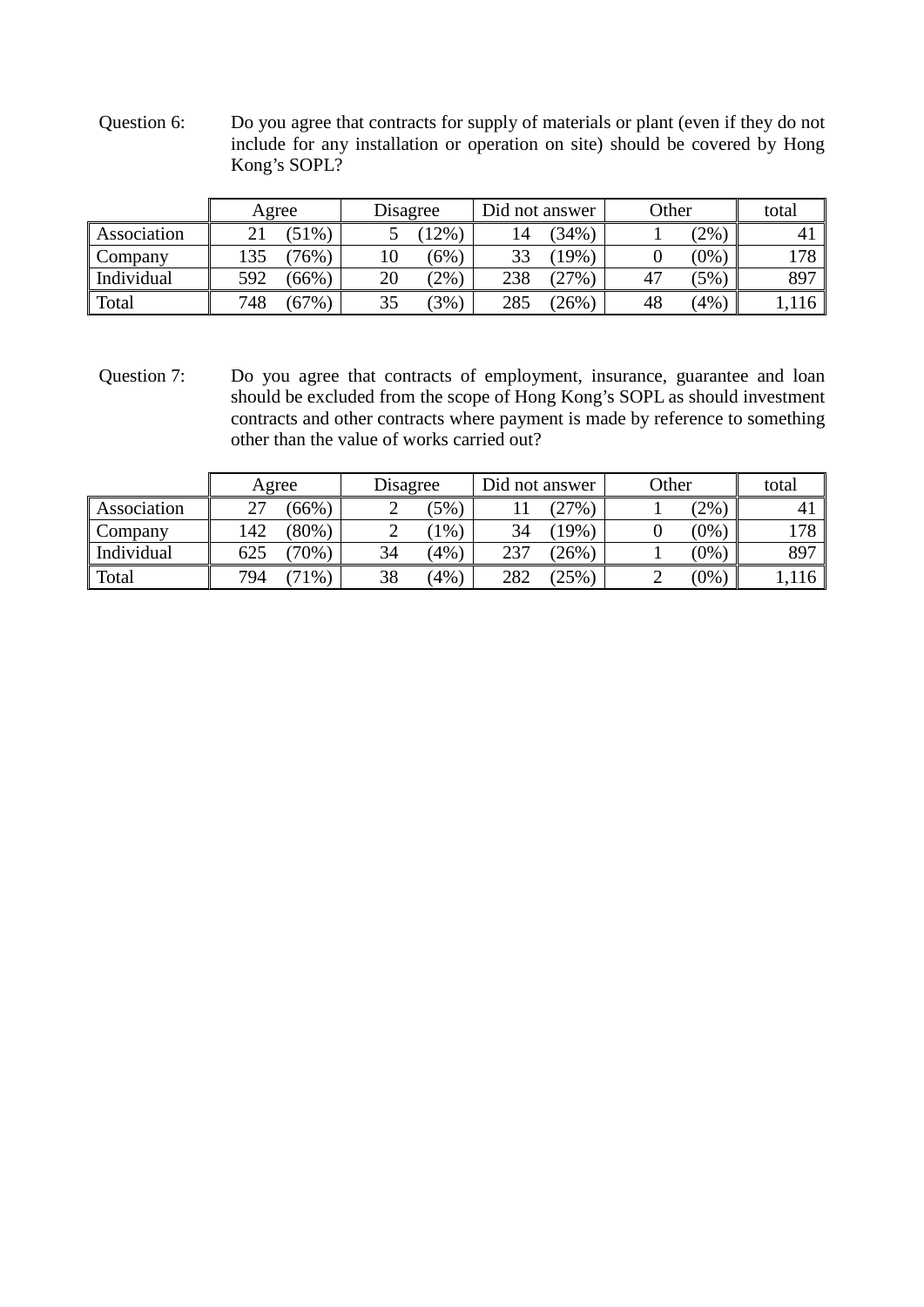# **Payment**

Question 8: Do you agree that parties undertaking work or providing services, materials or plant under a contract covered by Hong Kong's SOPL should be entitled to Progress Payments but the parties to the contract should be free to agree the number of Progress Payments, when they can be claimed and the basis for calculation amounts due?

|                         | Agree |          | Disagree |         | Did not answer |                 | Other |         | total          |
|-------------------------|-------|----------|----------|---------|----------------|-----------------|-------|---------|----------------|
| <b>Association</b>      | 28    | (68%)    |          | $(5\%)$ |                | $^{\prime}22\%$ |       | $(5\%)$ | 4 <sub>1</sub> |
| $\mathsf{\sim}$ Company | !52   | $85\%$ ) | 14       | $(8\%)$ |                | $7\%$           |       | (0%     | 178            |
| Individual              | 435   | (48%)    | 237      | (26%)   | 224            | (25%            |       | $(0\%)$ | 897            |
| Total                   | 615   | 55%)     | 253      | (23%)   | 245            | $'22\%$         |       | (0%     |                |

Question 9: Do you agree that the maximum Payment Periods which can be agreed for payments should be 60 calendar days for interim Progress Payments and 120 calendar days for final Progress Payments?

|                | Agree   |          | Disagree |         | Did not answer |         | Other |         | total          |
|----------------|---------|----------|----------|---------|----------------|---------|-------|---------|----------------|
| Association    | $\circ$ | 44%)     |          | $'29\%$ |                | (22%    | -     | (5%)    | 4 <sub>1</sub> |
| <b>Company</b> |         | $52\%)$  | 74       | (42%)   |                | $(6\%)$ |       | $(0\%)$ | 178            |
| Individual     | 178     | $20\%$ ) | 493      | $.55\%$ |                | (25%    |       | $(0\%)$ | 897            |
| Total          | 289     | (26%)    | 579      | $52\%$  | 245            | (22%    |       | $(0\%)$ |                |

Question 10A: Do you agree that parties who are entitled to payments under the terms of a contract covered by Hong Kong's SOPL should be entitled (but not obliged) to claim their payments by way of statutory Payment Claims?

|             | Agree |       | Disagree |         | Did not answer |         | Other |       | total |
|-------------|-------|-------|----------|---------|----------------|---------|-------|-------|-------|
| Association | ∼     | (66%) |          | $5\%$   |                | (22%    |       | $7\%$ |       |
| Company     | 162   | 91%)  |          | $2\%$ , |                | $(6\%)$ |       | 1%    | 178   |
| Individual  | 613   | (68%) |          | $1\%$   | 227            | (25%    | 48    | $5\%$ | 897   |
| Total       | 802   | 72%   |          | $1\%$   | 247            | (22%)   | 52    | $5\%$ | 16    |

Question 10B: Do you agree that paying parties should be entitled to serve Payment Response no later than 30 calendar days after receipt of Payment Claims?

|             | Agree |          | Disagree |          | Did not answer |          | Other |       | total |
|-------------|-------|----------|----------|----------|----------------|----------|-------|-------|-------|
| Association |       | 54%)     |          | $20\%)$  |                | (27%     |       | (0%   |       |
| Company     |       | 53%)     | 72       | $(40\%)$ |                | $(66\%)$ |       | (0%   | 178   |
| Individual  | 241   | (27%)    | 430      | (48%)    |                | $(25\%)$ |       | (5%)  | 897   |
| Total       | 358   | $32\%$ ) | 510      | $(46\%)$ | 247            | (22%)    |       | $5\%$ | 16    |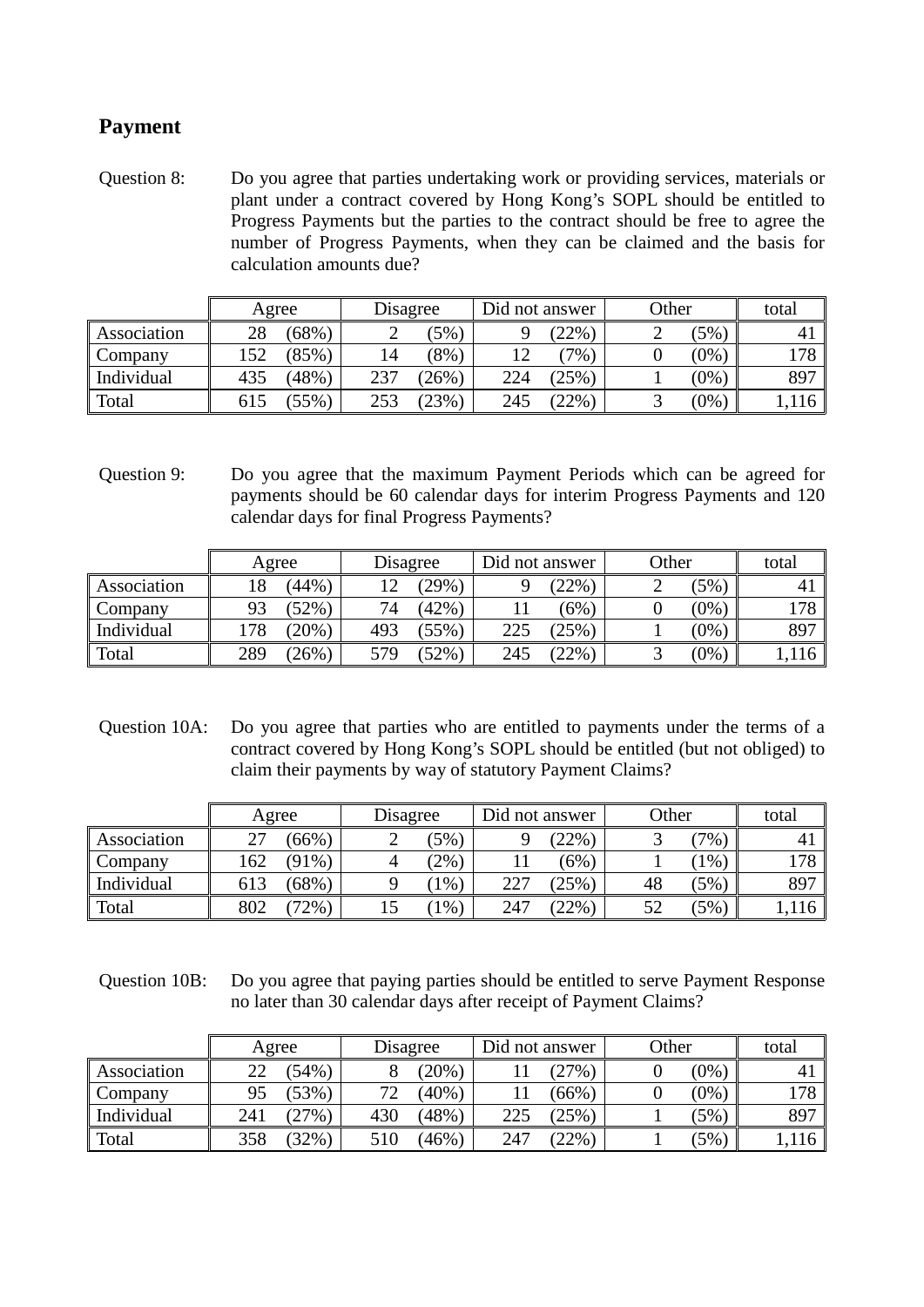Question 11A: Do you agree that in the absence of express agreement, parties undertaking work or providing services, materials or plant should be entitled to make Payment Claims at calendar month payment Intervals?

|             | Agree |          | Disagree |         | Did not answer |       | Other |                | total |
|-------------|-------|----------|----------|---------|----------------|-------|-------|----------------|-------|
| Association |       | $(63\%)$ |          | $10\%)$ |                | (22%  |       | $5\%$          |       |
| Company     | .62   | $(91\%)$ |          | (3%)    |                | $6\%$ |       | $^{\prime}0\%$ | 178   |
| Individual  | 609   | $68\%$   |          | 1%      | 228            | (25%  | 4     | $5\%$          | 897   |
| Total       | 797   | $72\%$ , | 22       | $2\%$ , | 248            | (22%  | 49    | $'4\%$         |       |

Question 11B: Do you agree that in the absence of express agreement, payments due should be calculated based on the value of work, services, materials or plant provided and with valuation based on any relevant contract price or pricing or in the absence of the same on the market rates prevailing at the time the contract was entered into?

|             | Agree |        | Disagree |         | Did not answer |         | Other |                | total |
|-------------|-------|--------|----------|---------|----------------|---------|-------|----------------|-------|
| Association | 26    | (63%)  |          | $7\%$ , | $10^{-1}$      | (24%    |       | $5\%$          |       |
| Company     | !64   | (92%)  |          | $2\%$   |                | $6\%$   |       | $^{\prime}0\%$ | 178   |
| Individual  | 614   | (68%)  |          | $1\%$   | 226            | (25%    | 48    | $(5\%$         | 897   |
| Total       | 804   | $72\%$ |          | $1\%$   | 247            | $'22\%$ | 50    | $4\%$          | 16    |

Question 11C: Do you agree that in the absence of express agreement, paying parties should be entitled to serve Payment Response within 30 calendar days of receiving the Payment Claim?

|             | Agree |          | Disagree |          | Did not answer |         | Other |        | total |
|-------------|-------|----------|----------|----------|----------------|---------|-------|--------|-------|
| Association |       | (41%     |          | $29\%$   | 10             | (24%    | ∽     | 5%     |       |
| Company     |       | 53%)     |          | $(40\%)$ | 12             | $7\%$   |       | $10\%$ | 178   |
| Individual  | 193   | $22\%$   | 429      | $(48\%)$ | 226            | 25%     | 49    | 5%     | 897   |
| Total       | 305   | $27\%$ , | 512      | $(46\%)$ | 248            | $'22\%$ | ◡     | $5\%$  | 16    |

Question 11D: Do you agree that in the absence of express agreement, the Payment Period for any amount due should be 60 calendar days (interim Progress Payments) or 120 calendar days (final Progress Payments) after receipt of a Payment Claim?

|                         | Agree |      | Disagree |          | Did not answer |        | Other |     | total |
|-------------------------|-------|------|----------|----------|----------------|--------|-------|-----|-------|
| <b>Association</b>      |       | 37%  |          | $34\%$   | ΙU             | (24%   |       | 5%  |       |
| $\mathsf{\sim}$ Company |       | (42% | 92       | $52\%$   |                | $6\%$  |       | (0% | 178   |
| Individual              | 130   | 14%  | 539      | $(60\%)$ | 226            | (25%   |       | (0% | -897  |
| Total                   | 220   | 20%  | 645      | $58\%$   | 247            | $22\%$ |       | (0% | 116   |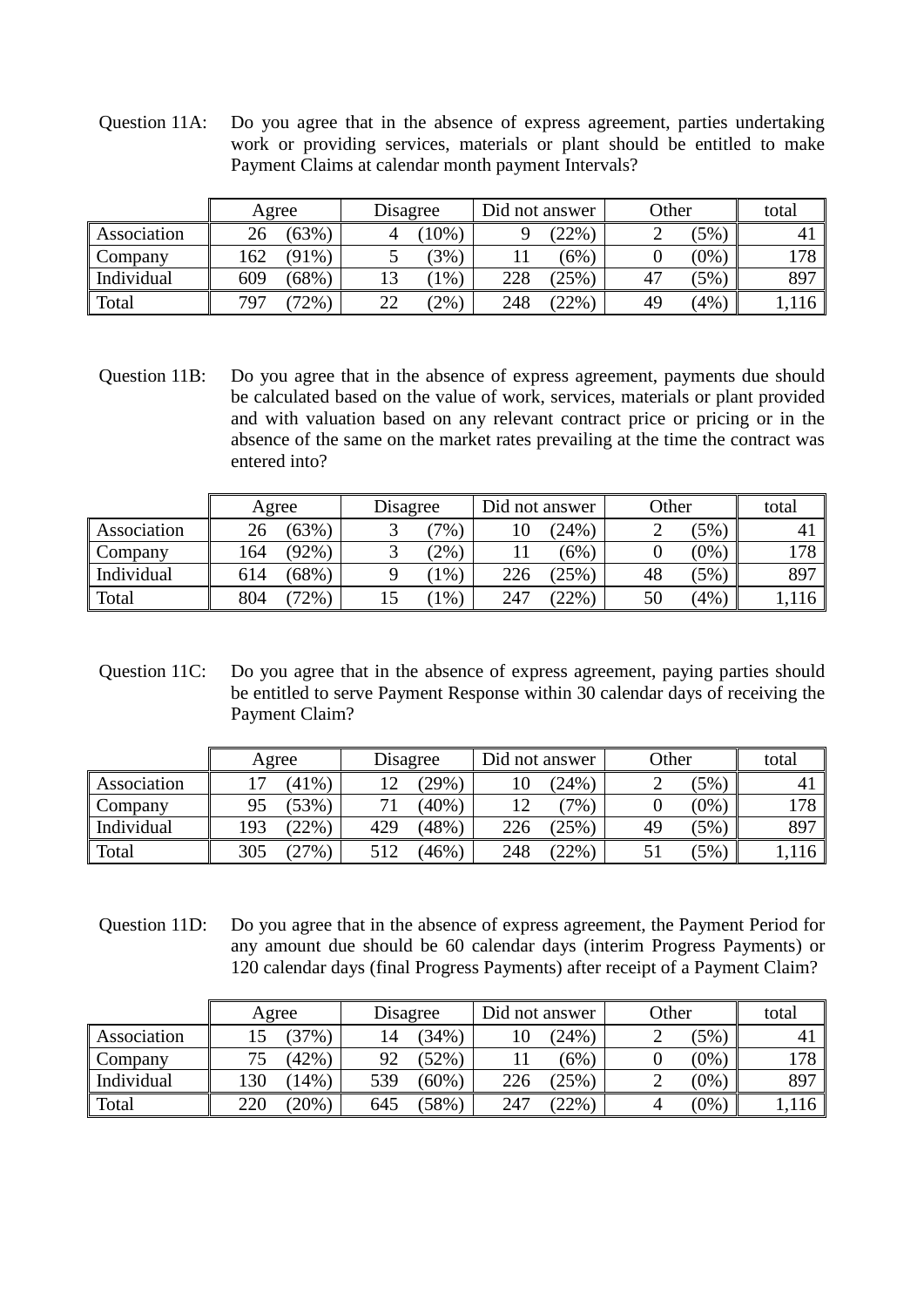Question 12A: Do you agree that paying parties who fail to serve Payment Response within 30 calendar days (or any earlier period agreed in the contract) of receipt of Payment Claims should not be automatically liable to pay the full amount of the Payment Claim?

|             | Agree          | Disagree     | Did not answer | Other         | total          |
|-------------|----------------|--------------|----------------|---------------|----------------|
| Association | $39\%$         | $32\%$ )     | (27%           | $2\%)$        | 4 <sub>1</sub> |
| Company     | $35\%$ )<br>63 | 104<br>(58%) | $6\%$          | $(0\%)$       | 178            |
| Individual  | $3\%$<br>119   | 506<br>(56%) | 224<br>(25%    | 48<br>$(1\%)$ | 897            |
| Total       | $8\%$<br>198   | 623<br>(56%) | (22%<br>246    | (4%)<br>49    | 1,116          |

Question 12B: Do you agree that paying parties who fail to serve Payment Response within 30 calendar days (or any earlier period agreed in the contract) of receipt of a Payment Claim should not be able to raise any set off against amounts properly due against the Payment Claim?

|             | Agree |        | Disagree |          | Did not answer |          | Other |                | total |
|-------------|-------|--------|----------|----------|----------------|----------|-------|----------------|-------|
| Association |       | $61\%$ |          | $(7\%)$  |                | (22%     |       | $^{\prime}0\%$ | 4.    |
| Company     | 144   | $81\%$ | 23       | 13%)     |                | $(6\% )$ |       | $(0\%)$        | 178   |
| Individual  | 419   | (47%   | 252      | $(28\%)$ |                | (25%     |       | $0\%$          | 897   |
| Total       | 588   | 53%    | 282      | $(25\%)$ | 245            | $'22\%$  |       | $(0\%),$       | .116  |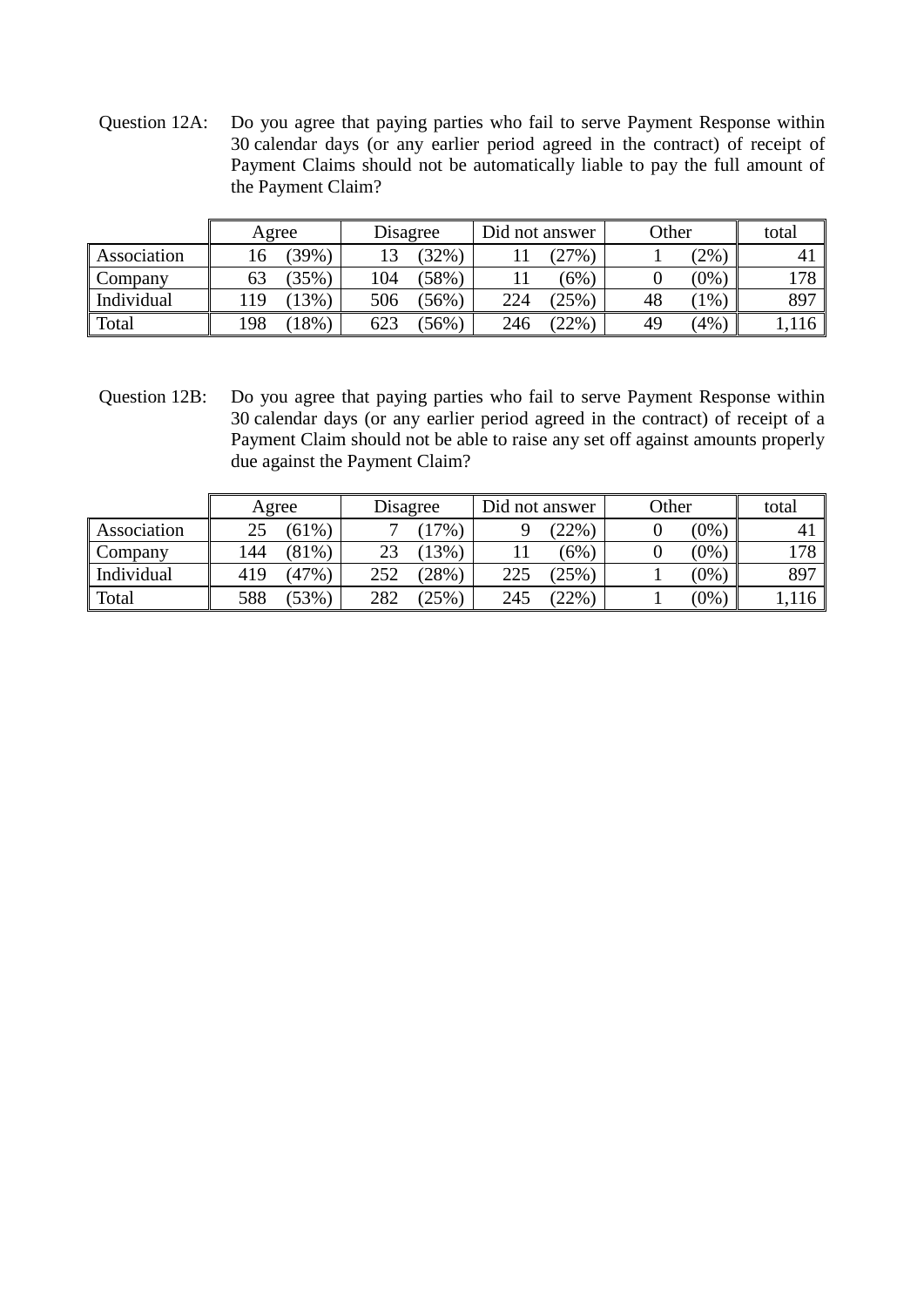## **Prohibition of "Pay when paid" and Conditional Payment**

|             | Agree |        | Disagree |         | Did not answer |       | Other |          | total |
|-------------|-------|--------|----------|---------|----------------|-------|-------|----------|-------|
| Association |       | $63\%$ |          | $12\%$  |                | 17%   |       | $7\%$ ,  | 4.    |
| Company     | .59   | $89\%$ |          | (4%     |                | (3%   |       | (3%)     | 178   |
| Individual  | 603   | 67%    | 72       | $(8\%)$ |                | $\%$  |       | (24%)    | 897   |
| Total       | 788   | $\%$ , | 84       | $7\%$ , | 24             | $2\%$ | 220   | $(20\%)$ | 16    |

Question13A: Do you agree that "pay when paid" clauses should be rendered ineffective?

Question13B: Do you agree that "pay when paid" clauses should be rendered ineffective even where the reason of non-payment is insolvency higher in the supply chain?

|             | Agree |          |     | Disagree |     | Did not answer |  | Other   |                |
|-------------|-------|----------|-----|----------|-----|----------------|--|---------|----------------|
| Association | າາ    | 56%)     |     | $(20\%)$ |     | $(20\%)$       |  | (5%)    | 4 <sub>1</sub> |
| Company     | .54   | $87\%$   |     | $7\%$    |     | $(6\%)$        |  | $1\%$ ) | 178            |
| Individual  | 592   | $(66\%)$ | 81  | $9\%$    | 224 | (25%           |  | $(0\%)$ | 897            |
| Total       | 769   | $(69\%)$ | 101 | $9\%$    | 243 | (22%           |  | $(0\%)$ | 16             |

Question14A: Do you agree that clauses which make payment under a contract conditional on certification or performance of obligations under another contract should be rendered ineffective?

|                | Agree |          | Disagree |          | Did not answer |                 | other |         | total          |
|----------------|-------|----------|----------|----------|----------------|-----------------|-------|---------|----------------|
| Association    |       | (61%)    |          | $12\%$   |                | $^{\prime}22\%$ | ∽     | (5%)    | 4 <sub>1</sub> |
| <b>Company</b> | 145   | $81\%$ ) |          | $12\%$   | 12             | $7\%$ ,         |       | $(0\%)$ | 178            |
| Individual     | 370   | $(41\%)$ | 303      | (34% )   | 223            | (25%            |       | $(0\%)$ | 897            |
| Total          | 540   | (48%)    | 329      | $(30\%)$ | 244            | (22%            |       | $(0\%)$ | 16             |

Question14B: Do you agree that no exception should be made for nominated sub-contractors?

|             | Agree |        | Disagree |         | Did not answer |       | Other |                | total |
|-------------|-------|--------|----------|---------|----------------|-------|-------|----------------|-------|
| Association |       | 51%    |          | $'24\%$ |                | 17%   |       | $7\%$ .        |       |
| Company     | 154   | (87%   |          | $7\%$ , | 12             | $7\%$ |       | $^{\prime}0\%$ | 178   |
| Individual  | 601   | (67%   |          | $8\%$   | 225            | (25%  |       | $^{\prime}0\%$ | 897   |
| Total       | 776   | $70\%$ | 93       | $8\%$   | 244            | (22%  |       | (0%            | .116  |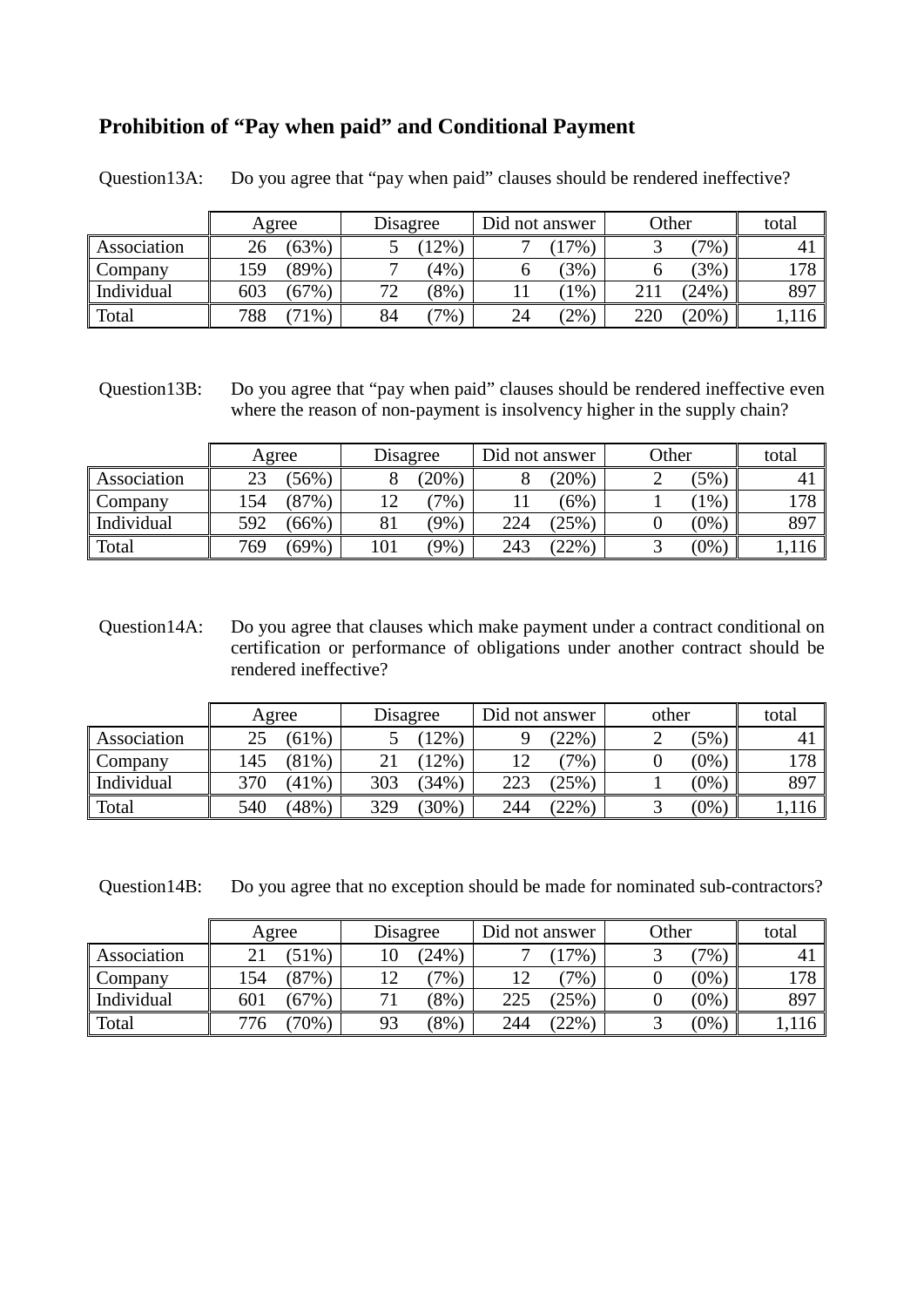#### **Suspension for Non-Payment**

Question 15: Do you agree that Hong Kong's SOPL should introduce a right for parties to suspend all or part of their works or reduce the rate of progress in the event of non-payment?

|             | Agree           | Disagree      | Did not answer                           | Other  | total          |
|-------------|-----------------|---------------|------------------------------------------|--------|----------------|
| Association | $73\%$ ,<br>30  | $5\%$         | (20%)                                    | $2\%$  | 4 <sub>1</sub> |
| Company     | 63<br>$(92\%)$  | $2\%$         | (6%)                                     | $(0\%$ | 178            |
| Individual  | (68%)<br>607    | $(8\%)$<br>68 | (25%)<br>າາາ<br>$\overline{\phantom{a}}$ | (0%    | 897            |
| Total       | $72\%$ ,<br>800 | $7\%$<br>74   | $(21\%)$<br>24                           | $(0\%$ |                |

Question 16: Do you agree that the right to suspend or reduce the rate of progress should only arise after either non-payment of an adjudicator's decision or non-payment of amount admitted as due in a Payment Response?

|                         | Agree |                          |    | Disagree |     | Did not answer |  | Other          |      |
|-------------------------|-------|--------------------------|----|----------|-----|----------------|--|----------------|------|
| <b>Association</b>      |       | (66%)                    |    | $12\%$   |     | (20%           |  | $'2\%$         |      |
| $\mathsf{\sim}$ Company | .59   | $(89\%)$                 |    | (4%      |     | $(6\%$         |  | $^{\prime}0\%$ | 178  |
| Individual              | 608   | (68%)                    | 66 | $7\%$    |     | '25%           |  | $^{\prime}0\%$ | 897  |
| Total                   | 794   | $1\%$<br>$\mathbf{\tau}$ | 79 | $7\%$    | 241 | (22%           |  | $^{\prime}0\%$ | ,116 |

Question 17A: Do you agree that parties which suspend or slow work for non-payment should have rights to additional time to complete their obligations and to reasonable costs and expenses in respect of delay and disruption arising from the suspension?

|             | Agree           | Disagree      | Did not answer | Other          | total |
|-------------|-----------------|---------------|----------------|----------------|-------|
| Association | $66\%$          | $10\%$ )      | (24%<br>10     | (0%            |       |
| Company     | $(93\%)$<br>165 | $1\%$         | $(6\%$         | $^{\prime}0\%$ | 178   |
| Individual  | $68\%$<br>611   | $7\%$ ,<br>62 | (25%<br>223    | (0%            | 897   |
| Total       | 803<br>$72\%$   | 68<br>$(6\%)$ | (22%<br>244    | $10\%$         | 16    |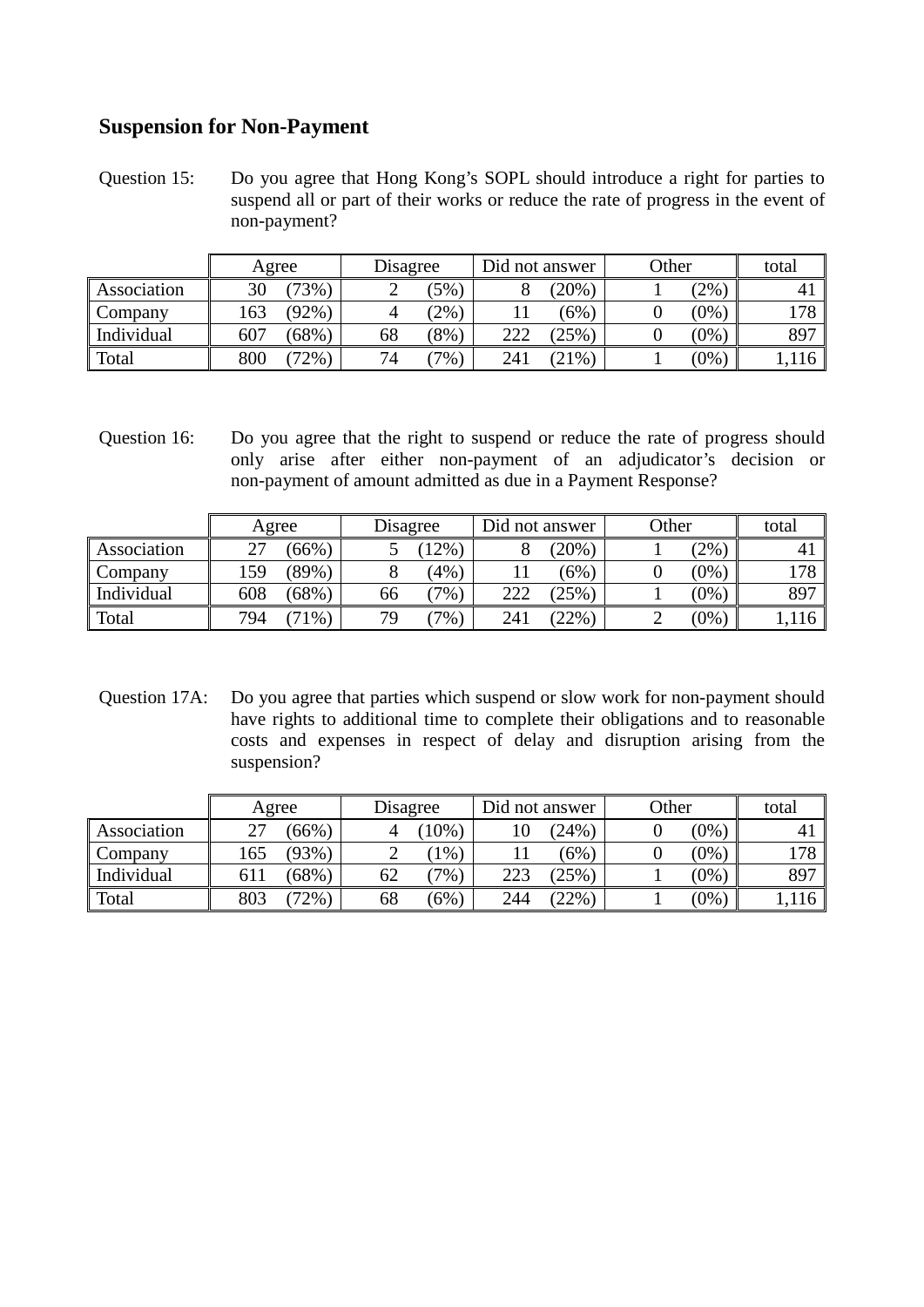If your answer to Question 17A is agreed, then which is your preferred option for establishing the party's obligations to resume work and entitlement to additional time?

Question 17B(i): entitlement to additional time is to reflect all delay arising out of the suspension which will allow consideration of the periods required for resumption of work and achievement of full rates of production based on the circumstances of each case; or

|                    | Agree          | Disagree    | Did not answer | Other       | total          |
|--------------------|----------------|-------------|----------------|-------------|----------------|
| <b>Association</b> | 7%             | $15\%)$     | $(63\%$<br>26  | $(5\%)$     | 4 <sub>1</sub> |
| $\mathsf{Company}$ | $(21\%)$       | $9\%$ ,     | $70\%$ ,       | (0%         | 178            |
| Individual         | $10\%)$<br>92  | $3\%$<br>29 | (81%<br>728    | 48<br>(5%)  | 897            |
| Total              | $2\%$ )<br>136 | $5\%$       | 879<br>$79\%$  | (4% )<br>50 |                |

Question 17B(ii): there is an express obligation for work to be resumed within a set period of time after payment is made and the entitlement to additional time is from which suspension starts to the expiry of the set period for resumption of work; or

|             | Agree |          | Disagree |        | Did not answer |          | Other |         | total |
|-------------|-------|----------|----------|--------|----------------|----------|-------|---------|-------|
| Association |       | 2%       |          | $20\%$ | 26             | $(63\%)$ |       | (5%)    |       |
| Company     |       | $21\%$ ) |          | 10%    | 123            | $(69\%$  |       | $(0\%)$ | 178   |
| Individual  |       | $10\%$   | 27       | $3\%$  | 731            | (81%     | 48    | $(5\%)$ | 897   |
| Total       | 33    | 2%       | 53       | $5\%$  | 880            | (79%     | 50    | (4%)    | 16    |

Question 17B(iii): a hybrid of (i) and (ii) above where there is a set period within which work must be resumed but account can be taken of other circumstances such as where work cannot be fully resumed or full rates of production achieved by the expiry of the set period.

|             | Agree           | Disagree    | Did not answer | Other          | total |
|-------------|-----------------|-------------|----------------|----------------|-------|
| Association | $56\%)$         | $(10\%)$    | (29%<br>∸      | $5\%$          |       |
| Company     | (85%)<br>152    | $(6\%)$     | (9%<br>10      | $^{\prime}0\%$ | 178   |
| Individual  | 591<br>(66%)    | $1\%$       | 27%<br>246     | (5%)<br>48     | 897   |
| Total       | $(69\%)$<br>766 | $2\%$<br>26 | 274<br>25%     | (4%)<br>50     |       |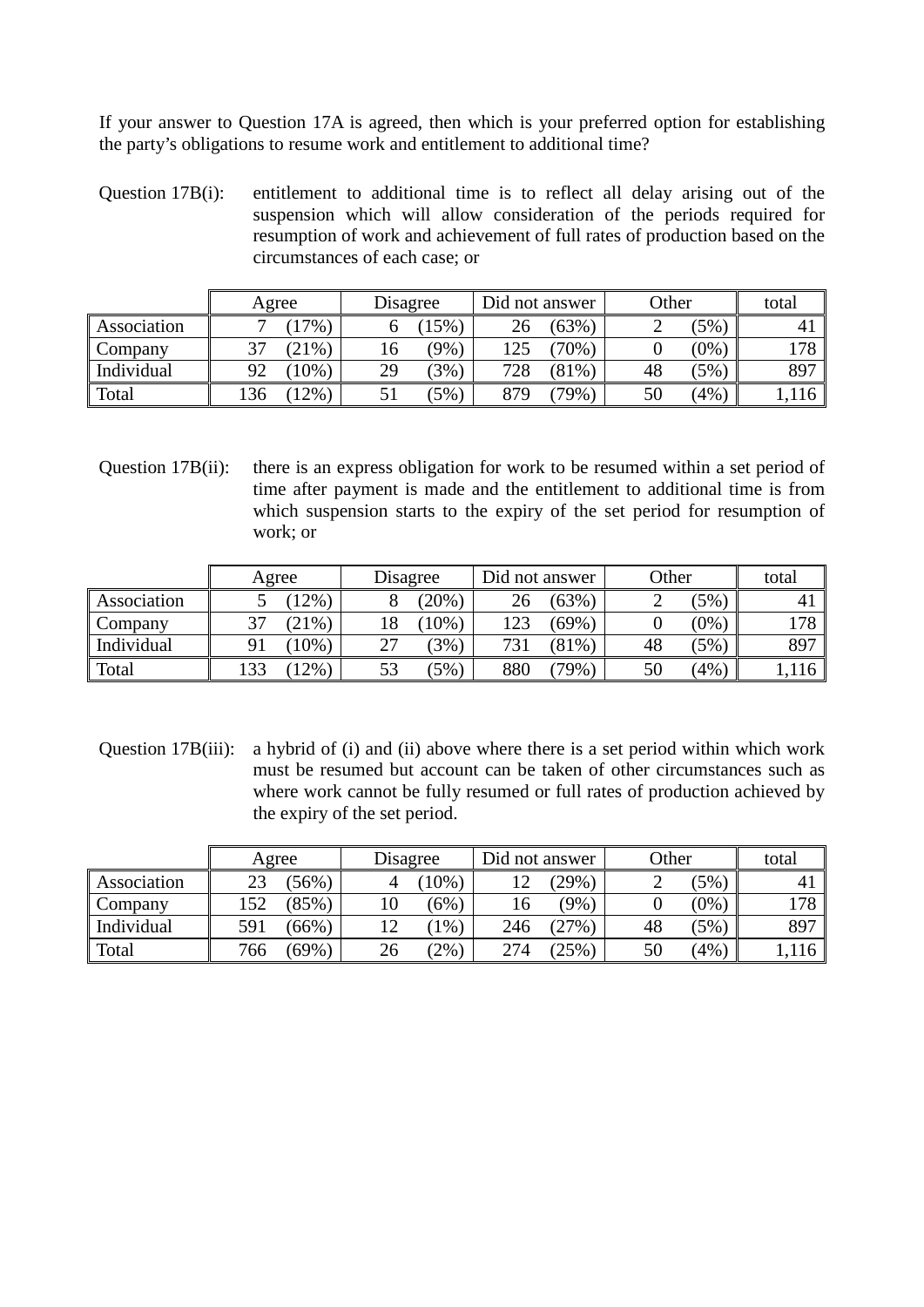If your preferred option is (ii) or (iii), what should be the set period for resumption of work after payment be (in working days)?

| 1 to 4 working day:    | 18 responses    |
|------------------------|-----------------|
| 5 to 6 working days:   | 13 responses    |
| 7 working days:        | 373 responses   |
| 8 working days:        | 2 responses     |
| 10 working days:       | 315 responses   |
| 12 working days:       | 1 response      |
| 14 working days:       | 23 responses    |
| 21 to 30 working days: | 7 responses     |
| Other periods:         | 4 responses     |
| Other comments:        | 48 responses    |
| No input:              | 312 responses   |
|                        | 1,116 responses |

Question18A: Do you agree that unpaid parties should be obliged to give written notice of their intention to suspend to the non-paying party and (if known) to the party which pays the non-paying party (the "principal") and to the site owner?

|             | Agree |        | Disagree |         | Did not answer |         | Other |                | total |
|-------------|-------|--------|----------|---------|----------------|---------|-------|----------------|-------|
| Association |       | (63%)  |          | $10%$ ) | 10             | (24%    |       | $^{\prime}2\%$ | 4.1   |
| Company     | 162   | (93%)  |          | $2\%$   |                | $7\%$ , |       | $(0\%)$        | 178   |
| Individual  | 621   | (69%)  | 52       | $(6\%$  | 223            | (25%    |       | $'0\%$         | 897   |
| Total       | 809   | $73\%$ | 60       | $(5\%)$ | 245            | (22%    |       | $(0\%)$        |       |

- Question18B: Option (i) Should a single notice period be adopted for all circumstances? If so, what would be an appropriate notice period be (in working days)?
	- Option (ii) Should there be different notice periods for non-payment of amounts admitted as due in a Payment Response and non-payment of adjudicator's decisions? If so, what would be an appropriate notice period be (in working days) for each?

|                         | Single<br><b>Notice Period</b> |          | Different<br><b>Notice Periods</b> |         | Did not answer |         | Other |         | total |
|-------------------------|--------------------------------|----------|------------------------------------|---------|----------------|---------|-------|---------|-------|
| <b>Association</b>      | 24                             | 59%)     |                                    | 15%)    | 10             | (24%)   |       | (2%     |       |
| $\mathsf{\sim}$ Company | 151                            | $85\%$ ) |                                    | $7\%$   | 14             | $(8\%)$ |       | $1\%$ ) | 178   |
| Individual              | 584                            | (65%)    | 81                                 | $(9\%)$ | 231            | (26%)   |       | $(0\%)$ | 897   |
| Total                   | 759                            | (68%)    | 99                                 | $(9\%)$ | 255            | (23%)   |       | $(0\%)$ | .116  |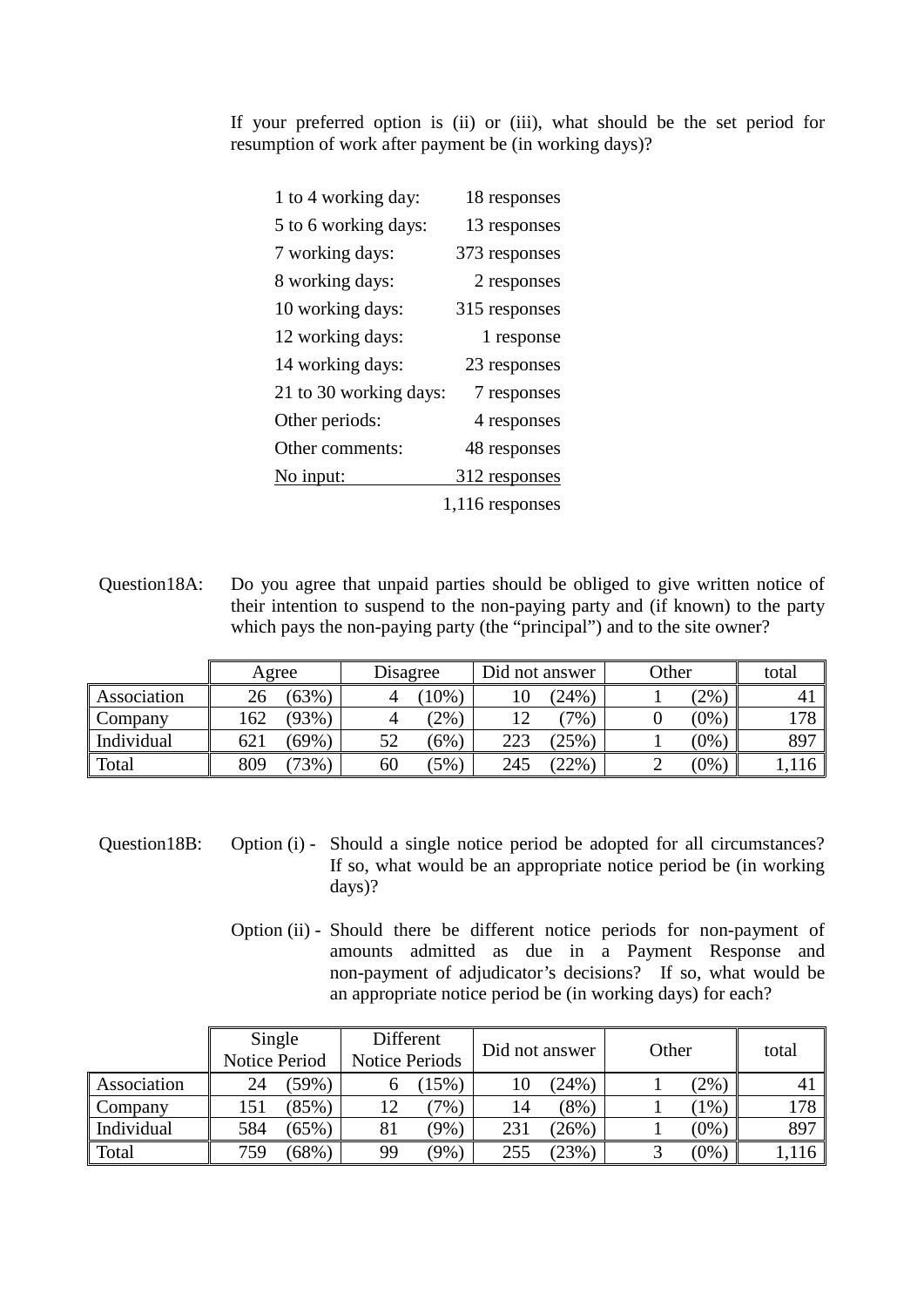#### Option (i) Single Notice Period

| 1 working day:         | 244 responses   |
|------------------------|-----------------|
| 2 to 3 working days:   | 6 responses     |
| 5 working days:        | 321 responses   |
| 6 working days:        | 4 responses     |
| 7 working days:        | 139 responses   |
| 10 to 30 working days: | 34 responses    |
| Other comment:         | 8 responses     |
| Not answered:          | 360 responses   |
|                        | 1,116 responses |

# Option (ii) Different Notice Periods

After non-payment of amount admitted as due in a Payment Response

| 3 to 6 working days:   | 6 responses       |
|------------------------|-------------------|
| 7 working days:        | 21 responses      |
| 10 working days:       | 13 responses      |
| 12 to 15 working days: | 5 responses       |
| 30 to 60 working days: | 7 responses       |
| Not answered:          | $1,063$ responses |
|                        | 1,116 responses   |

After non-payment of adjudicator's decision

| 4 responses                           |
|---------------------------------------|
| 16 responses                          |
| 1 responses                           |
| 20 responses                          |
| 5 responses                           |
| 20 to 30 working days:<br>7 responses |
| $1,063$ responses                     |
| 1,116 responses                       |
|                                       |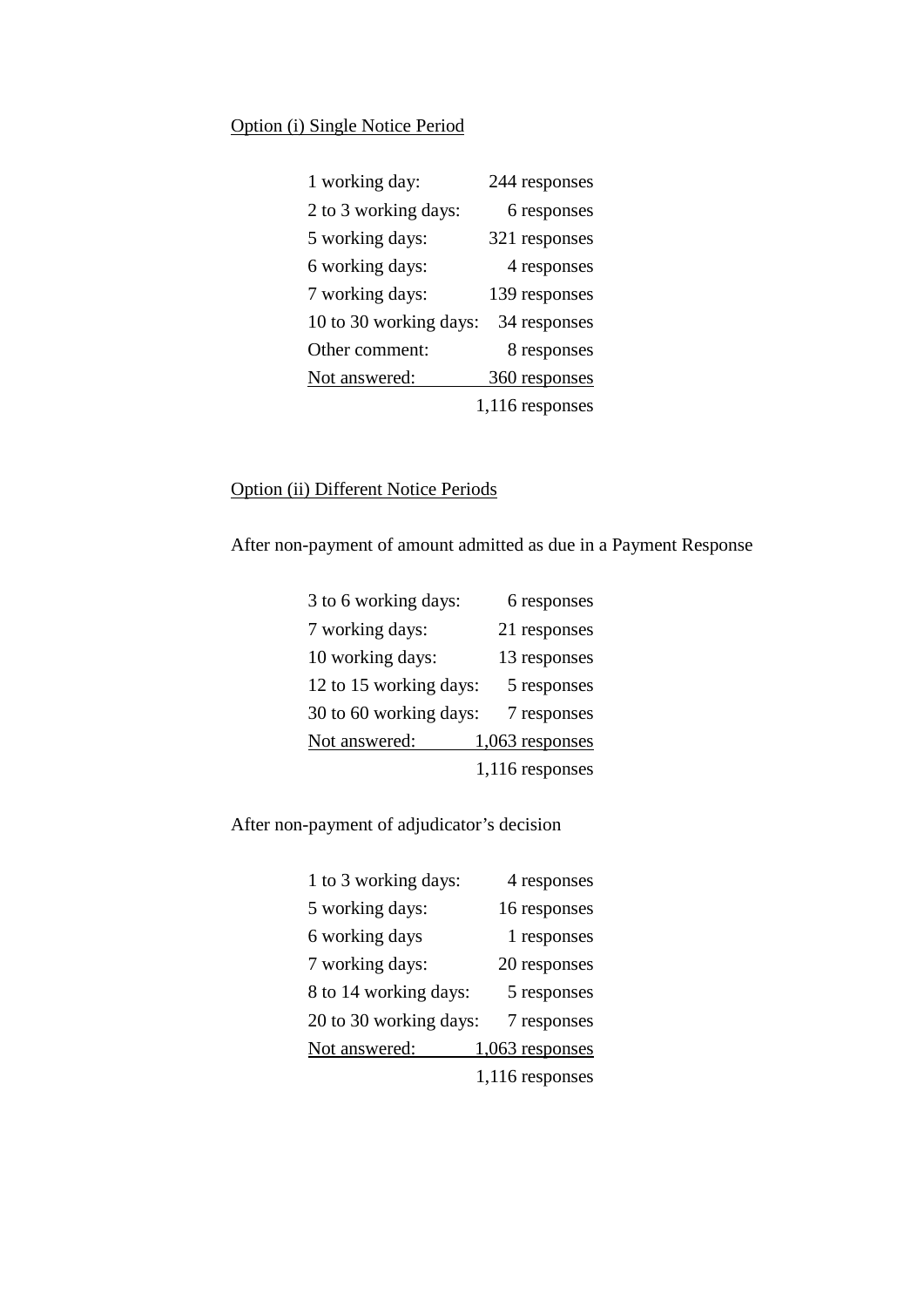## **Adjudication and Enforcement**

Question19A: Do you agree that both parties to a contract should be entitled to refer disputes to adjudication?

|             | Agree           | Disagree     | Did not answer                          | Other   | total |
|-------------|-----------------|--------------|-----------------------------------------|---------|-------|
| Association | 28<br>$68\%$    | $(10\%)$     | $'22\%$                                 | $(0\%)$ | 4.    |
| Company     | $88\%$<br>57ء   | $(6\%)$      | (6%                                     | $(0\%)$ | 178   |
| Individual  | $73\%$<br>659   | $2\%$<br>⊥J  | (25%<br>າາາ<br>$\overline{\phantom{a}}$ | $(0\%)$ | 897   |
| Total       | 844<br>$76\%$ , | $'2\%$<br>29 | $^{\prime}22\%$<br>242                  | $(0\%)$ |       |

- Question 19B: Do you agree that the right to adjudicate should be limited to disputes related to the following:
	- (a) the valuation of work, services, materials and plant supplied and claimed in a Payment Claim; and/or

|             | Agree |        | Disagree |          | Did not answer |         | Other |       | total |
|-------------|-------|--------|----------|----------|----------------|---------|-------|-------|-------|
| Association | 30    | $73\%$ |          | $(5\%$   |                | $'22\%$ |       | (0%   |       |
| Company     | 164   | (92%   |          | (4%      |                | $3\%$   |       | (0%   | 178   |
| Individual  | 612   | 68%    | 268      | $(30\%)$ | !∠             | 1%      |       | $1\%$ | 897   |
| Total       | 806   | $72\%$ | 278      | $25\%$   | n –<br>ا ت     | (2%     |       | (0%   | 1,116 |

(b) other money claims made in accordance with any provision of the contract and claimed in a Payment Claim; and/or

|             | Agree |          | Disagree |          | Did not answer |         | Other |        | total |
|-------------|-------|----------|----------|----------|----------------|---------|-------|--------|-------|
| Association | 29    | $1\%$    |          | $7\%$    |                | (22%)   |       | $(0\%$ |       |
| Company     | 163   | $(92\%)$ |          | $5\%$    |                | (3%)    |       | (0%    | 178   |
| Individual  | 612   | $(68\%)$ | 270      | $30\%$   | 10             | $1\%$ ) |       | $1\%$  | 897   |
| Total       | 804   | $72\%$   | 282      | $(25\%)$ | 25             | $(2\%)$ |       | (0%    | 116   |

(c) set offs and deductions against amounts due under Payment Claims; and/or

|             | Agree |         |     | Disagree | Did not answer |           | Other |        | total |
|-------------|-------|---------|-----|----------|----------------|-----------|-------|--------|-------|
| Association | 30    | 73%     |     | $5\%$    |                | $'22\%$ , |       | $0\%$  |       |
| Company     | 160   | $(90\%$ |     | $7\%$    |                | $3\%$     |       | $(0\%$ | 178   |
| Individual  | 613   | 68%     | 270 | $30\%$   | 10             | 1%        |       | $10\%$ | 897   |
| Total       | 803   | $72\%$  | 284 | $26\%$   | 25             | $'2\%$    |       | $10\%$ | 16    |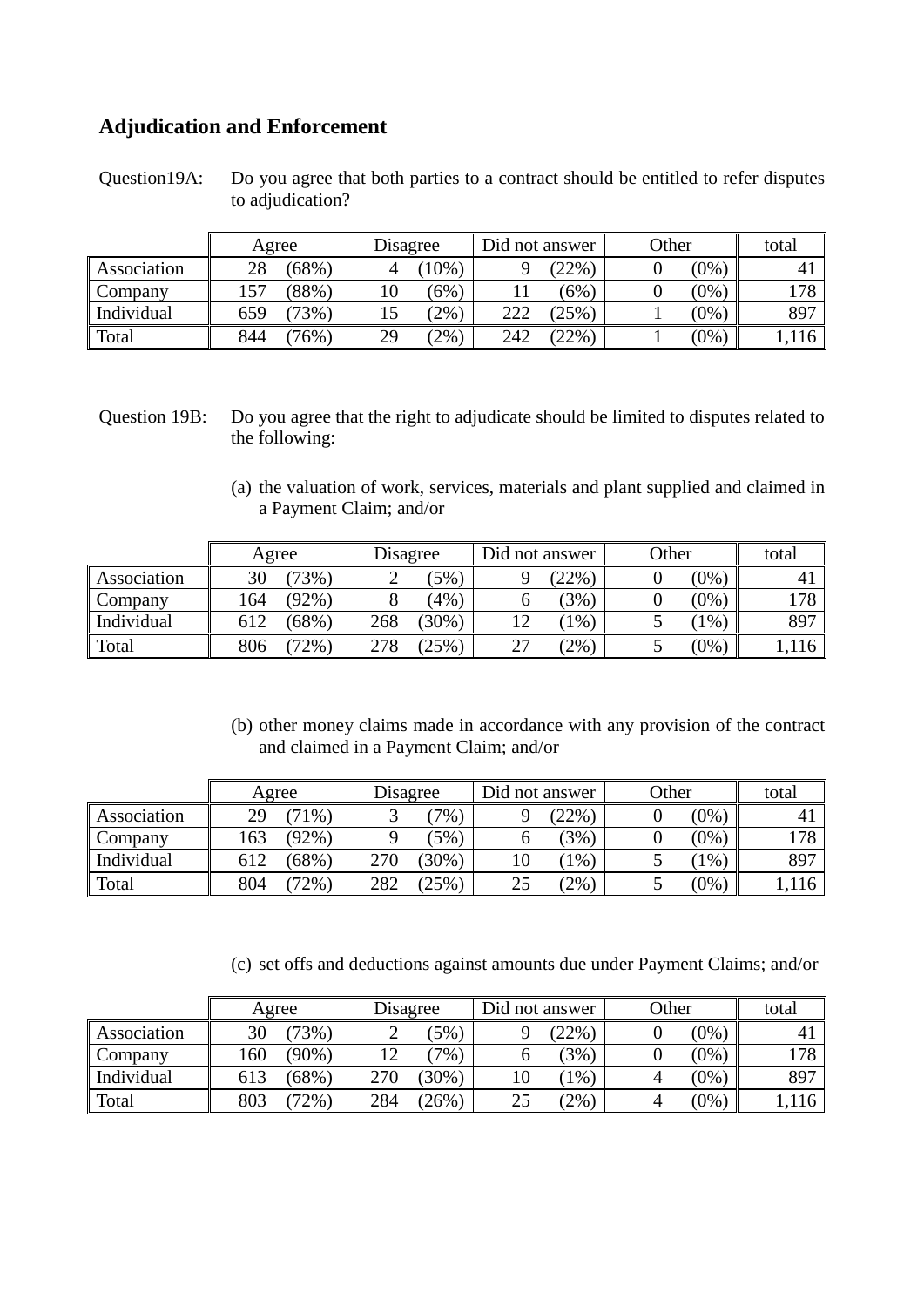(d) the time for performance or entitlement to extension of the time for performance of work or services or supply of materials or plant under the contract?

|             | Agree |        | Disagree |          | Did not answer |        | Other |                | total |
|-------------|-------|--------|----------|----------|----------------|--------|-------|----------------|-------|
| Association | ნე    | (63%)  |          | $10\%$ , |                | (22%   |       | (5%            |       |
| Company     | 156   | (88%)  |          | $(9\%$   |                | $3\%$  |       | (0%            | 178   |
| Individual  | 594   | (66%)  | 289      | $32\%$   |                | 1%     |       | (0%            | 897   |
| Total       | 776   | $70\%$ | 309      | (28%     | 26             | $'2\%$ |       | $^{\prime}0\%$ | ,116  |

- Question 20A: Do you agree that there should be a time limit for commencement of adjudication of 28 calendar days from either:
	- (a) non-payment of amount admitted as due in a Payment Response; or

|             |     | Agree    |    | Disagree | Did not answer |          | Other |       | total |
|-------------|-----|----------|----|----------|----------------|----------|-------|-------|-------|
| Association |     | $(66\%)$ |    | $7\%$    |                | (22%)    |       | 5%    |       |
| Company     | 148 | (83%)    |    | $2\%$    | 26             | $15\%)$  |       | (0%   | 178   |
| Individual  | 648 | $72\%$   |    | $2\%$    | 233            | $(26\%)$ |       | (0%   | 897   |
| Total       | 823 | $74\%$   | 22 | $2\%$    | 268            | (24%     |       | $0\%$ | ,116  |

(b) service of a Payment Response disputing all or part of a Payment Claim and/or identifying amounts to be set off against or deducted from amounts otherwise due in respect of the Payment Claim; or

|             | Agree           | Disagree       | Did not answer                    | Other          | total |
|-------------|-----------------|----------------|-----------------------------------|----------------|-------|
| Association | $(59\%)$<br>24  | $15\%$         | (22%                              | (5%            |       |
| Company     | $(81\%)$<br>145 | (3%)           | 15%<br>$\overline{\phantom{a}}$ . | $^{\prime}0\%$ | 178   |
| Individual  | 597<br>(67%)    | $7\%$ ,<br>54  | 234<br>$(26\%)$                   | (0%            | 897   |
| Total       | $(69\%$<br>766  | $7\%$ ,<br>— — | (24%<br>270                       | $10\%$         | 116   |

(c) the failure of the paying party to serve a Payment Response in relation to the Payment Claim within the required time?

|             | Agree        | Disagree    | Did not answer  | Other          | total |
|-------------|--------------|-------------|-----------------|----------------|-------|
| Association | (59%)<br>24  | 17%         | $^{\prime}20\%$ | (5%)           |       |
| Company     | (89%)<br>159 | (3%)        | $'8\%$<br>14    | (0%            | 178   |
| Individual  | 605<br>(67%) | $7\%$<br>64 | 227<br>$(26\%)$ | $(0\%)$        | 897   |
| Total       | 788<br>$1\%$ | $7\%$<br>76 | 249<br>(22%     | $^{\prime}0\%$ | 16    |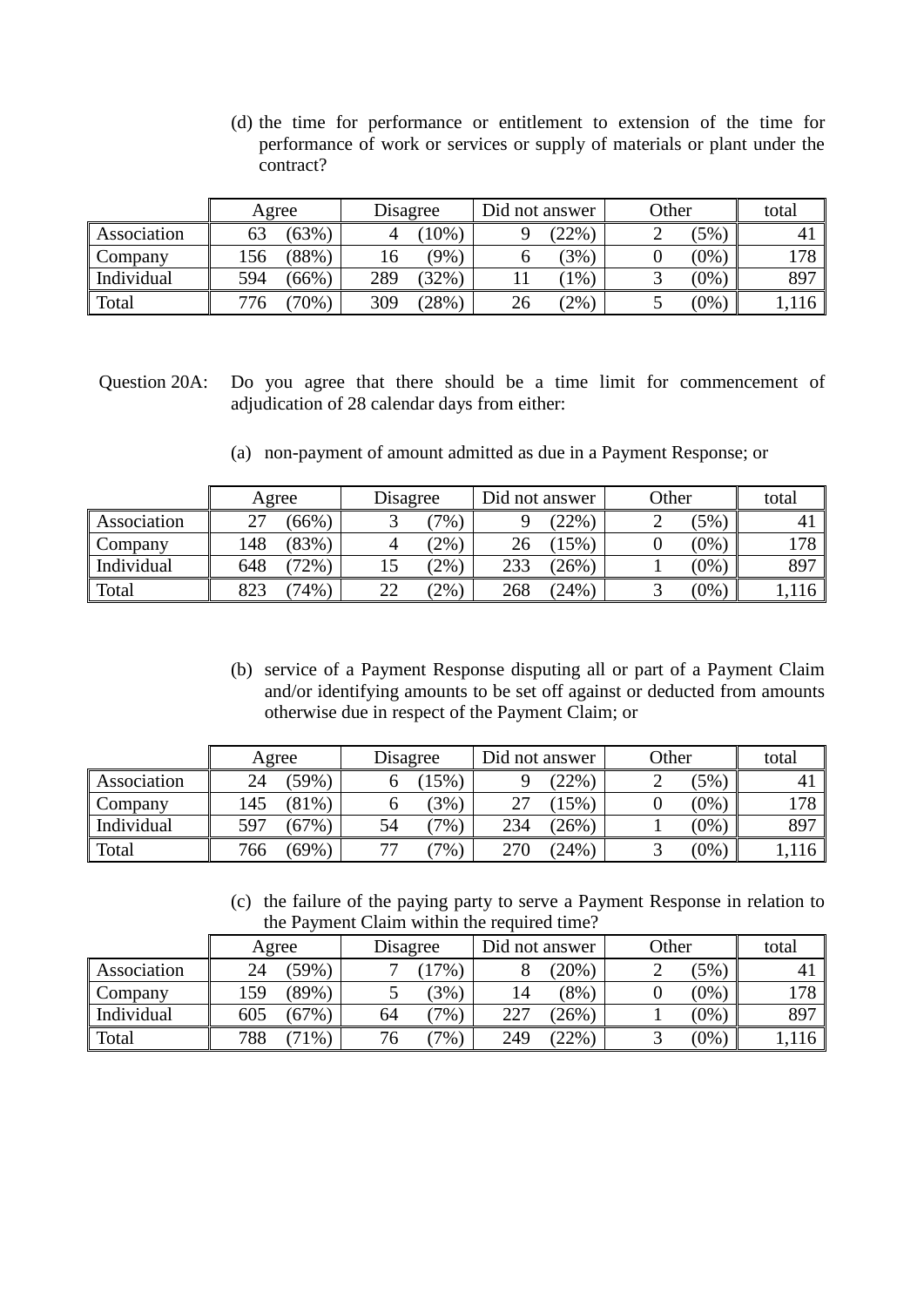(c) a dispute arising as to the time for performance or entitlement to extension of the time for performance of work or services or supply of materials or plant under the contract by one of the parties to the contract.

|             | Agree |          |     | Disagree |     | Did not answer |  | Other          |      |
|-------------|-------|----------|-----|----------|-----|----------------|--|----------------|------|
| Association |       | (54%)    |     | $17\%$ . | 10  | (24%           |  | $(5\%$         |      |
| Company     | 143   | $(80\%)$ |     | $6\%$    | 25  | 14%            |  | (0%            | 178  |
| Individual  | 578   | (64%     | 84  | $9\%$    | 234 | '26%           |  | (0%            | 897  |
| Total       | 743   | $67\%$   | 101 | $9\%$    | 269 | (24%           |  | $^{\prime}0\%$ | ,116 |

Question 20B: If not 28 calendar days then what period do you consider appropriate?

| 3 to 7 days:            | 3 responses     |
|-------------------------|-----------------|
| 14 days:                | 256 responses   |
| 15 days:                | 2 responses     |
| 21 days:                | 65 responses    |
| 28 days:                | 2 responses     |
| 29 to 60 days:          | 7 responses     |
| Any time/no time limit: | 4 responses     |
| Other comments:         | 56 responses    |
| Not answered:           | 721 responses   |
|                         | 1,116 responses |

- Question 21A: Do you agree that the adjudication procedure should have the following features?
	- (a) The claiming party will commence adjudication by serving on the other party a notice adjudication setting out brief details of the parties, the nature of the dispute and the redress sought.

|                         | Agree |          | Disagree |       | Did not answer |         | Other |                | total |
|-------------------------|-------|----------|----------|-------|----------------|---------|-------|----------------|-------|
| Association             | 28    | (68%)    |          | $0\%$ | ΙU             | (24%    |       | $7\%$          |       |
| $\mathsf{\sim}$ Company | 166   | (93%)    |          | $0\%$ | 12             | $7\%$   |       | (0%            | 178   |
| Individual              | 668   | $74\%)$  |          | $1\%$ | 223            | (25%    |       | $^{\prime}0\%$ | 897   |
| Total                   | 862   | $77\%$ , |          | $1\%$ | 245            | $'22\%$ |       | (0%            | 16    |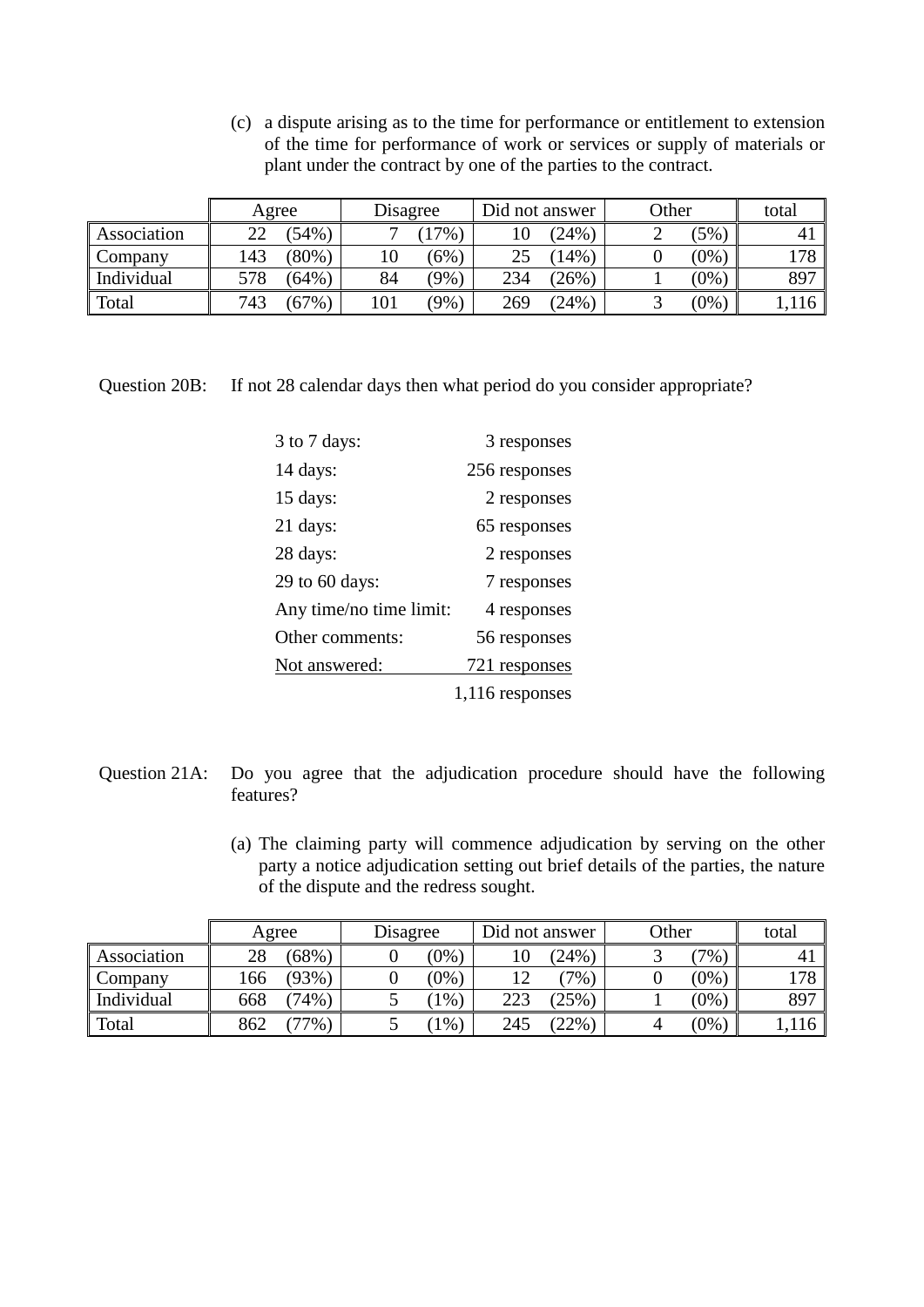(b) The adjudicator is appointed by agreement or by nomination from an agreed nominating body or (if none) from HKIAC within 5 working days of commencement.

|             | Agree |          | Disagree |       | Did not answer |       | <b>Other</b> |                | total |
|-------------|-------|----------|----------|-------|----------------|-------|--------------|----------------|-------|
| Association | 24    | $(59\%)$ |          | $5\%$ |                | (27%  |              | 10%            |       |
| Company     | 160   | $(90\%)$ |          | $3\%$ | ⊥ ∠            | $7\%$ |              | $^{\prime}0\%$ | 178   |
| Individual  | 608   | $(68\%)$ | 65       | $7\%$ | 223            | (25%  |              | $^{\prime}0\%$ | 897   |
| Total       | 792   | 1%       | 73       | $7\%$ | 246            | (22%  |              | $(0\%),$       |       |

(c) The claiming party must serve their submission together with all supporting evidence they rely on (which may include documents, photographs, witness statements and expert reports) on the responding party on or before the date of appointment of the adjudicator and on the adjudicator on the day of their appointment or the next working day.

|             | Agree |         | Disagree |          | Did not answer |         | Other |                | total            |
|-------------|-------|---------|----------|----------|----------------|---------|-------|----------------|------------------|
| Association |       | (66%)   |          | $5\%$    | 10             | $'24\%$ |       | $(5\%)$        | $\overline{4}$ . |
| Company     | 166   | (93%)   |          | $3\%$    |                | (4%     |       | $0\%$          | 178              |
| Individual  | 658   | $73\%)$ | 222      | $(25\%)$ | 13             | $1\%$   |       | $^{\prime}0\%$ | 897              |
| Total       | 851   | $76\%$  | 229      | $20\%$   | 30             | 3%      |       | $1\%$          |                  |

(d) The responding party has 20 working days from receipt of claiming party's submissions to respond with their own submissions and all supporting evidence they rely on.

|             |     | Agree  | Disagree |          | Did not answer |        | Other |     | total |
|-------------|-----|--------|----------|----------|----------------|--------|-------|-----|-------|
| Association |     | $39\%$ |          | $(29\%)$ |                | $27\%$ |       | 5%  |       |
| Company     | 97  | $54\%$ | 69       | $(39\%)$ | 1 ິ            | $7\%$  |       | (0% | 178   |
| Individual  | 191 | (21%   | 482      | (54%)    | 223            | (25%   |       | (0% | 897   |
| Total       | 304 | (27%   | 563      | $(51\%)$ | 246            | $22\%$ |       | (0% | ,116  |

(e) The adjudicator shall reach and publish their decision, with reasons, within 20 working days of receipt of the responding party's submission extendable by the adjudicator up to 55 working days of appointment of the adjudicator and to excess of 55 working days if both parties agree.

|                         | Agree |          | Disagree |          | Did not answer |        | Other |        | total  |
|-------------------------|-------|----------|----------|----------|----------------|--------|-------|--------|--------|
| <b>Association</b>      |       | 56%)     |          | 15%      | 10             | (24%   |       | $(5\%$ |        |
| $\mathsf{\sim}$ Company | 119   | $(67\%)$ | 48       | $(27\%)$ |                | $6\%$  |       | (0%    | 178    |
| Individual              | 476   | 53%      | 197      | $22\%$   | 223            | (25%   |       | (0%    | 897    |
| Total                   | 618   | $55\%$   | 251      | (23%     | 244            | $22\%$ |       | (0%    | $16^-$ |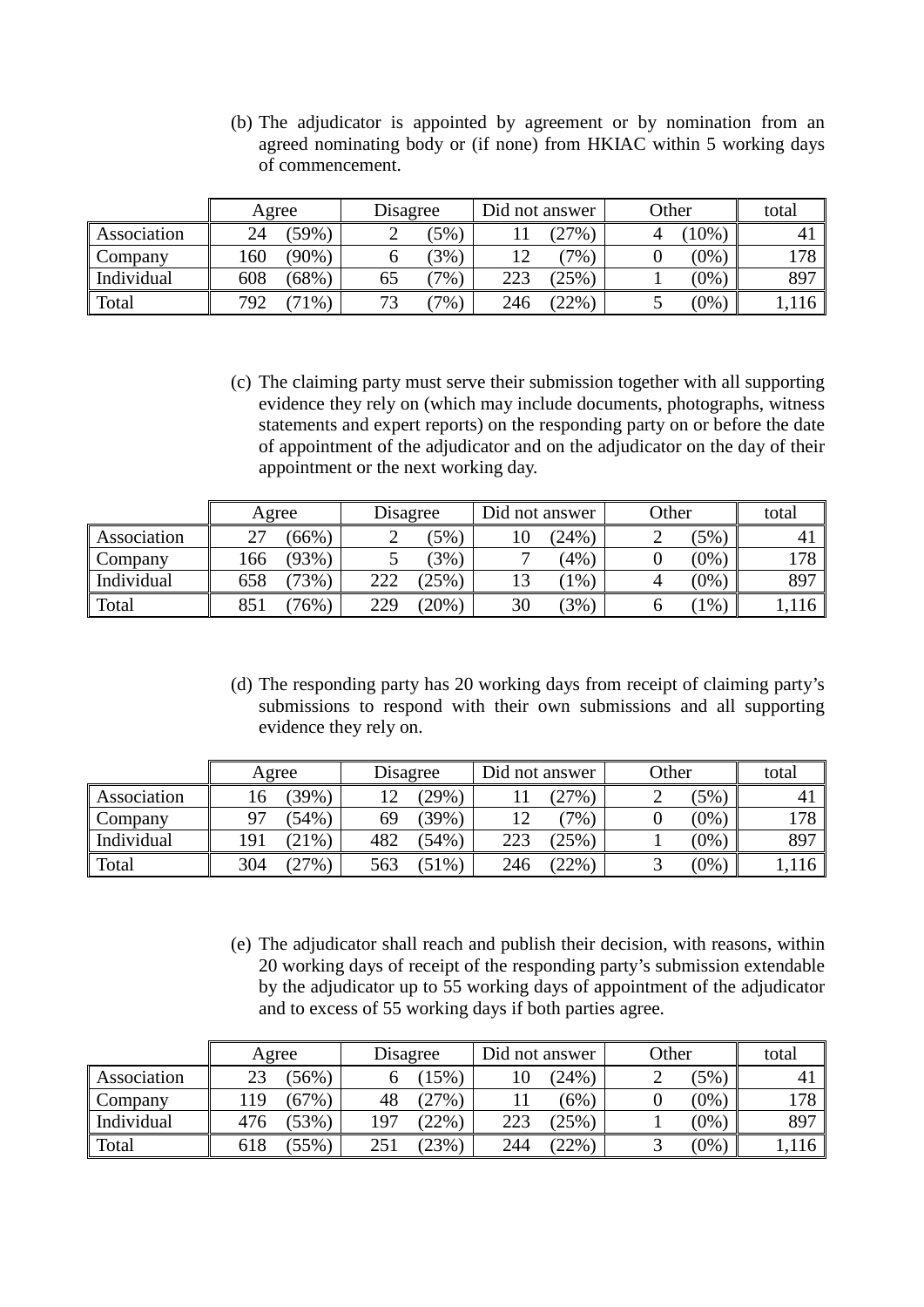(f) The adjudicators shall have the power to vary the time for the responding to provide their response to a time earlier or later than aforesaid and to conduct the adjudication in such manners as they think fit including being able to require further submissions and evidence from either party, to call meetings with the parties, to inspect relevant matters and set deadlines and issue procedural directions provided always that the adjudication can be concluded within 55 working days from the date of appointment of the adjudicator or any agreed extended period.

|             | Agree |          | Disagree |          | Did not answer |         | Other |        | total |
|-------------|-------|----------|----------|----------|----------------|---------|-------|--------|-------|
| Association |       | 51%      |          | $(17\%)$ | 10             | (24%    |       | $7\%$  |       |
| Company     | .16   | $(65\%)$ | 48       | $27\%$   |                | $7\%$ , |       | 1%     | 178   |
| Individual  | 432   | 48%      | 194      | $22\%$   | 223            | (25%    | 48    | $(5\%$ | 897   |
| Total       | 569   | 51%      | 249      | $'22\%$  | 246            | $'22\%$ | ے ر   | $(5\%$ | 116   |

(g) The adjudicator shall be entitled to disregard any submission submitted by the claiming party to the extent that the adjudicator considers the same comprises submissions or evidence which the responding party was unaware of at the time the notice of adjuration was served and which should reasonably have been served with a Payment Claim or otherwise in advance of the notice of adjudication and which cannot fairly be considered and responded to by the responding party in the adjudication.

|                    | Agree |          | Disagree |       | Did not answer |         | Other |         | total          |
|--------------------|-------|----------|----------|-------|----------------|---------|-------|---------|----------------|
| <b>Association</b> |       | (63%)    |          | $7\%$ | 10             | (24%    |       | (5%)    | 4 <sub>1</sub> |
| Company            | 62    | $(91\%)$ |          | $2\%$ | 12             | $7\%$ , |       | (0% )   | 178            |
| Individual         | 620   | (69%)    | 53       | $6\%$ |                | (25%    |       | $0\%$   | 897            |
| Total              | 808   | $73\%$   | 60       | 5%    | 245            | $'22\%$ |       | $(0\%)$ | 116            |

(h) The adjudicator shall be entitled to resign if they consider that it is not possible to decide the dispute fairly in the time available (being the maximum time available including any extended periods agreed by the parties).

|             | Agree    |        | Disagree |         | Did not answer |       | Other |                | total |
|-------------|----------|--------|----------|---------|----------------|-------|-------|----------------|-------|
| Association | ററ<br>∠∠ | $54\%$ |          | $'20\%$ |                | (22%  |       | $5\%$          |       |
| Company     | !06      | $60\%$ | 60       | $34\%$  | ⊥ ∠            | $7\%$ |       | $^{\prime}0\%$ | 178   |
| Individual  | 469      | $52\%$ | 204      | $23\%$  | 223            | 25%   |       | $10\%$         | 897   |
| Total       | 597      | $54\%$ | 272      | $24\%$  | 244            | (22%  |       | $^{\prime}0\%$ | ,116  |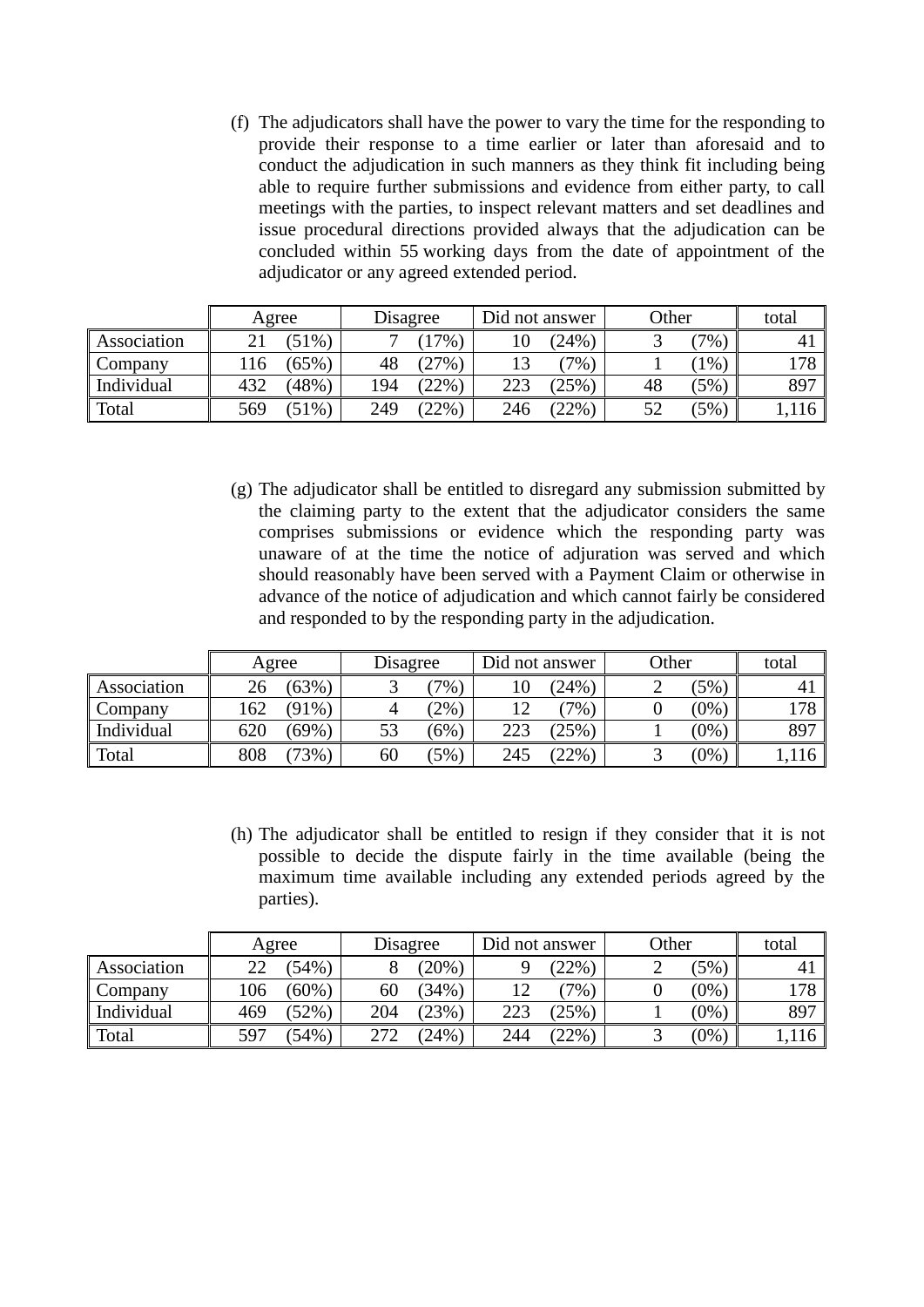(i) Each party will bear its own legal costs of adjudication but the adjudicator may decide which party pays the adjudicator's fees and expenses or the proportions in which they are to be jointly paid by the parties

|                         | Agree |       | Disagree |          | Did not answer |         | Other |                | total |
|-------------------------|-------|-------|----------|----------|----------------|---------|-------|----------------|-------|
| <b>Association</b>      |       | (66%) |          | $7\%$ ,  |                | $'22\%$ |       | $(5\%$         |       |
| $\mathsf{\sim}$ Company | .20   | (67%) | 45       | (25%)    |                | $7\%$   |       | $1\%$          | 178   |
| Individual              | 374   | (42%  | 298      | $(33\%)$ | 224            | (25%    |       | $^{\prime}0\%$ | 897   |
| Total                   | 521   | (47%  | 346      | $31\%$   | 245            | 122%    |       | (0%            |       |

Question 21B: Do you agree that adjudicators should have the power to remit disputes back to the parties where a claiming party introduces significant new material in an adjudication?

|             | Agree |          |     | Disagree |     | Did not answer |  | Other          |       |
|-------------|-------|----------|-----|----------|-----|----------------|--|----------------|-------|
| Association | 25    | $(61\%)$ |     | $7\%$    |     | $'27\%$        |  | $5\%$          |       |
| Company     | 143   | $80\%$   | 23  | 13%      |     | $7\%$          |  | $10\%$         | 178   |
| Individual  | 426   | (47%     | 246 | (27%     | 224 | (25%           |  | (0%            | 897   |
| Total       | 594   | $53\%$   | 272 | 25%      | 247 | (22%           |  | $^{\prime}0\%$ | 1,116 |

Question 22A: Do you agree that parties should be free to agree adjudicator nominating bodies ("ANBs") in their contract?

|             | Agree           | Disagree      | Did not answer | Other   | total          |
|-------------|-----------------|---------------|----------------|---------|----------------|
| Association | $(68\%)$<br>28  | $7\%$ ,       | $'20\%$        | (5%)    | 4 <sub>1</sub> |
| Company     | $(91\%)$<br>162 | (3%)          | (6%            | $(0\%)$ | 178            |
| Individual  | $68\%$<br>613   | $7\%$ ,<br>60 | 224<br>(25%    | $(0\%)$ | 897            |
| Total       | $72\%$<br>803   | 68<br>(6%)    | 243<br>$'22\%$ | $(0\%)$ | 16             |

Question 22B: Do you agree that parties should be free to agree an adjudicator for a specific dispute but only after the dispute and right to adjudicate has arisen?

|             | Agree |        | Disagree |          | Did not answer |          | Other |       | total |
|-------------|-------|--------|----------|----------|----------------|----------|-------|-------|-------|
| Association |       | (41%   |          | $'29\%$  |                | $(22\%)$ |       | $7\%$ |       |
| Company     |       | (41%   | 94       | $53\%$   |                | (6%)     |       | (0%   | 178   |
| Individual  | 146   | $16\%$ | 525      | $(59\%)$ |                | (25%)    |       | (0%   | 897   |
| Total       | 236   | 21%    | 631      | $57\%$   | 245            | $22\%$   |       | (0%   | .116  |